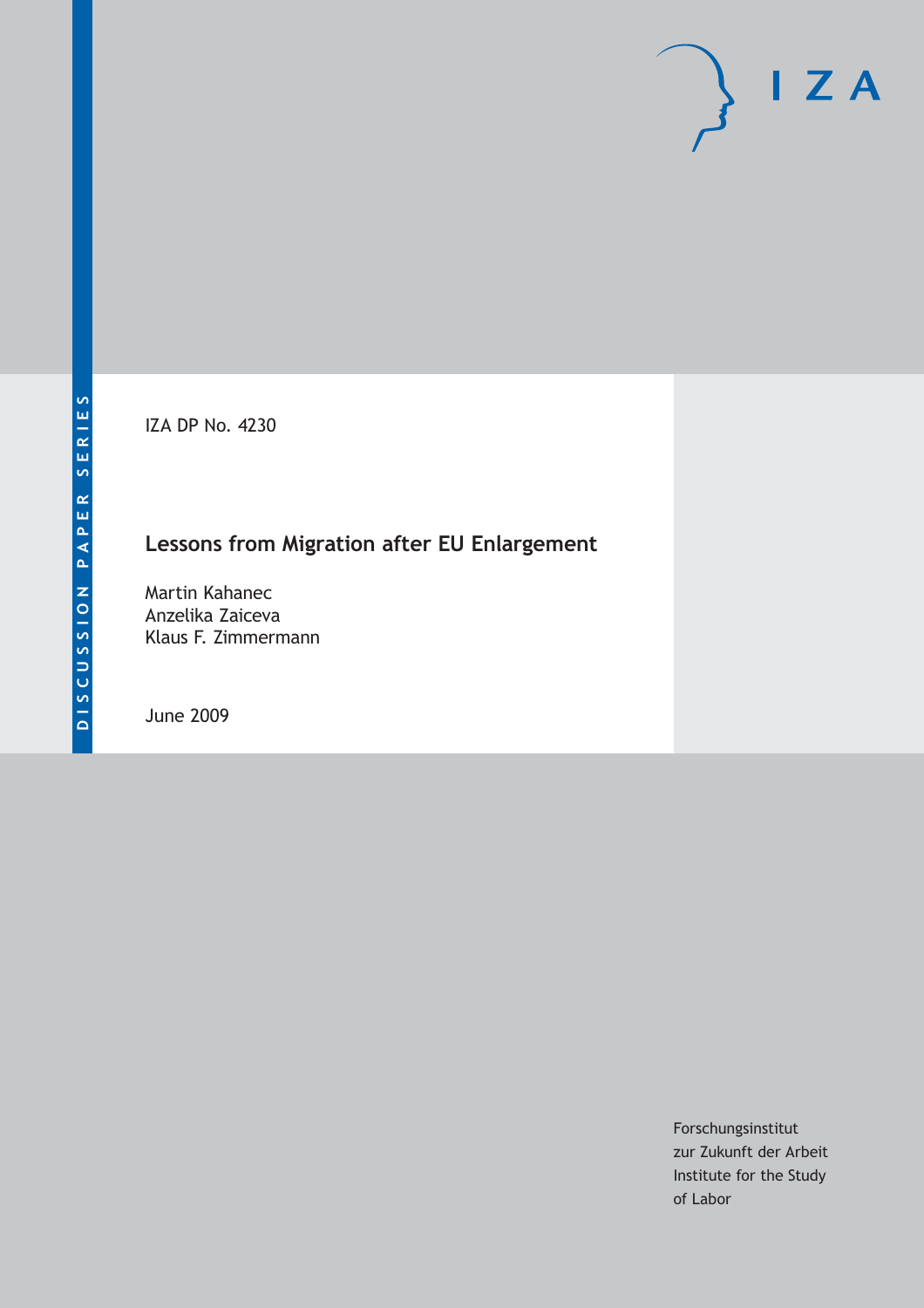# **Lessons from Migration after EU Enlargement**

## **Martin Kahanec**  *IZA*

## **Anzelika Zaiceva**

*IZA and University of Bologna* 

## **Klaus F. Zimmermann**

*IZA, DIW Berlin, Bonn University and Free University of Berlin* 

Discussion Paper No. 4230 June 2009

IZA

P.O. Box 7240 53072 Bonn **Germany** 

Phone: +49-228-3894-0 Fax: +49-228-3894-180 E-mail: [iza@iza.org](mailto:iza@iza.org)

Any opinions expressed here are those of the author(s) and not those of IZA. Research published in this series may include views on policy, but the institute itself takes no institutional policy positions.

The Institute for the Study of Labor (IZA) in Bonn is a local and virtual international research center and a place of communication between science, politics and business. IZA is an independent nonprofit organization supported by Deutsche Post Foundation. The center is associated with the University of Bonn and offers a stimulating research environment through its international network, workshops and conferences, data service, project support, research visits and doctoral program. IZA engages in (i) original and internationally competitive research in all fields of labor economics, (ii) development of policy concepts, and (iii) dissemination of research results and concepts to the interested public.

IZA Discussion Papers often represent preliminary work and are circulated to encourage discussion. Citation of such a paper should account for its provisional character. A revised version may be available directly from the author.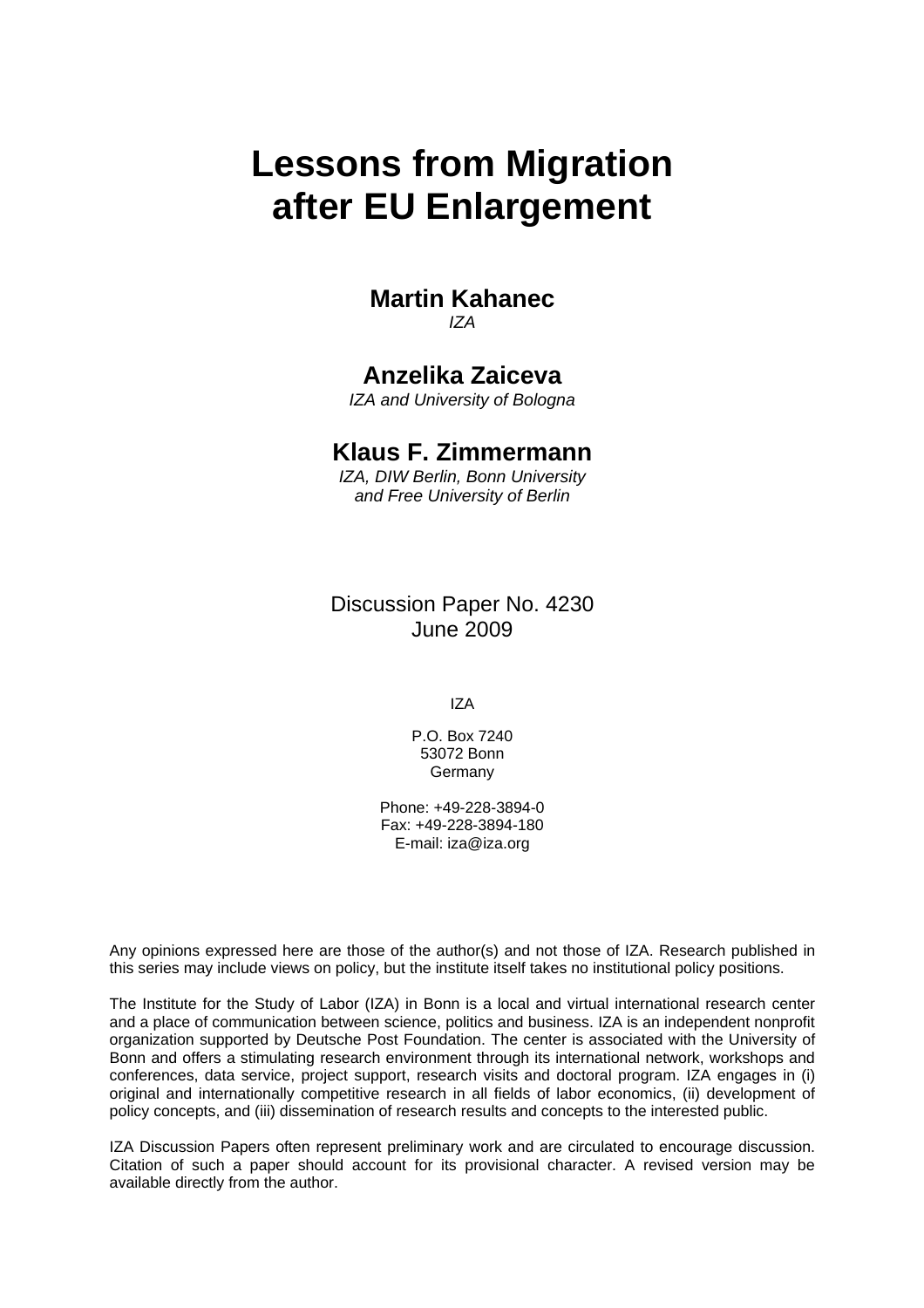IZA Discussion Paper No. 4230 June 2009

## **ABSTRACT**

## **Lessons from Migration after EU Enlargement<sup>®</sup>**

The Eastern enlargement of the EU was an institutional impetus to the migration potential in Europe. While the overall numbers of migrants from the new member states in the EU15 increased between 2003 and 2007, this increase was distributed unevenly among countries. The proportion of these migrants in the EU15 remains smaller than that of non-EU27 migrants. The transitory arrangements may have diverted some migrants from the EU8 mainly to Ireland and the UK. Migrants from the EU2 continued to go predominantly to Italy and Spain. To date, there is no evidence that these primarily economic migrants would displace native workers or lower their wages (and even if crowding out happened in certain sectors or occupation, aggregate data suggest that such natives found well-paid jobs elsewhere), or that they would be more dependent on welfare than the natives. The drain of mainly young and skilled people could pose some additional demographic challenges on the source countries. However, the anticipated brain circulation may in fact help to solve their demographic and economic problems. While the ongoing economic crisis may change the momentum of several migration trajectories, free migration should in fact alleviate many consequences of the crisis and generally improve the allocative efficiency of EU labor markets.

JEL Classification: F22, J61

Keywords: migration, effects of migration, EU Eastern enlargement, free movement of workers

Corresponding author:

 $\overline{a}$ 

Klaus F. Zimmermann IZA P.O. Box 7240 D-53072 Bonn Germany E-mail: [Zimmermann@iza.org](mailto:Zimmermann@iza.org) 

<span id="page-2-0"></span><sup>\*</sup> This paper was prepared for the book "EU Labor Markets after Post-Enlargement Migration" edited by Martin Kahanec and Klaus F. Zimmermann. We are grateful to the participants of the IZA Workshop "EU Enlargements and the Labor Markets" for their helpful comments. We thank Margard Ody, Ross McRae, Holger Reinermann and Leila Young for research assistance.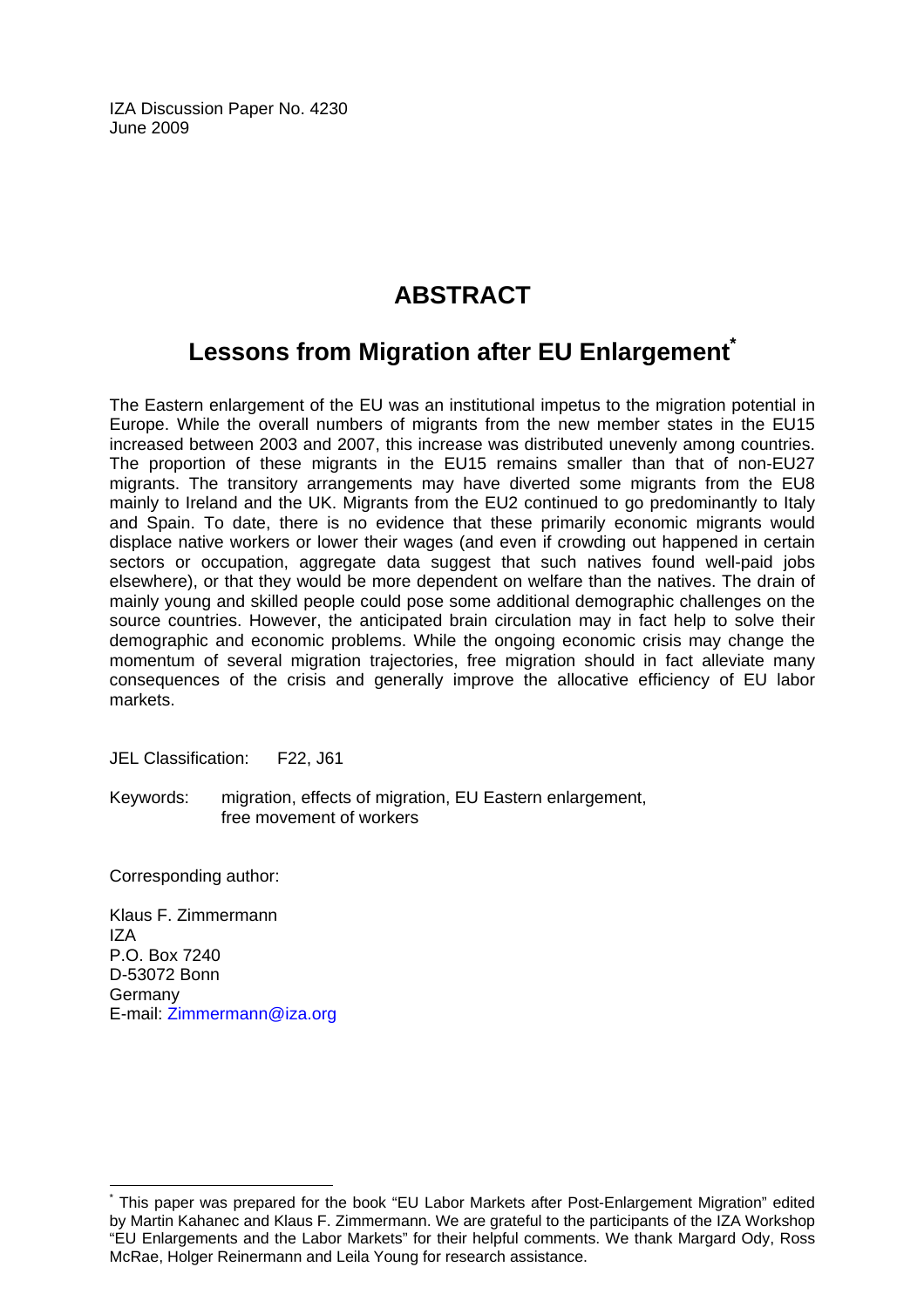### **1 Introduction**

l

What once was unimaginable, then a vision, turned into reality, when eight Central and Eastern European countries<sup>1</sup> (EU8), together with Cyprus and Malta, and Bulgaria and Romania (EU2), joined the European Union in May 2004 and January 2007, respectively. While cheered by many, EU enlargement brought about a number of concerns as well. The change it impinged on the European migration landscape was unprecedented in many aspects: the population size of the acceding countries was large; the differences in income between the old EU member states<sup>2</sup> and the EU8 and the EU2 were substantial; essentially no migration between the former Soviet bloc and the West was allowed during the decades of separation by the "Iron Curtain"; and the new member states underwent a complex process of societal transformation to a free society and a market-based economy prior to their EU accession.

These specific circumstances partly explain the sensitivity of the migration issue among the general public as well as policy makers across Europe, who feared economic, social, cultural and political consequences of free east-west migration in an enlarged EU. Competition in the labor markets and for welfare benefits has prominently driven these fears. In contradiction of the European Union's fundamental principle of free movement,<sup>3</sup> these fears have materialized as transitional periods of up to seven years, which restrict access of citizens from the EU8 and EU2 to the labor markets in the old member states. These transitional arrangements are based on the so-called "2+3+2" formula: for the first two years following accession, access to the labor markets of the incumbent member states depends on their national laws and policies. National measures may be extended for a further period of three years; and could continue for a further two years, but only if there are serious disruptions in the respective receiving labor market.

Initially, only a few old member states opened their labor markets with no or mild transitional measures. Following the 2004 EU enlargement, Ireland, the UK and Sweden opened access to their labor markets immediately.<sup>4</sup> Gradually, more

<sup>1</sup> Including the Czech Republic, Estonia, Latvia, Lithuania, Hungary, Poland, Slovakia and Slovenia. We use EU10 whenever we refer to Cyprus and Malta as well.

<sup>&</sup>lt;sup>2</sup> The old member states (EU15) in the context of these enlargements include Austria, Belgium, Denmark, Finland, France, Germany, Greece, Ireland, Italy, Luxembourg, the Netherlands, Portugal, Spain, Sweden and the United Kingdom. EU25 denotes EU15 and EU10; EU27 includes EU2 as well.

<sup>&</sup>lt;sup>3</sup> Article 39 of the Treaty establishing the European Community entitles nationals of one EU member state to work in another EU member state under the same conditions as that member state's own citizens.

<sup>4</sup> Immigrants from the EU8 who wish to work in the UK have to register with the Home Office administered Worker Registration Scheme if they are employed in the UK for a month or more. This requirement allows the authorities to monitor immigration and its impact on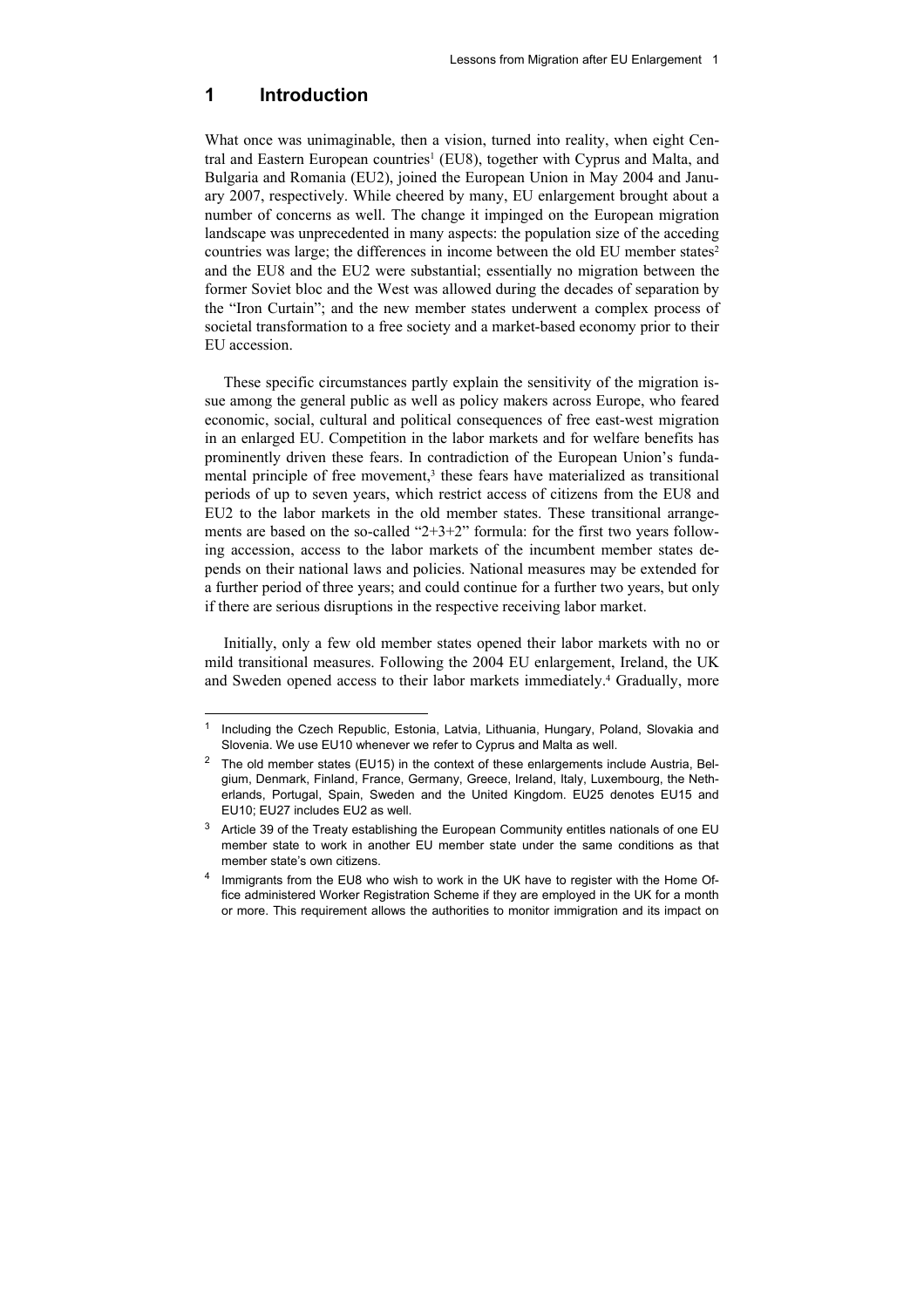member states decided to lift restrictions, including Greece, Spain, Portugal and Finland (all May 1, 2006); Italy (July 27, 2006); the Netherlands (May 1, 2007); Luxembourg (November 1, 2007); France (July 1, 2008); and Belgium and Denmark (both May 1, 2009); whereas Germany and Austria have announced they will continue to impose restrictions on labor mobility until 2011, although Germany had passed legislation in late 2008 facilitating access for high-skilled migrants.<sup>5</sup> As for the 2007 enlargement, ten EU25 member states (the Czech Republic, Estonia, Cyprus, Latvia, Lithuania, Poland, Slovenia, Slovakia, Finland and Sweden) liberalized the access of Bulgarian and Romanian workers to their labor markets during the first phase.<sup>6</sup> The second phase for the EU2 countries started on January 1, 2009, and following the Commission's report, Spain, Greece, Hungary and Portugal have also opened their labor markets to the EU2 nationals. Denmark granted free access on May 1, 2009. Most of the remaining EU25 Member States have simplified their procedures or have reduced restrictions in some sectors or professions.7

Between 2003 and 2007, there was an increase in the number of immigrants from the new member states in the EU15. For EU8 migrants, the increase was particularly high in Ireland and the United Kingdom, while EU2 migrants continued to go to Spain and Italy. Such a concentration of migrant flows into some old member states may be an artifact of the variation in transitional arrangements, but also other important factors, such as geographic, linguistic or cultural distances between receiving and sending countries, as well as existing migrant networks. Indeed, the early evidence that we discuss in section 3 shows that there is no simple link between the scale of migration and the transitional arrangements. Overall, however, the proportion of non-EU27 nationals in the EU15 remains larger than that of migrants from the new member states.

the British labor market. Individual identification in the form of a Personal Public Service Number is required in order to gain employment or access to state benefits and public services in Ireland. Access to the welfare systems and entitlement to social benefits in Ireland and the UK depends on the duration of residence and employment. Sweden decided to apply European Community rules.

<sup>5</sup> In April 2009, the German Federal Government notified the European Commission that Germany will prolong the mobility restrictions in place since 2004. However, federal legislators only recently passed the "Arbeitsmigrationssteuerungsgesetz" (law on the regulation of labor migration, in effect since 1 January 2009), including rules for free mobility and labor market access of high qualified EU10 citizens and their family members. This legislation adds to an inconsistent German migration policy. Nonetheless, its potential strategic relevance should not be underestimated.

http://www.bgblportal.de/BGBL/bgbl1f/bgbl108s2210.pdf.

In Finland, Cyprus and Slovenia, employment must subsequently be registered for monitoring purposes.

<sup>7</sup> As of May 2009, see http://ec.europa.eu/social/main.jsp?catId=466&langId=en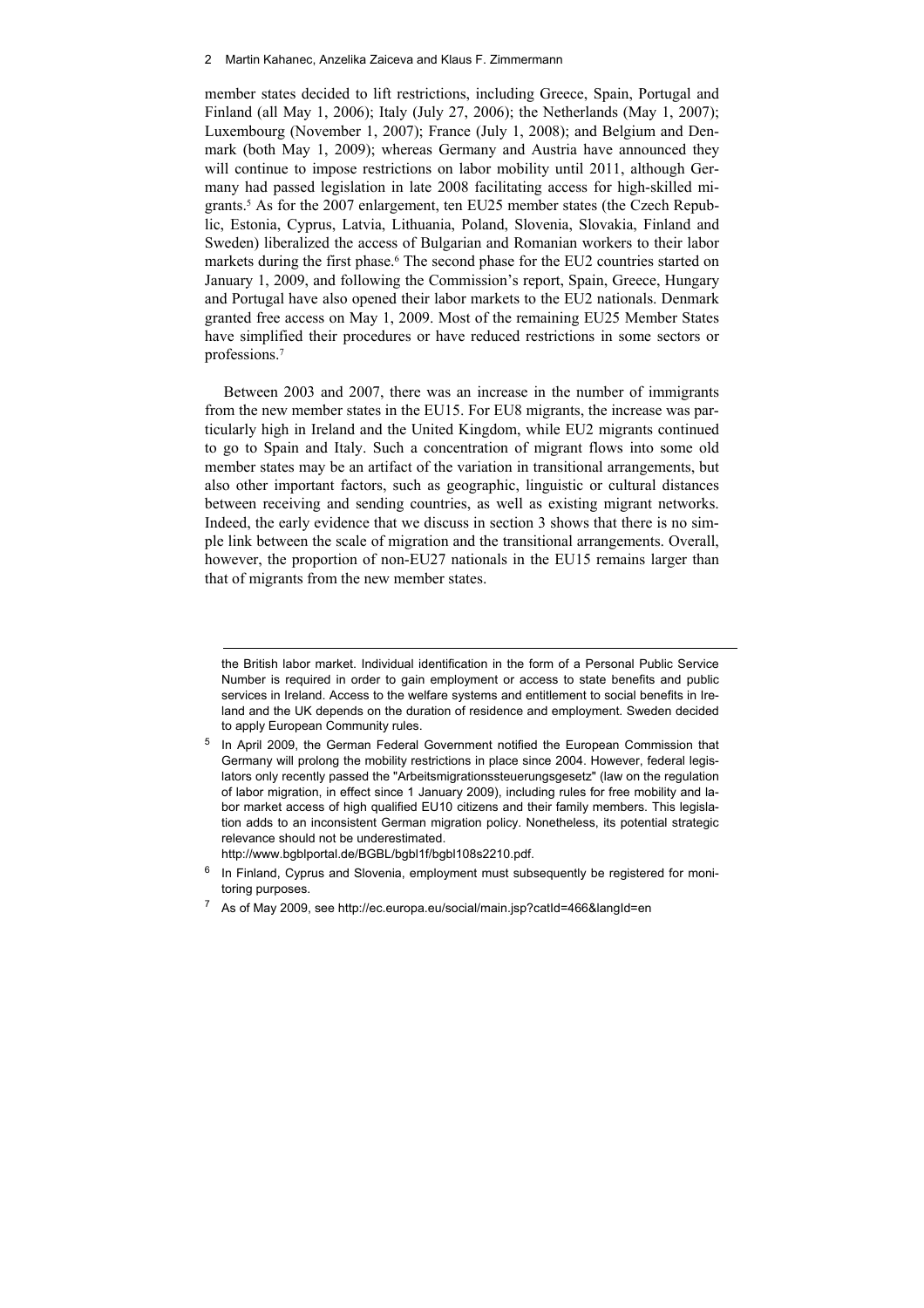The impact of these migration flows on the labor markets of destination and source countries depends primarily on their magnitude, composition, temporal nature, as well as the overall functioning of the countries' economies. The main objective of this paper is to broadly map what we know about the determinants and effects of the post-enlargement migration flows. Namely, we (i) discuss the theoretical underpinnings of migration causes and effects; (ii) describe the postenlargement migration flows; and (iii) investigate their impact on the receiving and sending countries including the impact on the European growth potential. Rather then discussing the potential repercussions of the ongoing economic and financial sector crisis on migration flows and their effects in Europe throughout the paper, we devote a special section to this topic. Finally, we identify the main scientific and policy challenges concerning migration in the enlarged EU.

## **2 Theoretical Framework: Causes and Impacts of Migration**

Early theories of migration stress the significance of (expected) regional disparities in prosperity for migration decisions (Harris and Todaro, 1970). In general, migration theories imply the significance of international differentials, net of migration costs, in earnings and income levels; costs of living; unemployment rates; the quality of public goods; and the generosity of the welfare systems. Other factors, such as age or skills, affect individual potential to benefit from migration or ability to cope with the adjustment into the host society, as evident from the human capital theory (Becker, 1957; Sjaastad, 1962). The cultural, linguistic and geographical distances between pairs of source and destination countries directly affect not only the respective pecuniary, but also the psychological and social costs of migration or adjustment. Having a child or spouse, or broader social relationships, such as ethnic networks, may also play a significant role (Mincer, 1978; Massey, 1990). Migration can also serve as a risk-sharing strategy of a household as is emphasized by the new economics of migration theories that view households rather than individuals as decision-making units (Stark, 1991). Other factors mentioned in the literature include the earnings distribution (Borjas, 1985) and welfare regimes (Borjas, 1999; De Giorgi and Pellizzari, 2006) in the receiving and sending countries. Overall, migrants may be positively or negatively selfselected with respect to their observable and unobservable characteristics, both upon entry and exit (Borjas, 1987; Chiswick, 1999). Finally, the option of waiting and not migrating may have a positive value in the presence of uncertainty and irreversible costs of moving (Burda, 1995).

The impact of immigration on the destination labor market has been modeled by a number of studies, including Chiswick et al. (1992) and Chiswick (1980,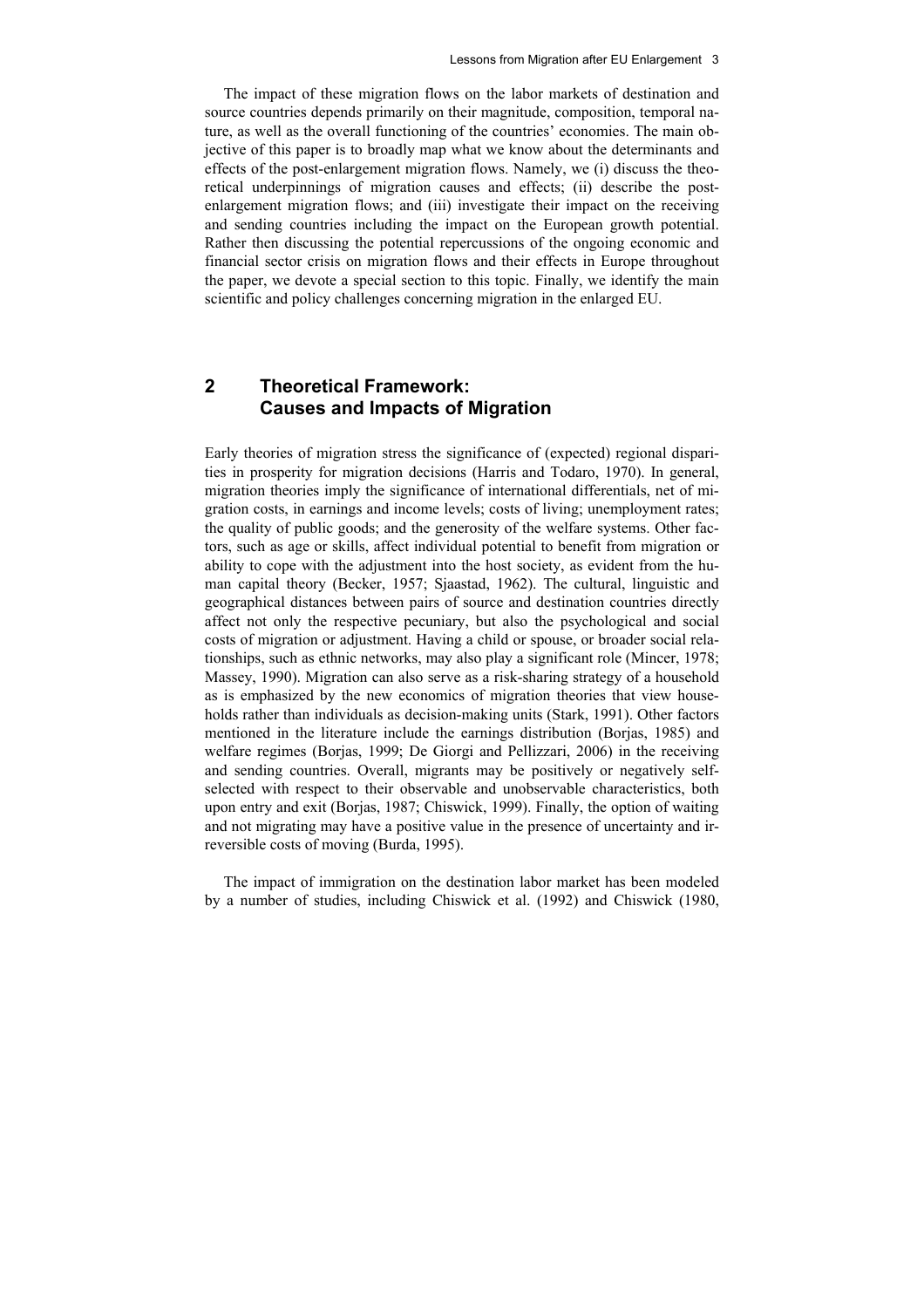1998). In these models, the effects of migration on receiving labor markets depend on the substitutability or complementarity of migrant and native labor. We illustrate these effects in a simple theoretical setting in Figure 1. Consider the impact of high-skilled immigration on an economy with labor markets for two types of native workers: high-skilled and low-skilled.8 The rise in the stock of high-skilled workers (see the shift in the supply curve from  $\bar{S}^0$  to  $\bar{S}^1$  in Figure 1a) moves the equilibrium point down from  $C^0$  to  $C^1$  at a lower wage  $w_h^1$ . Due to the complementarity of high- and low-skilled labor, the demand for low-skilled workers increases (see the shift of the demand curve in Figure 1b). Under a competitive market, wages rise from  $w_l^0$  to  $w_l^1$  at the full employment level  $\overline{L}$ . Under the regime with rigid union wage  $(\psi_{\nu}$ ) that is binding for the wages of low-skilled workers, as is the case in many European countries, the demand increase generates a higher level of employment of low-skilled workers instead  $(L_{\text{U}}^0$  to  $L_{\text{U}}^1$ ). This increase in lowskilled employment feeds back into the market for high-skilled labor and causes an upward shift in the demand for high-skilled workers, counteracting the original wage decline from  $w_h^1$  to  $w_h^2$ .<sup>9</sup>

#### Figure 1a, 1b **Immigration in an economy with heterogeneous labor**

l



By a similar argument, low-skilled immigration decreases the wages to  $w_l^2$ (under competitive markets) or increases unemployment from  $\bar{L}^0 - L_{\text{tr}}^0$  to  $\bar{L} - L_{\text{tr}}^0$ 

<sup>&</sup>lt;sup>8</sup> Whether particular migrants can be regarded as skilled or unskilled relative to the natives also depends on the transferability of their skills acquired in the country of origin as well as their ability and willingness to adjust to the skill requirements of the host labor market. See the discussion in Kahanec and Zimmermann (2009).

<sup>&</sup>lt;sup>9</sup> The degree of complementarity determines whether the resulting wage is higher or lower than  $w_k^0$ . In the Figure, partial counteraction is shown.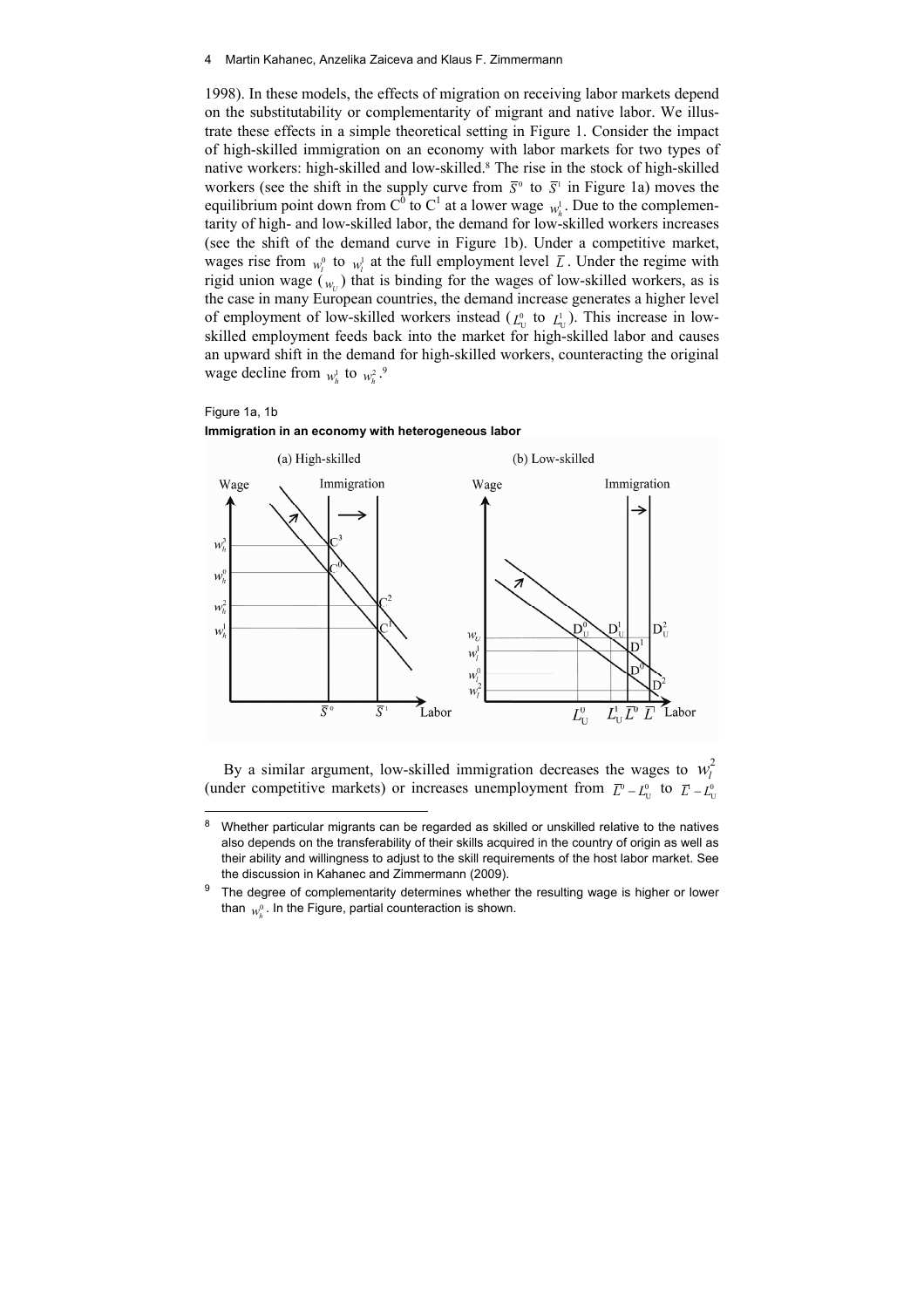(under a rigid union wage) in the market for low-skilled labor. If the union wage is lowered in response to the increased unemployment, employment of low-skilled workers goes up. For example, if it is lowered to the pre-immigration competitive level  $w_i^0$ , employment will go from  $L^0$  to  $\bar{L}^0$ , leaving  $\bar{L} - \bar{L}^0$  unemployed. This increases demand in the market for high-skilled labor due to the complementarity of high- and low-skilled workers in production, which increases wages of highskilled workers to  $w_i^3$ .

This simple analysis has a straightforward message: skilled immigration benefits unskilled and may hurt skilled native workers; and unskilled immigration hurts unskilled and may benefit skilled native labor.<sup>10</sup> Broader positive effects of immigration may, however, overwhelm the potential negative effects that may concern some of the native workers. Highly mobile economic migrants typically improve the allocation of production factors, most notably human capital. The migrants often act as agents of knowledge transfer and international trade, and pools of skilled immigrants may attract high-tech investments (Bonin et al., 2008). In effect, immigration may expand a host country's production possibility frontier and thus increase the demand for native labor. On the other hand, some argue that immigrants may have unobserved characteristics that make them more likely to choose to live in countries with more generous welfare benefits and put pressure on their welfare systems. Furthermore, language problems, psychological trauma, employers' discriminatory practices, or legislative and institutional factors that inhibit adjustment and economic outcomes of immigrants may make them more dependent on welfare (Borjas, 1999; Brücker et al., 2002). If so, immigration could put pressure on the tax burden of native workers.

The effects in the source countries can be easily traced in the framework set up in Figure 1. It is straightforward to see that high-skilled emigration increases wages in the high-skilled market and via complementarities and the ensuing demand decrease reduces the wage (in a competitive market) or increases unemployment (under a union wage) in the low-skilled market. In the latter case, the decreased employment in the low-skilled market feeds back into the high-skilled market reducing demand and thus wages there. If it is the low-skilled who leave, wages in the low-skilled market increase (under a competitive market) or unemployment goes down (under a union wage). In the latter case, complementarities imply negative effects on wages in the high-skilled sector. Again, these direct effects may be mitigated or even reversed if indirect effects are taken into account. For example, if workers start returning to their home countries and circular migration emerges, the human capital they acquired while abroad would constitute brain gain for the source countries.

<sup>&</sup>lt;sup>10</sup> Kahanec and Zimmermann (2008, 2009) analyze the ensuing consequences for inequality in a theoretical and empirical framework.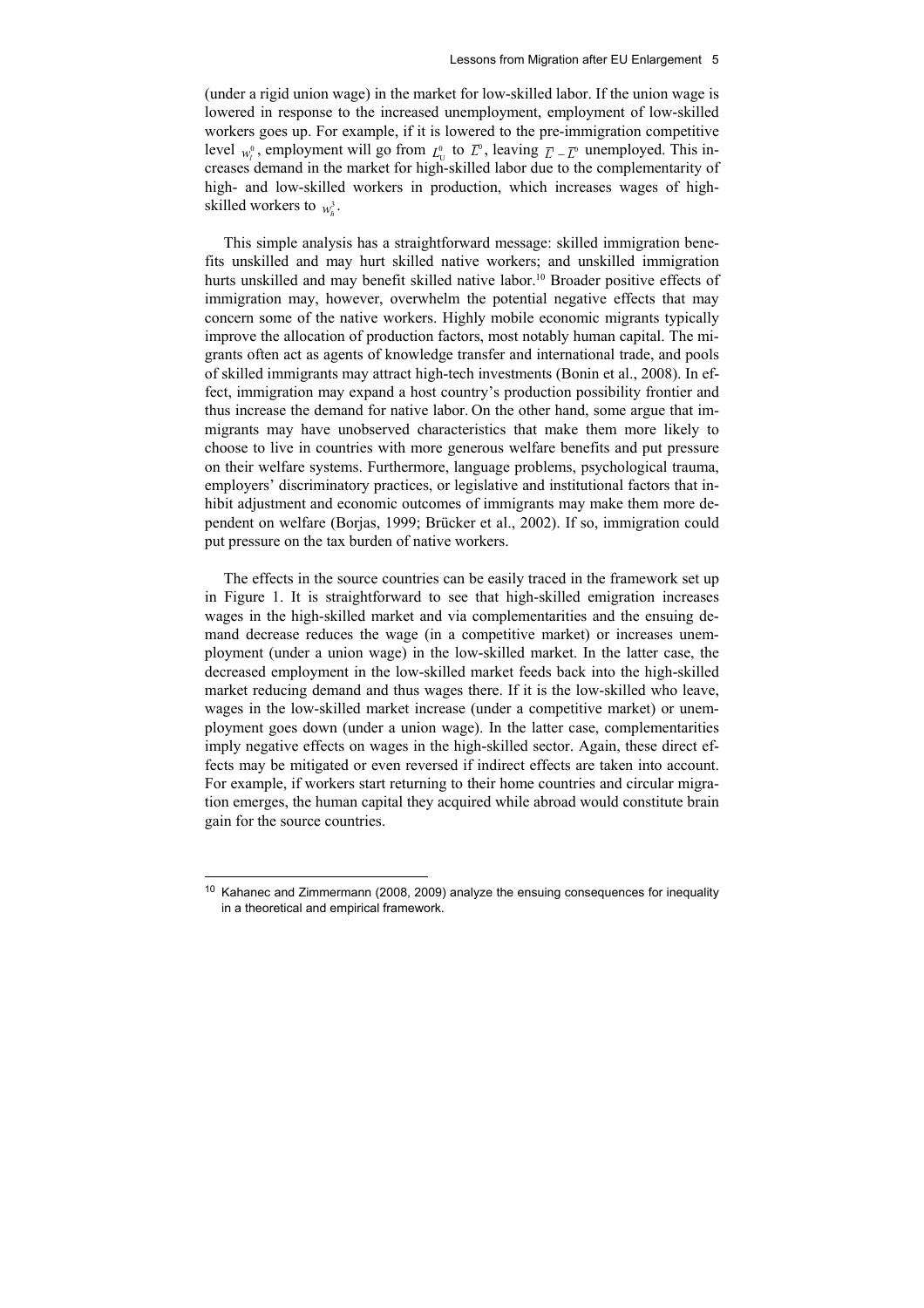### **3 Post-Enlargement Migration**

#### *a. Actual Migration Trends and Trajectories*

To provide an updated picture of post-enlargement migration from the new member states is a formidable task, as statistical data is continually being updated and is often missing. Several countries do not report migrants stocks or flows in their statistics. Migrants are often underrepresented in the official data. Moreover, the definition of a migrant differs across countries, making cross-country comparisons difficult. The distinction that is often ignored is between the foreign-born and foreign citizens, and between temporary and permanent migrants. Finally, illegal migration is not accounted for in the official data. In fact, much of the observed migration flows after enlargement may have been the legalization of people originating from the new member states who already lived in the old member states. Despite these difficulties, this section presents the statistics on the postenlargement migration trends in Europe making use of the latest and best available data and reviews evidence from selected recent studies.<sup>11</sup>

Looking first at the stocks of people from the new member states shows that the number of foreign residents from the EU8 in the old EU15 increased from almost 893,000 in 2003 to more than 1.91 million, or 0.5% of the population of the EU15 by the end of 2007 (Brücker and Damelang, 2009; Brücker et al., 2009). That suggests an average inflow (net immigration) of around 250,000 people from the EU8 per year since 2004, compared to 62,000 per year between 2000 and 2003. The proportion of foreign residents from Bulgaria and Romania have been continually increasing since 2000, and in 2007 amounted to around 1.86 million people, or 0.5% of the EU15 population. Similarly, the European Commission suggests that the proportion of nationals from the new member states have increased, and in 2007 nationals from EU10 and EU2 amounted to 0.5 and 0.4-0.5% of the EU15 population, respectively (European Commission, 2008a, b). The corresponding figure for 2003 was 0.2% for each group. However, these reports also suggest that the *overall* increase in immigration after 2004 was rather limited when compared with the population sizes of both sending and receiving countries, and in the case of EU10 migrants was mainly attributable to the increases in Ireland, the United Kingdom and also Austria (European Commission, 2006a, b,

<sup>&</sup>lt;sup>11</sup> A separate strand of the literature investigated the migration potential, analyzing either migration intentions in the accession countries or using extrapolations or forecasts based on historical data for other countries. For the reviews of these studies see, for instance, Alvarez-Plata et al. (2003), Boeri and Brücker (2005), Zaiceva and Zimmermann (2008), Brücker et al., 2009.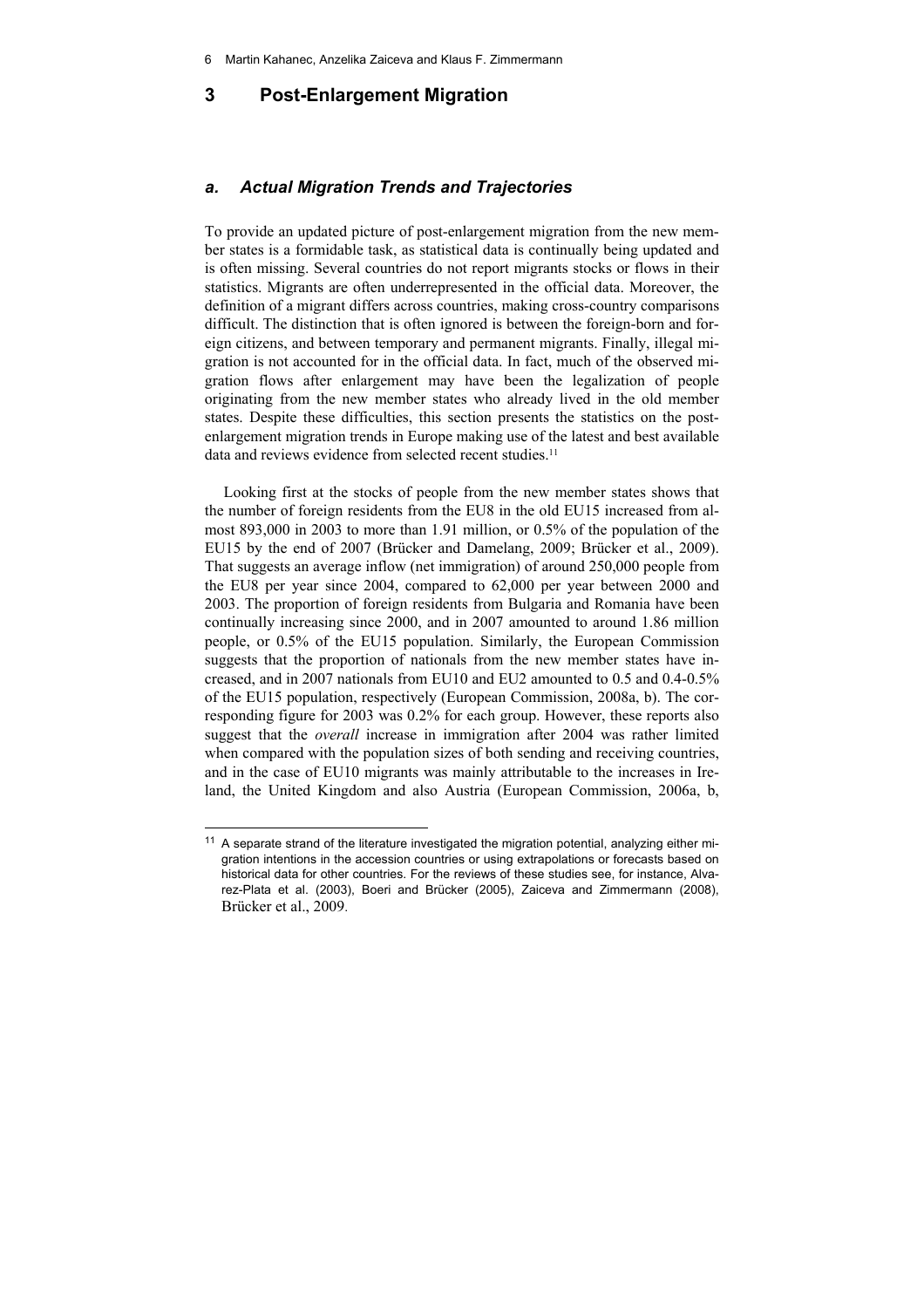2008a, b). For sake of comparison, nationals from other EU15 countries constituted 1.7% of the EU15 population in 2007 (1.6% in 2003); while non-EU27 nationals amounted to 4.5% (3.7% in 2003) (European Commission 2008a, b). Figures 2 and 3 document these trends for the available origins and destinations.

Although the statistics on stocks of residents usually rely on registers of foreign population, which tend to understate return migration, since no incentives to deregister exist, they provide several interesting observations. First, they show that the largest increase in the share of EU8 residents since the 2004 enlargement was in Ireland and the UK. Indeed, almost 70% of the immigrants from the EU8 have been absorbed by the UK and Ireland since 2003, and their share in the total number of foreign residents from the EU8 in the EU15 increased between 2002 and 2007; while the share of the traditional recipients, Austria and Germany, declined (Brücker et al., 2009; Brücker and Damelang, 2009; European Commission, 2008a, b). Thus, it is likely that a "migration diversion" has occurred into the countries that opened up their labor markets early (Brücker et al., 2009; Boeri and Brücker, 2005). Otherwise, network effects and geographical proximity would probably have attracted many more migrants to Austria and Germany.

However, other factors may also have contributed to the unexpectedly strong rise in the numbers of Eastern European immigrants in the English speaking EU15 countries: many immigrants have studied English at home and valued the opportunity to use, improve or study it in these countries (Anderson et al., 2006); enlargement may have contributed to the legalization of previously illegal immigrants already in the country, which would imply a pure statistical effect; and demand-driven immigration, especially in the case of Ireland, was likely to occur in any case to fill in the available vacancies.

Second, the picture is different for the EU2 countries because the main destination countries for these immigrants are Spain and Italy (Figures 2 and 3). The proportion of these immigrants has also increased during the 2000s facilitated by bilateral agreements between Spain and Italy and the sending countries and legalizations of immigrants there (Brücker et al., 2009). Moreover, given the relative geographic, and in the case of Romanians also linguistic proximity to Italy and Spain, these migration trends suggest that geographical and linguistic distance as well as networks are indeed very important pull-factors. In general, however, the importance of geographical distance as a migration deterring factor has declined over time with the increased availability of low-cost airlines (see Box 1, Pollard et al., 2008; Brücker and Damelang, 2009; Brücker et al., 2009).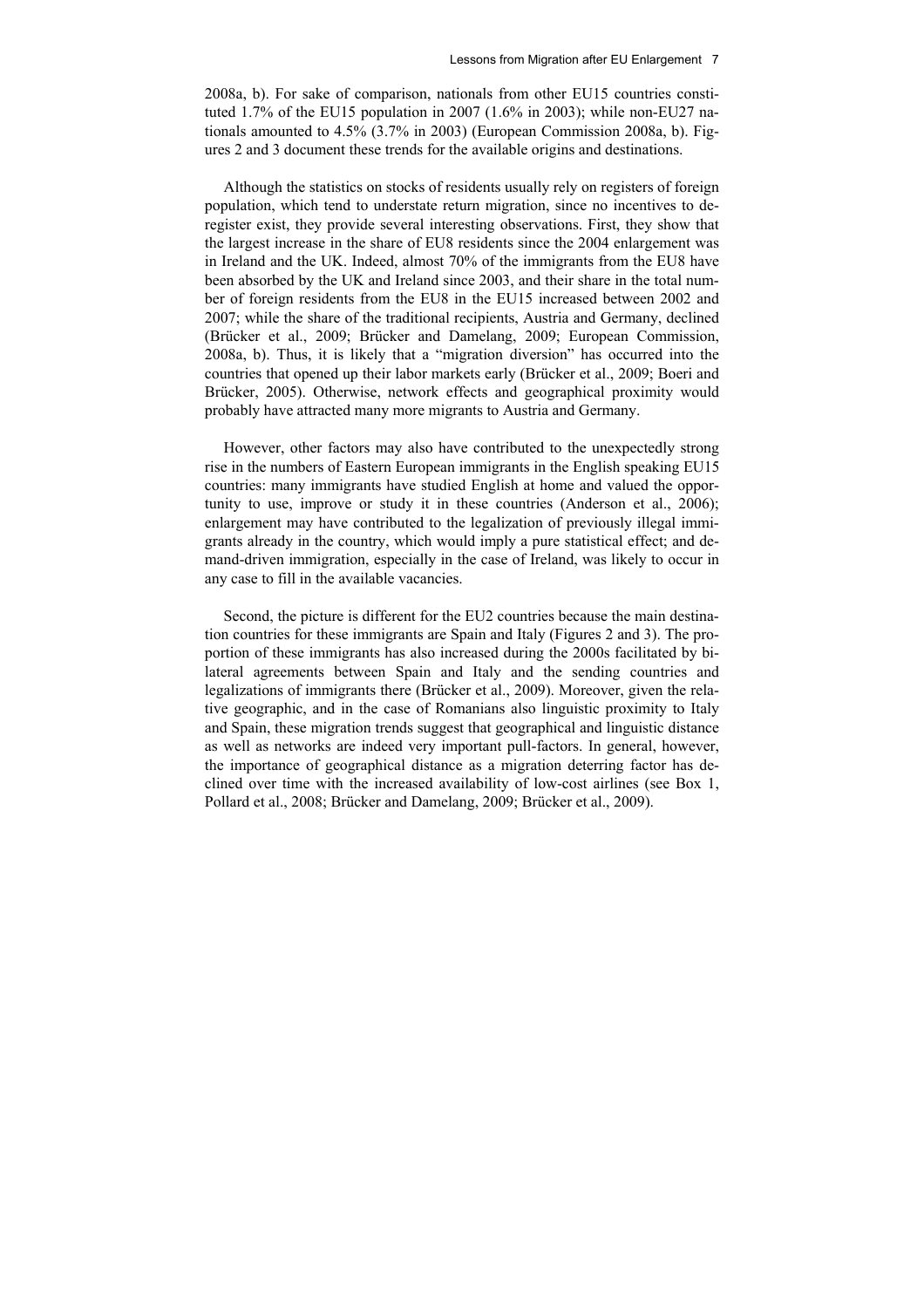







*Source:* Brücker and Damelang (2009), Tables 3b and 4b.

Notes: In % of the host population. Data is from National Statistics, apart for France and Greece (LFS, annual), Ireland (Irish LFS, 4th quarter), Italy (2000: Eurostat), UK (UK LFS, 2nd quarter). In 2007, estimates are provided for EU8 residents in Luxembourg and Spain. Partially no data available: Austria (2000), Ireland (EU8: 2000, 2003 (2004 instead), EU2: 2000, 2003), Luxembourg (2000). No data at all for Portugal.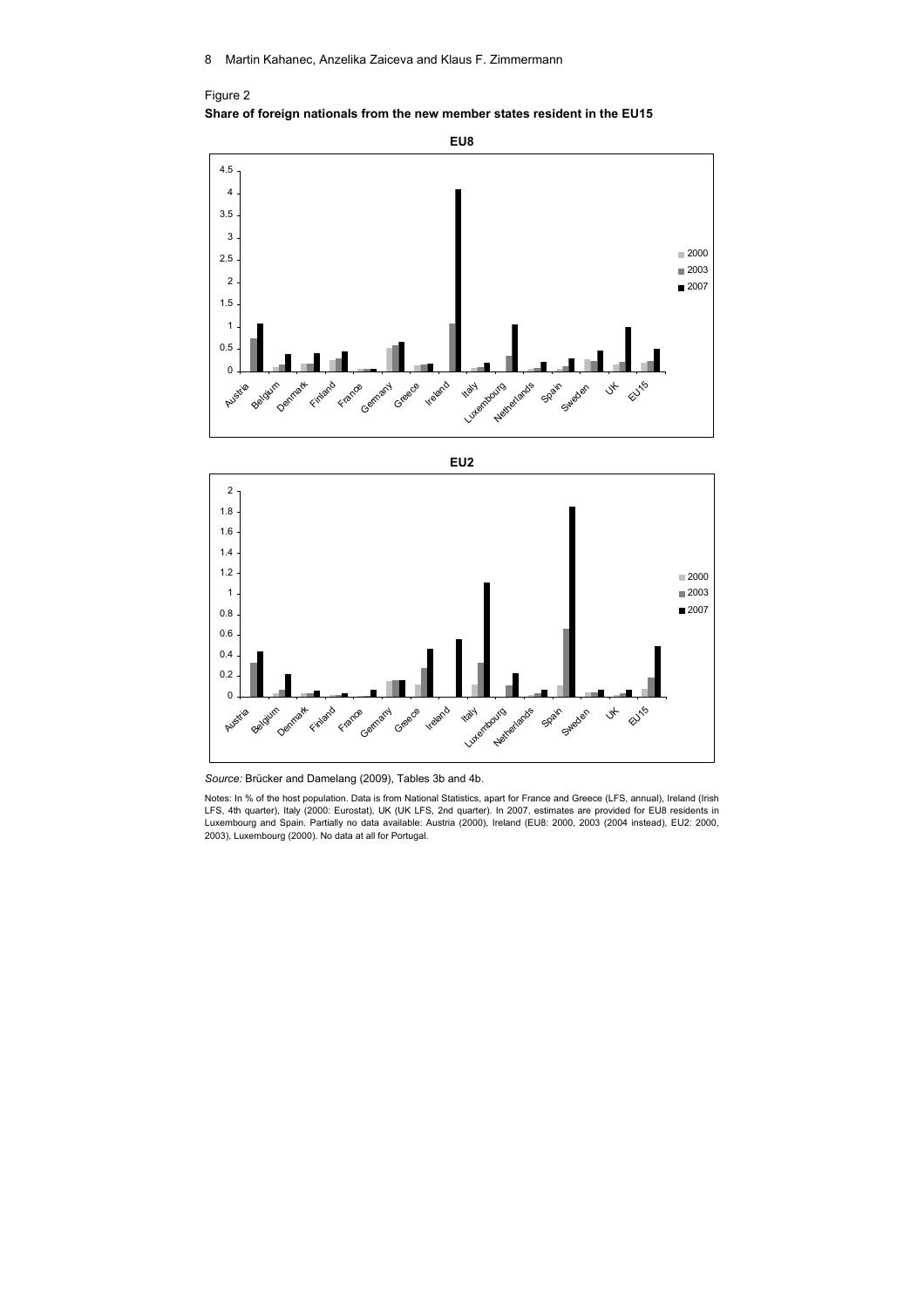#### Figure 3 **Share of foreign nationals resident in the EU15**



*Source:* European Commission (2008a), Table A1.

Notes: 2007. In % of the total population. Luxembourg is excluded due to the scale comparability; proportion of EU15 nationals in Luxembourg is 37.3, of EU10 nationals 0.8, of non-EU 3.4 and is missing for EU2 nationals. Choice of data sources according to data availability for individual countries. For population statistics end of year data, for LFS 4th quarter data. Figures are not fully comparable between member states due to the use of different sources. Data from the LFS should be treated with some caution due to limitations of the survey with regard to foreign populations, in particular concerning coverage of very recent migrants and collective households, relative levels of non-response and small sample sizes. 1) EU LFS quarterly data, 4th quarter. 2) National and Eurostat Population Statistics. 3) Eurostat population statistics, 2007 DG Employment estimate. 4) CSO Ireland, Quarterly National Household Survey, 4th quarter; for 2003 3rd quarter 2004; Nationals from BG and RO included under non-EU27 nationals until 2006 and under EU10 nationals in 2007. 5) EU LFS quarterly data, 4th quarter. EU10 and EU2 nationals included under non-EU27. 6) EU totals and sub-totals are only of an indicative nature, as they are the sum of country values that stem from different sources; EU totals and sub-totals include country data which are not shown individually due to small sample sizes. Data for Ireland on EU2 migrants and for Portugal on EU10 migrants are not available. See also notes in European Commission (2008a).

Third, based on the available data, Figure 3 also indicates that while the overwhelming proportion of migrants from the EU10 is in Ireland, and the largest proportion of EU2 migrants is in Spain and Italy, non-EU27 migrants constitute the majority among all foreign nationals in all the old member states, except for Ireland (where it is EU10 migrants) and Luxembourg (not shown) as well as Belgium (where it is EU15 migrants). It is also worth noting that between 2003 and 2007 the number of foreign residents from the EU8 also significantly increased in countries outside the EU15, such as Iceland and Norway (Brücker and Damelang, 2009; Brücker et al. 2009).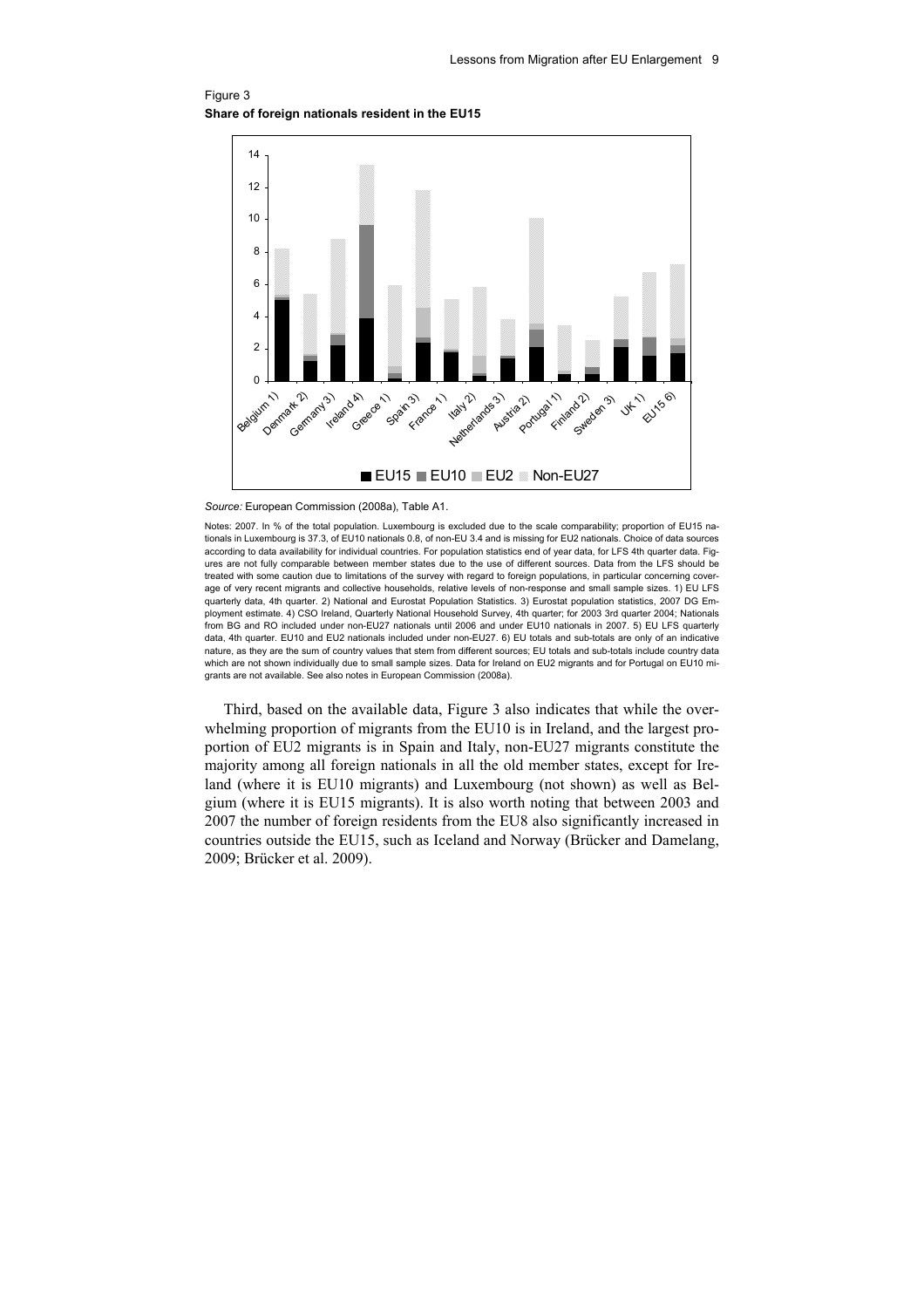Turning now to the available data on actual migration flows, it is important to distinguish gross and net immigration. Since the Eurostat data on emigration are missing for most countries and years, we present trends only for gross immigration rates for the four selected EU15 countries for which the data was available: Sweden, the UK, Spain and Germany. Immigration rates are calculated as the proportion of total immigrant inflows to the receiving country's population. As can be seen from Figure 4, gross immigration rates of EU12 citizens have been steadily increasing in all four countries, including the period of EU enlargement.<sup>12</sup>



#### Figure 4 **Gross immigration rates in selected EU15 countries**

<sup>&</sup>lt;sup>12</sup> Note, however, that when calculating total immigration from the EU12, the figures were missing in several years and countries and in several cases zeros were reported.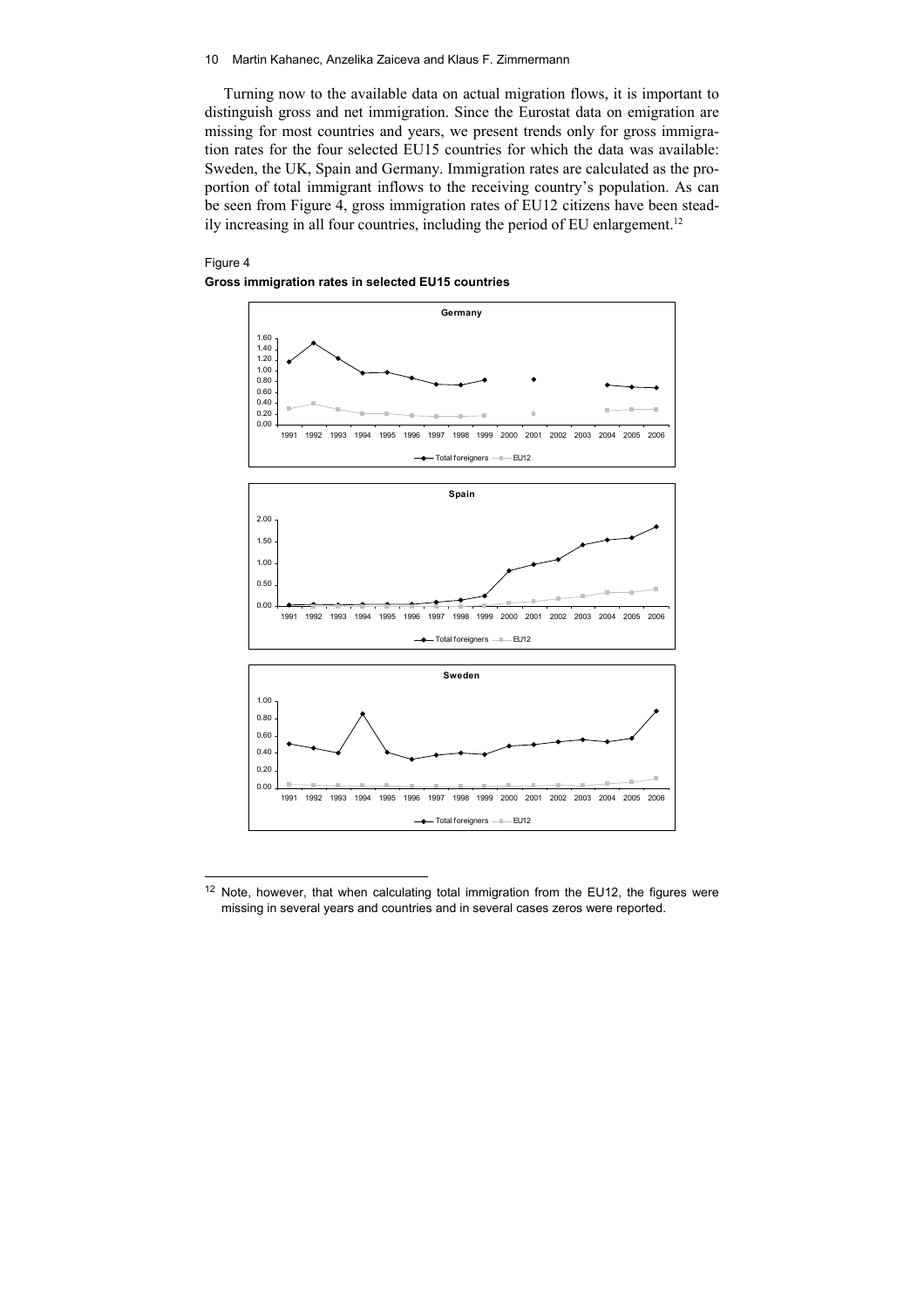#### Figure 4 *(continued)* **Gross immigration rates in selected EU15 countries**



*Source:* Own calculations based on data from the Eurostat online database for Population and Social Conditions / International Migration and Asylum / International Migration Flows available at: http://epp.eurostat.ec.europa.eu/portal/page? pageid=1090,30070682,1090\_30298591&\_dad=portal&\_sc hema=PORTAL

Notes: Immigration rates are calculated in % of the receiving country's population. For Germany, data for the Czech Republic, Slovenia and Slovakia are missing in 1991, for the Czech Republic, Cyprus, Malta and Slovakia in 1992, for Cyprus and Malta in 1993-1996. For Sweden, the data for the Czech Republic and Slovakia are missing in 1992. For Spain, the data for the Czech Republic, Slovenia and Slovakia are missing in 1992, for Slovenia in 1993, for Cyprus, Latvia, Malta and Slovakia in 1995, for Estonia, Latvia and Lithuania in 1996. Zeros are reported in Germany for Cyprus and Malta in 1998, 1999 and 2001, for Estonia, Latvia and Lithuania in 2001; in Sweden for the Czech Republic, Lithuania, Slovenia and Slovakia in 1991, for Malta in 1994 and 1996; in the UK for the Czech Republic and Estonia in 2001 and 2002, for Malta in 2001, for Slovenia in 2001-2005, for Slovakia in 2002.

Figure 5 presents data on gross inflows to the UK and Ireland: the Worker Registration Scheme (WRS) applications and National Insurance Number (NINO) allocations in the UK and Personal Public Service Number (PPSN) allocations in Ireland.13 Overall, Figure 5 shows that the total number of nationals from the EU8 have been increasing since 2004, and they reached a maximum in late 2006 (WRS) or early 2007 (NINOs) in the UK and in 2006 in Ireland; however, they have been declining since then. The bulk of these applications are from Polish nationals, followed by Slovaks and Lithuanians. Note also that compared with the same period of 2007, there was an increase in the number of Hungarian nationals applying to WRS and for NINOs in 2008. This most probably reflected the worsening economic situation in Hungary. The figure also suggest some increase in the numbers of Bulgarian and Romanian nationals after the 2007 enlargement in spite of the transitional arrangements imposed on them.

<sup>&</sup>lt;sup>13</sup> Note that NINO and PPSN figures are directly comparable as social security number; whereas WRS constitutes a different measure. These figures are likely to overstate the actual migration numbers due to the likely temporary and seasonal nature of immigration from the new member states and a lack of incentives to deregister.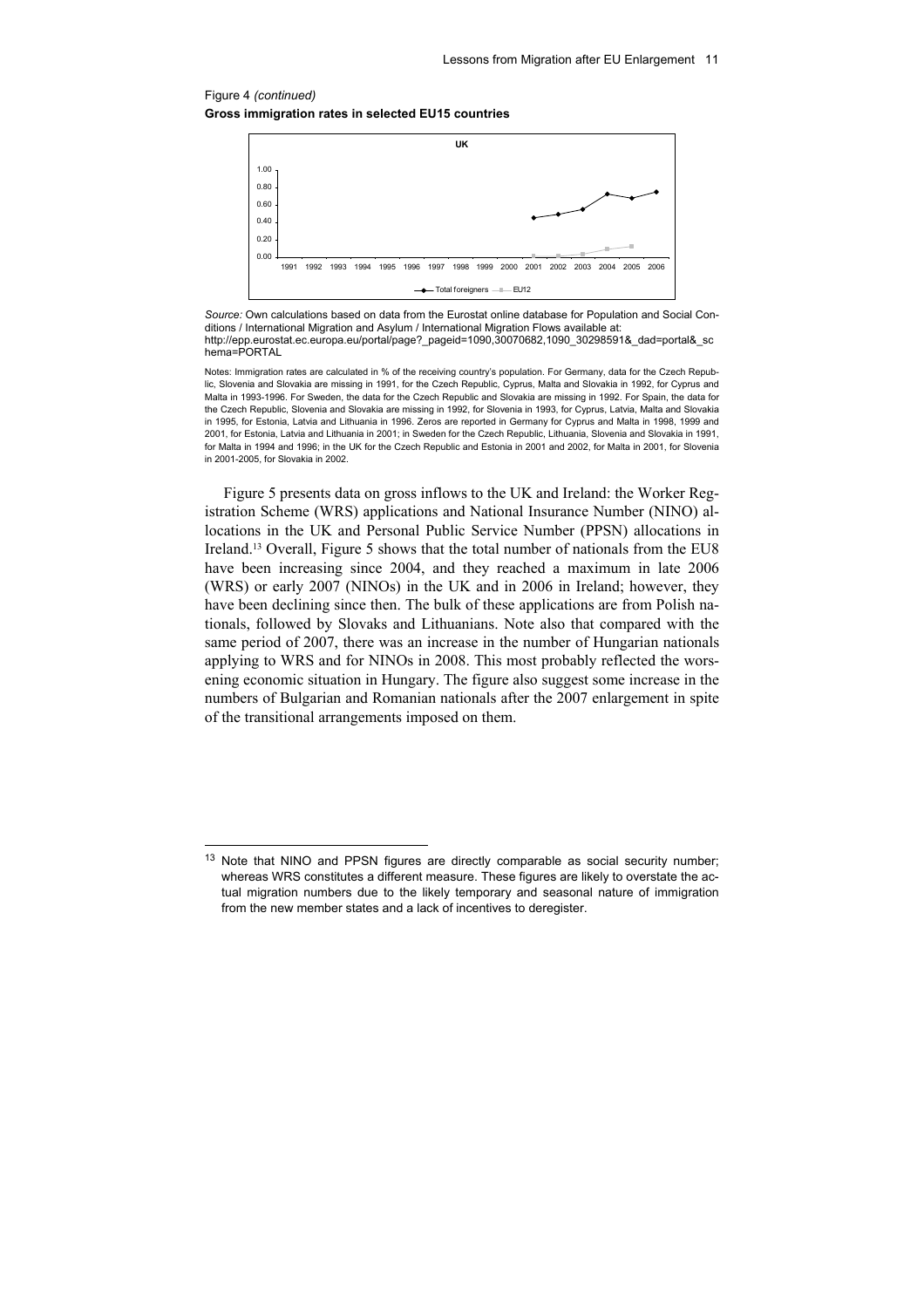#### Figure 5 **Registered immigration in Ireland and the UK**



**UK National Insurance numbers (in thousands), January 2002-September 2008** 

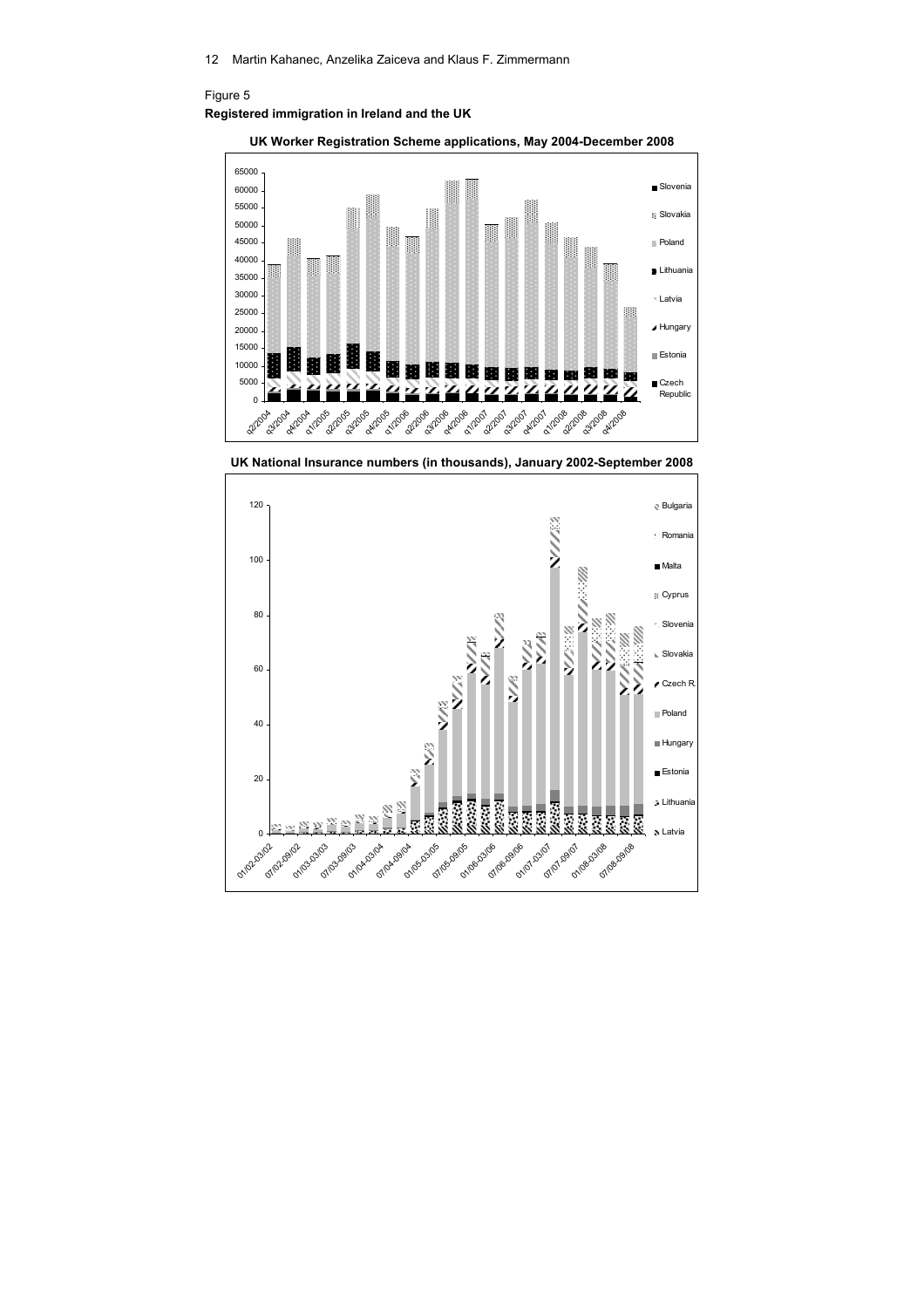#### Figure 5 *(continued)* **Registered immigration in Ireland and the UK**



*Source:* UK WRS data are from Accession Monitoring Reports May 2004-June 2006, May 2004-December 2006, May 2004-December 2007, and May 2004-December 2008; UK NINO data are from Department for Work and Pensions online statistics

www.dwp.gov.uk/asd/tabtool.asp#ni\_alloc;

Irish PPSN data are from the Department of Social and Family Affairs online statistics:

www.welfare.ie/EN/Topics/PPSN/Pages/ppsn\_all\_2008.aspx

Notes: WRS show applicants approved for initial applications only.

Finally, valuable evidence is based on country-level studies. Gilpin et al. (2006) report that the number of nationals from the new member states increased substantially in the UK. Blanchflower and Lawton (2009) document that 812,000 workers from the new member states have registered to work in the UK since May 2004 till March 2008 under the Worker Registration Scheme, and there have been an additional 10,540 and 22,080 worker registrations from Bulgaria and Romania, respectively. The authors also argue that these numbers do not reflect actual immigration, since these people are *temporary workers*. However, the number of *net migration* from the eight new member states was much lower and was equal to 71,000 in 2006. This highlights the importance of the definition of migration. Doyle et al. (2006) document a small increase in immigration from the new member states in Sweden in 2005, while Gerdes and Wadensjö (2008) provide updated figures and show that the increase was larger in later periods. However, these immigrants still constitute a small part of the overall immigration to Sweden. Suggested reasons why immigration to Sweden did not increase by a larger extent include fewer job vacancies, less flexible labor markets and language issues. Doyle et al. (2006) document a remarkable increase in the number of foreigners in Ireland between 2003 and 2005, and the majority of this inflow in 2005 consisted of nationals from the new member states.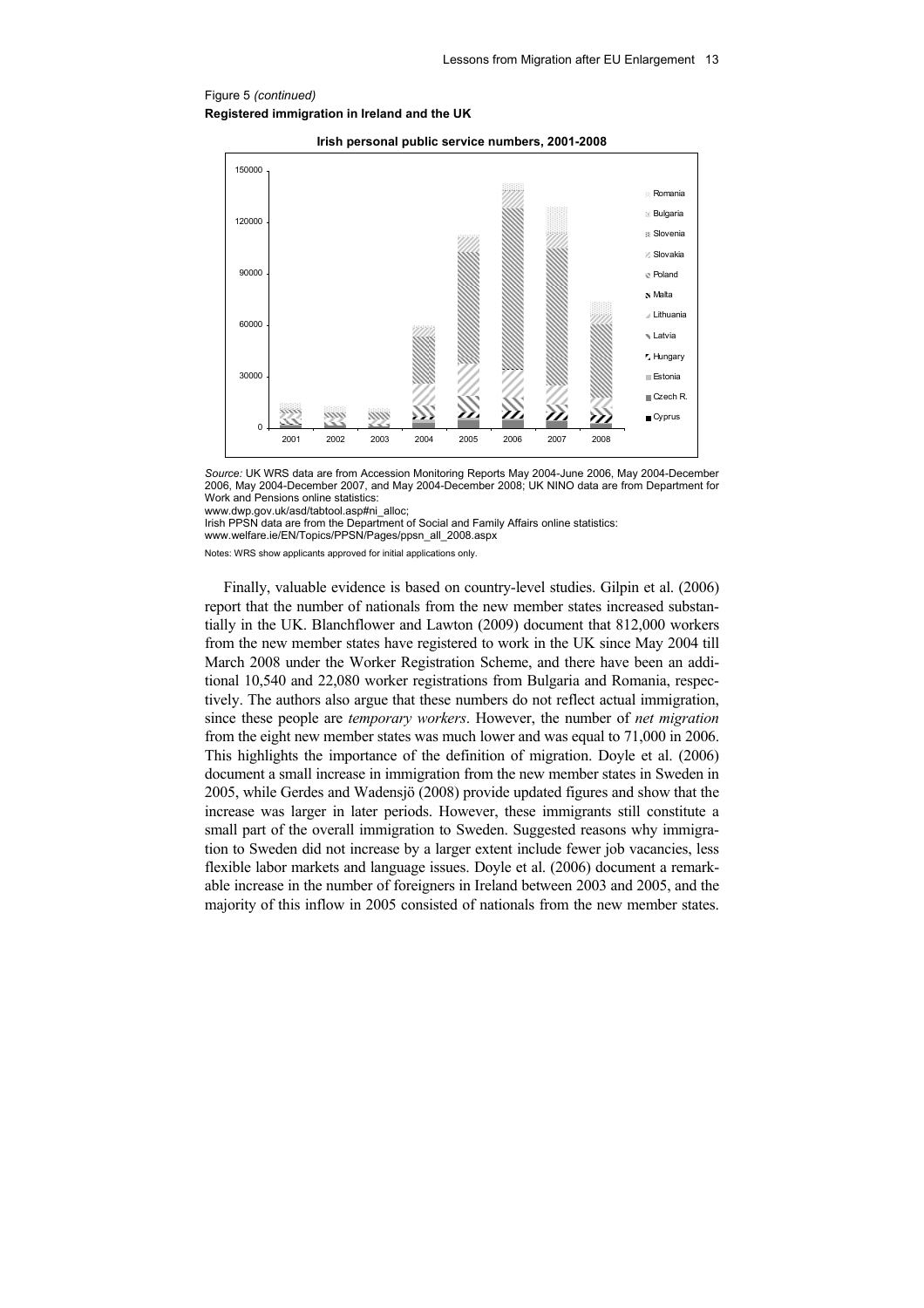Barrett et al. (2008) report that nationals from the new member states in Ireland in 2006 constituted 3% of the country's population, an remarkable increase from fewer than 25,000 people in 2002. Finally, Brenke and Zimmermann (2007) document an increase in net immigration flows from the new member states into Germany despite the "closed door" policy.

### *b. The Source Country Perspective*

To complete the picture of post-enlargement migration flows, we present available evidence from the source countries' perspective in this section. As shown in Figure 6, emigration to the EU15 has increased in all EU8 and EU2 countries since 2000. In 2007, the largest shares of emigrants in proportion to the home population were in Romania (7.2%), Bulgaria (4.1%), Lithuania (3.8%) and Poland (3.4%). According to the European Commission (2008b), between 2003 and 2007, 3.1% of workingage Lithuanians moved to another EU country, followed by Cypriots (3.0%), Romanians (2.5%), Poles (2.0%), Slovaks (2.0%) and Bulgarians (1.7%). Including those who emigrated more than four years ago, the countries with the highest share of emigrants were Romania, Cyprus, Bulgaria, Lithuania and Poland. For sake of comparison, the share of emigrants to the EU15 in 2007 was 7.1% in Croatia and amounted to an extraordinary 25.5% in Albania, the country with the highest emigration rate in the region (Brücker and Damelang, 2009; Brücker et al., 2009).





*Source:* Brücker and Damelang (2009), Table 6b.

Notes: In % of the home population. Data are from National Population Statistics, Eurostat, LFS. 2000: without Austria and Luxembourg, 2000-2003: without Ireland, 2004-2007: Ireland included with structure of PPSN. See also notes in Brücker and Damelang (2009).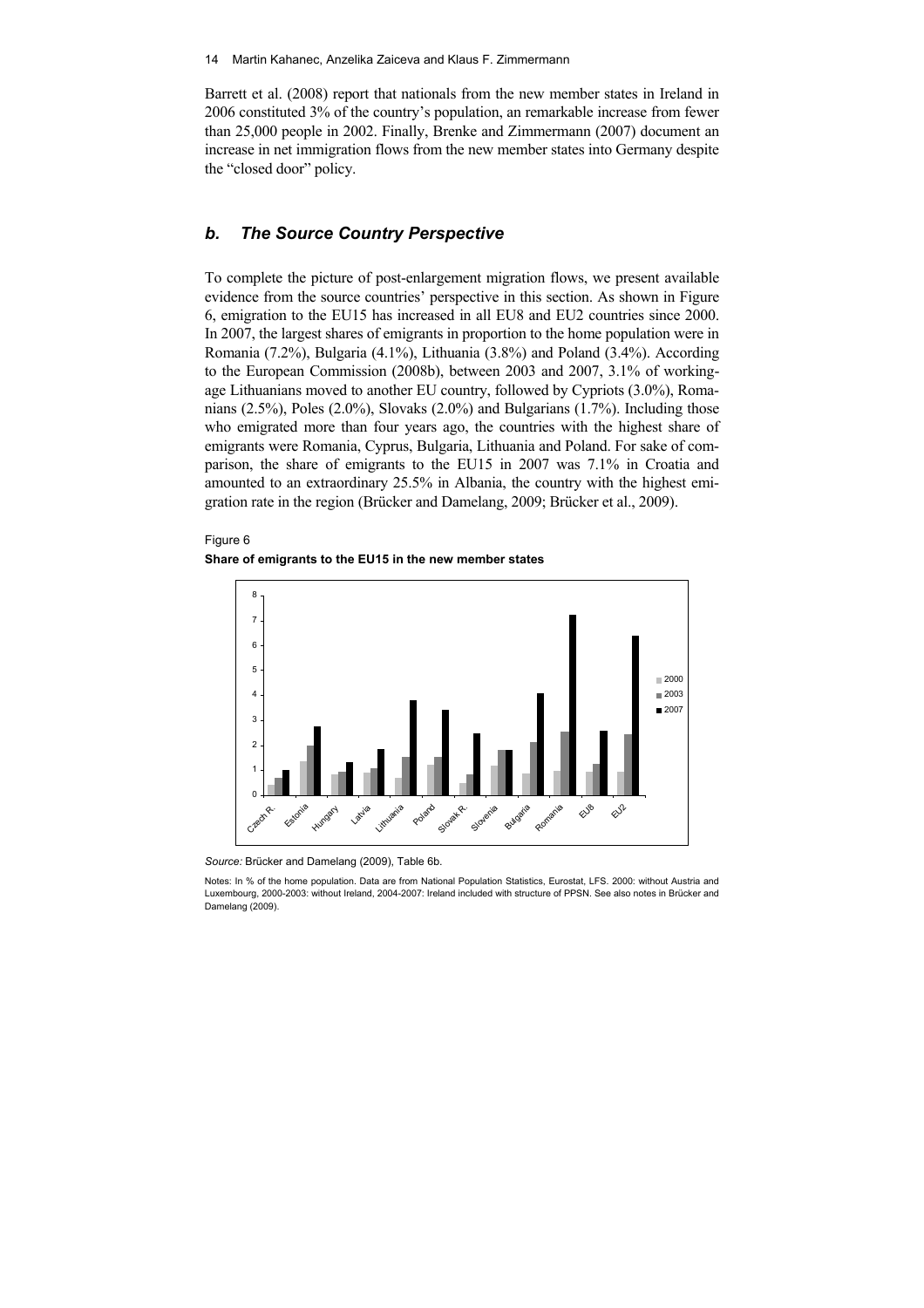#### Figure 7

**Emigration rates to Germany correlated with GDP per capita/unemployment rates in the EU12** 



*Source:* Migration data are from the Eurostat online database available at http://epp.eurostat.ec.europa.eu/portal/page?\_pageid=1090,30070682,1090\_30298591&\_dad=portal&\_sc hema=PORTAL. Data on GDP per capita in PPS are from Eurostat Yearbooks 2006-2007 and 2008; data on unemployment and population are from Eurostat Yearbook 2008.

Notes: Migration rate is calculated as immigration from the respective sending country to Germany in % of the sending country's population. Time period 1998-2006.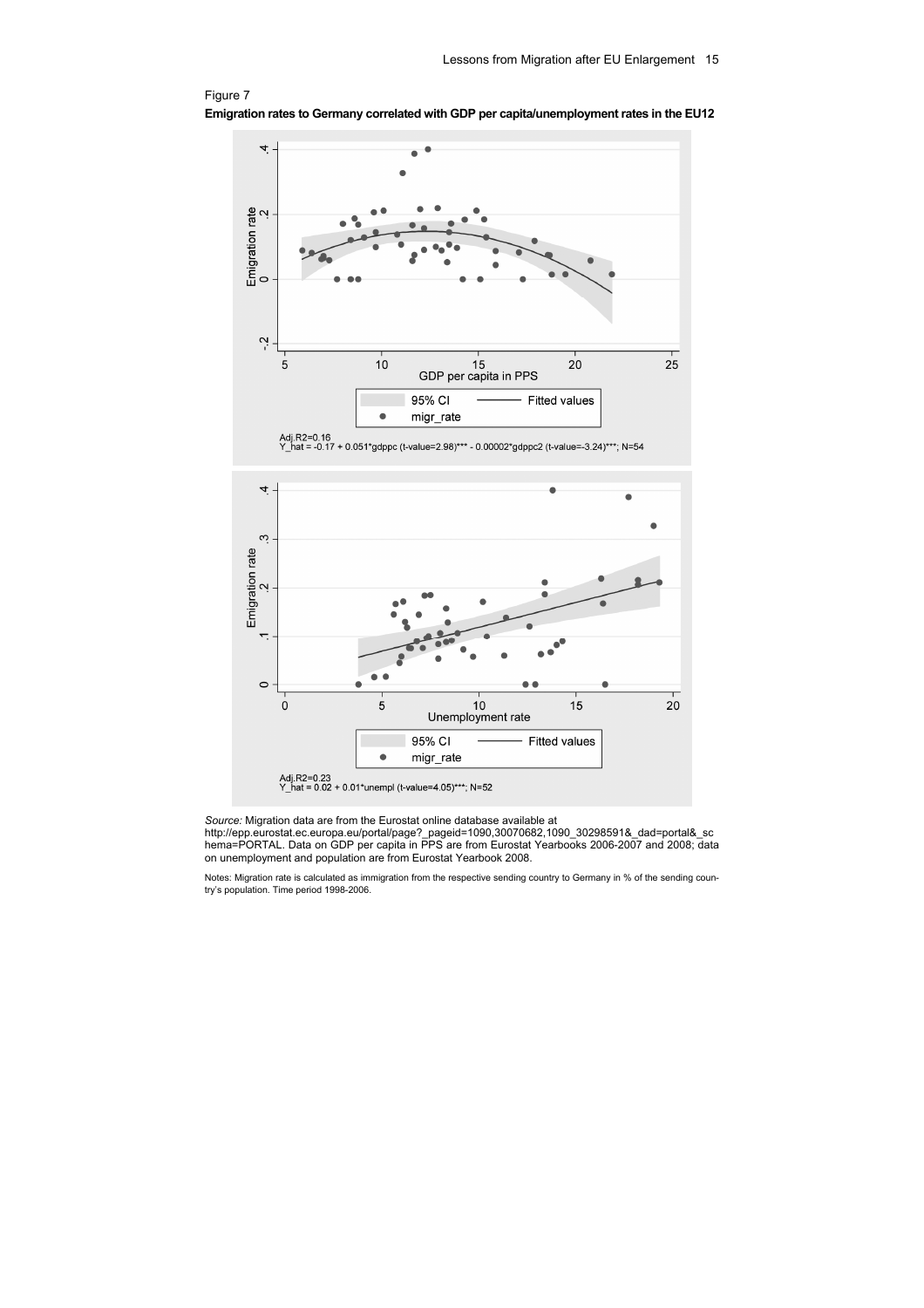Another interesting fact is that in 2004, the destination countries for emigrants from the new EU members changed, and Ireland and the UK became the preferred destinations after enlargement. For example, the main destination countries for emigrants from Lithuania in 2002 were Germany, Estonia, Russia, Ireland and the US; whereas they largely moved to the UK and Germany in 2004 (World Bank, 2006). Kadziauskas (2007) confirms that emigration from Lithuania has increased after enlargement and warns that the official emigration data might be severely understated.

A similar upward trend in emigration is apparent from Polish Labour Force Survey data, with 20% more Poles staying abroad in 2004 than in 2003, which amounted to 250,000 people (World Bank, 2006). Kaczmarczyk and Okólski (2008) report that based on Polish LFS data, the number of Polish residents who stayed abroad for at least two months tripled from early 2004 to early 2007 from around 180,000 to around 540,000. Germany remains the most important destination country for immigrants from Poland (especially regarding seasonal migration), although its share is decreasing; while the importance of the UK and Ireland is increasing (World Bank, 2006; Frelak and Kazmierkiewicz, 2007; Kaczmarczyk and Okólski, 2008). The migrants are predominantly male, workoriented, young, relatively well-educated and tend to stay abroad for less than one year. The proportion of individuals with tertiary education is even larger among those migrating after enlargement, leading to an emergence of two distinct emigrants groups – low-skilled individuals from the periphery and high-skilled ones (Kaczmarczyk and Okólski, 2008).

Regarding potential macro-economic determinants of migration, Figure 7 is based on Eurostat data on gross immigration flows and examines whether a correlation exists between migration flows into Germany and the GDP per capita and unemployment rates of the sending countries. It shows that both GDP per capita and the unemployment rate are significant push-factors. Moreover, the concave pattern of GDP per capita is in line with the migration "hump" hypothesis (see Hatton and Williamson, 2005).<sup>14</sup>

#### *c. Who Migrated, and how Do They Fare?*

l

According to the European Commission (2008a, b), the post-enlargement migrants demonstrate greater labor market participation and have higher employment rates than the populations in either the sending or receiving countries.

<sup>&</sup>lt;sup>14</sup> Some caution, however, is needed when interpreting these results. Although there were large income and unemployment differences between old EU15 and new member states upon accession in 2004, unemployment has until recently been declining in the new member states.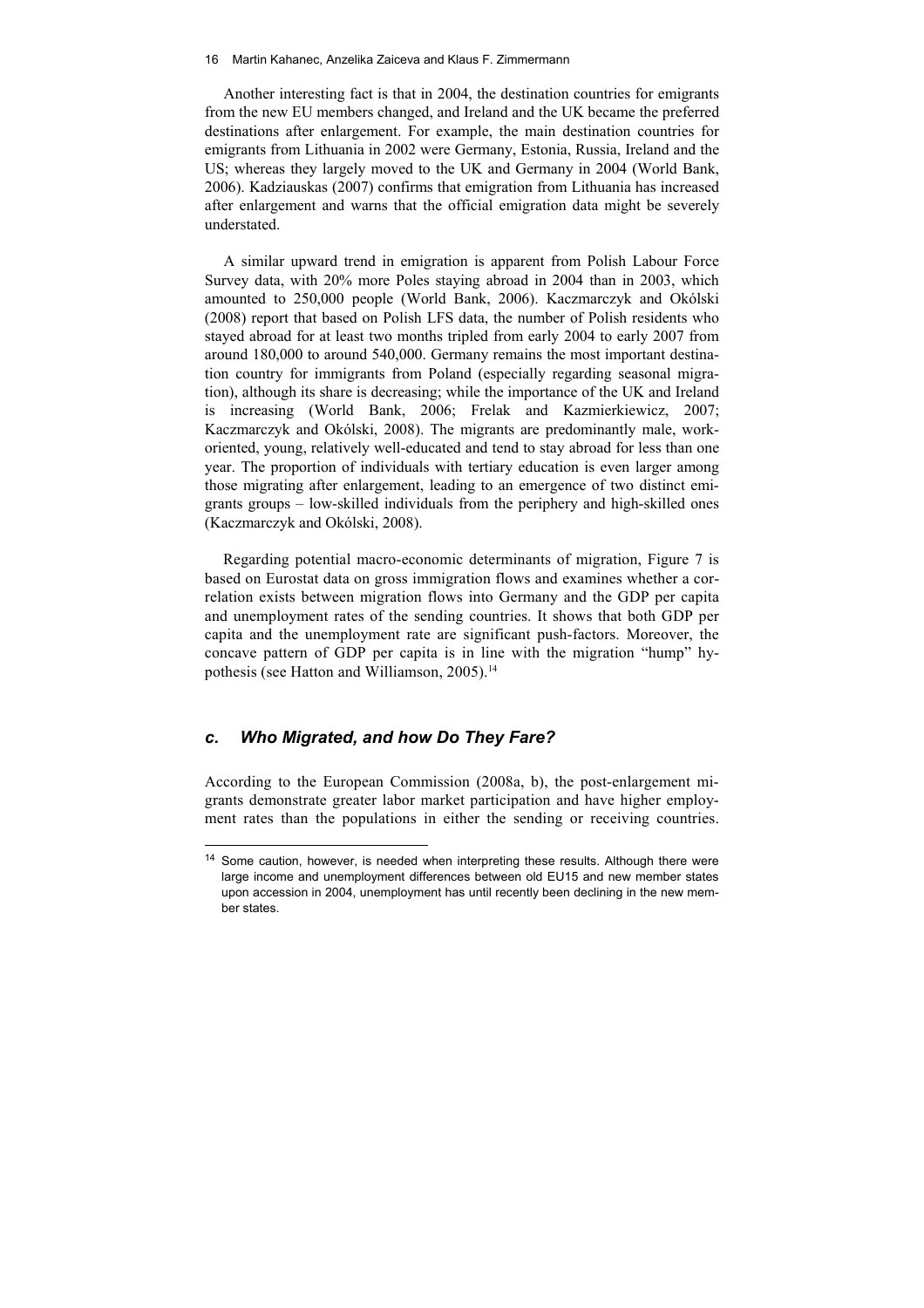However, there are notable exceptions: recent EU8 immigrants in Germany exhibit lower employment and participation rates, but above average selfemployment rates (Brenke et al., 2009). The share of employed among EU8 migrants in the EU15 is larger for cohorts arriving after enlargement than for pre-enlargement migrants, and the shares of unemployed and inactive are correspondingly smaller for the former than for the latter (Brücker and Damelang, 2009). Interestingly, the employment rate is almost the same for pre- and postenlargement EU8 immigrants in Germany, while in the UK the share of postenlargement migrants in employment is much higher than that for preenlargement migrants. Note also that self-employment seems to have been used as a means to circumvent transitory arrangements in Germany (Brenke and Zimmermann, 2007; Brenke et al., 2009). Indeed, while the share of selfemployed among recent EU10 immigrants (those residing for four years or less) is low in the UK, around half of employed recent migrants from the EU2 in the UK and around 40% of recent EU10 migrants in Germany are self-employed (European Commission, 2008a).

Migrants from the new member states are also more likely to be overrepresented in low and medium-skilled sectors (such as manufacturing, construction, hotels and restaurants, but also agriculture and private households, especially for workers from EU2) and occupations in spite of the majority having a medium educational attainment and almost a quarter of EU8 immigrants possessing high education (European Commission, 2008b; Brücker and Damelang, 2009; Brücker et al., 2009). According to Brücker and Damelang (2009), in 2006 about 29% of the immigrant population (of working age) from Bulgaria and Romania had low educational attainment, compared to 17% from the EU8 and 27% of natives from the EU15; the corresponding percentages with high education were 18, 22 and 27, respectively. The proportion of highly educated migrants from the EU8 in the EU15 is lower for cohorts that arrived after enlargement than for those who arrived before 2004, but also the share of the lessskilled has declined, resulting in a slight improvement of the average education level of the E8 immigrants. Interestingly, the proportion of EU8 postenlargement migrants in Germany with low education is substantially larger than the proportion of pre-enlargement migrants with low skills suggesting a negative selection of migrants; while in the UK, the proportion of those with low education is smaller and of those with higher education is larger after enlargement. In addition, migrants from the new member states are disproportionately young and there is also a relatively large share of females.

It is also important to note that a significant proportion of these migrants is likely to be of a temporary or seasonal nature. For example, 62% of workers registering in 2008 under the Worker Registration Scheme (WRS) in the UK intended to stay for less than three months, compared to 59% in 2007 and 55% in 2006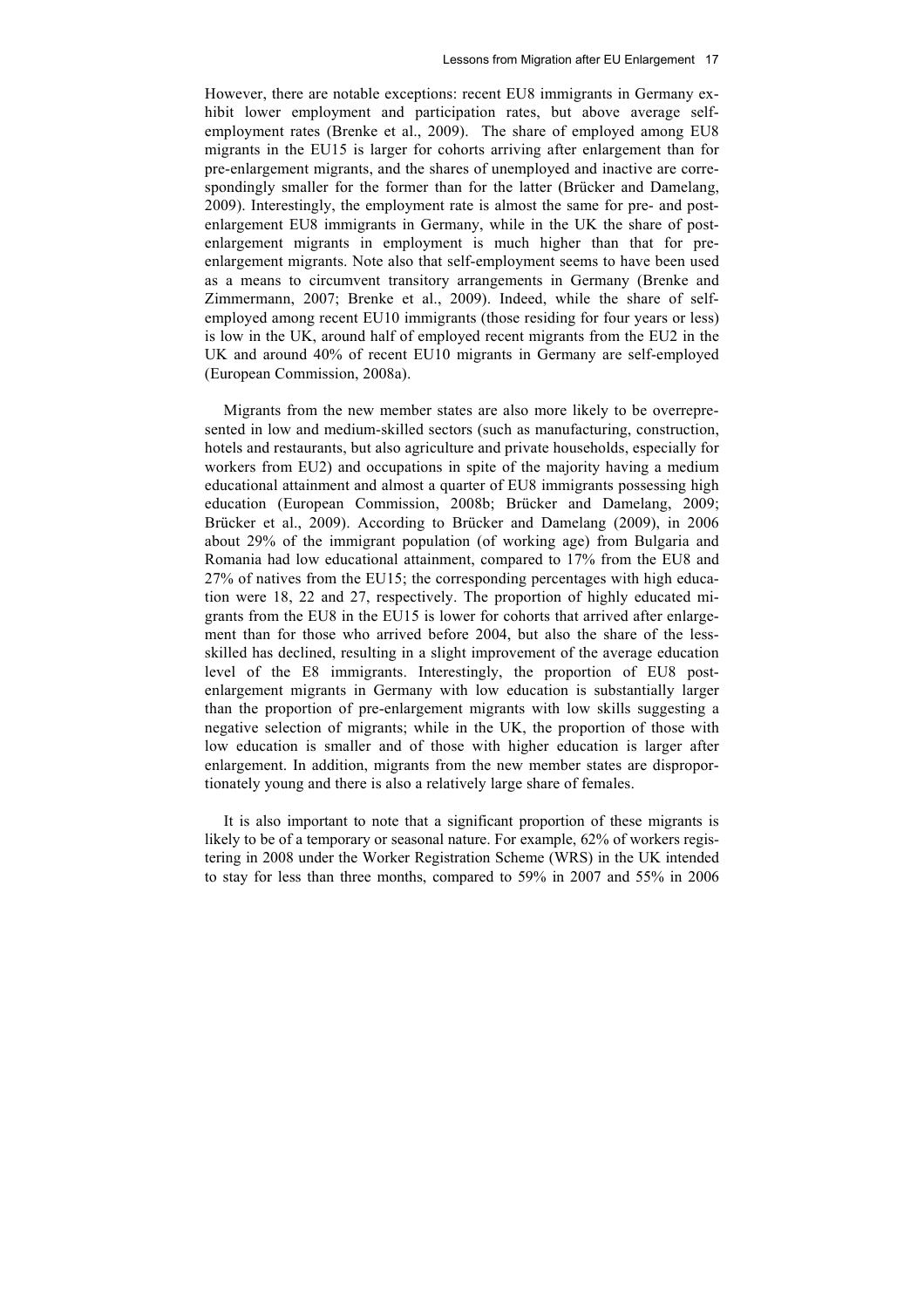(Home Office, 2009).15 Germany also has a large number of migrants who are seasonal workers (see also European Commission, 2008b; Pollard et al., 2008).

Regarding country-level evidence from the UK, Ireland and Sweden, in most cases, the majority of EU8 migrants were found to be male, young, originating from Poland, the Baltic states and Slovakia, with relatively high or medium skill levels and concentrated in relatively low-skilled sectors, indicating such issues as downgrading and imperfect transferability of human capital. Despite their relatively high educational levels, in the UK these immigrants are concentrated in low-skilled sectors, such as hotels and restaurants, manufacturing and agriculture and in the low-skilled occupations (Gilpin et al., 2006; Drinkwater et al., 2006; Blanchflower et al., 2007; Blanchflower and Lawton, 2009). They are also more likely to be self-employed, have a higher propensity to work than natives and hold a qualification (Blanchflower et al., 2007; Blanchflower and Lawton, 2009). However, they were found to be relatively low paid. It is also argued that the higher unemployment rates for the most recent EU8 migrants arise largely because they are relatively young.

Doyle et al. (2006) study immigrants from the new member states in Sweden in 2005. They document that they have a higher labor force participation rate than nationals, and the majority work in hotels and restaurants, and in the construction and manufacturing sectors. Gerdes and Wadensjö (2008) report that these immigrants have relatively high education levels but lower employment rates than natives, and if they work, they self-select into relatively low-skilled jobs and sectors. Barrett and Duffy (2007) find that immigrants from the new member states in Ireland have the largest occupational disadvantage compared to other immigrants and natives. Furthermore, they show that the effect is largest for the post-enlargement arrivals and confirm the existence of "downgrading". According to Hughes (2007), there was a large increase of the EU10 employees in the construction sector in Ireland in the beginning of 2007. Barrett et al. (2008) provide the most recent analysis of EU8 immigrant performance in Ireland and show that the difference in earnings is either non-existent or low for people with low skill levels and for people at the lower end of the earnings distribution; while the difference is higher for those at the upper ends of the skills and earnings distributions. The authors suggest that the transferability of human capital is a crucial determinant of the immigrant-native earnings gap for these immigrants.

Building on Brenke and Zimmermann (2007), Brenke et al. (2009) provide evidence on the impact of immigrant flow from EU8 countries on the German labor market following EU enlargement, using more recent micro census data. As previously stated, Germany did not immediately open up its labor market to immigrants from the new member states. Nevertheless, their analysis confirms a

<sup>&</sup>lt;sup>15</sup> The temporal and seasonal nature of post-enlargement migration and the fact that there are no incentives to deregister may also explain the observed discrepancies between register and survey data.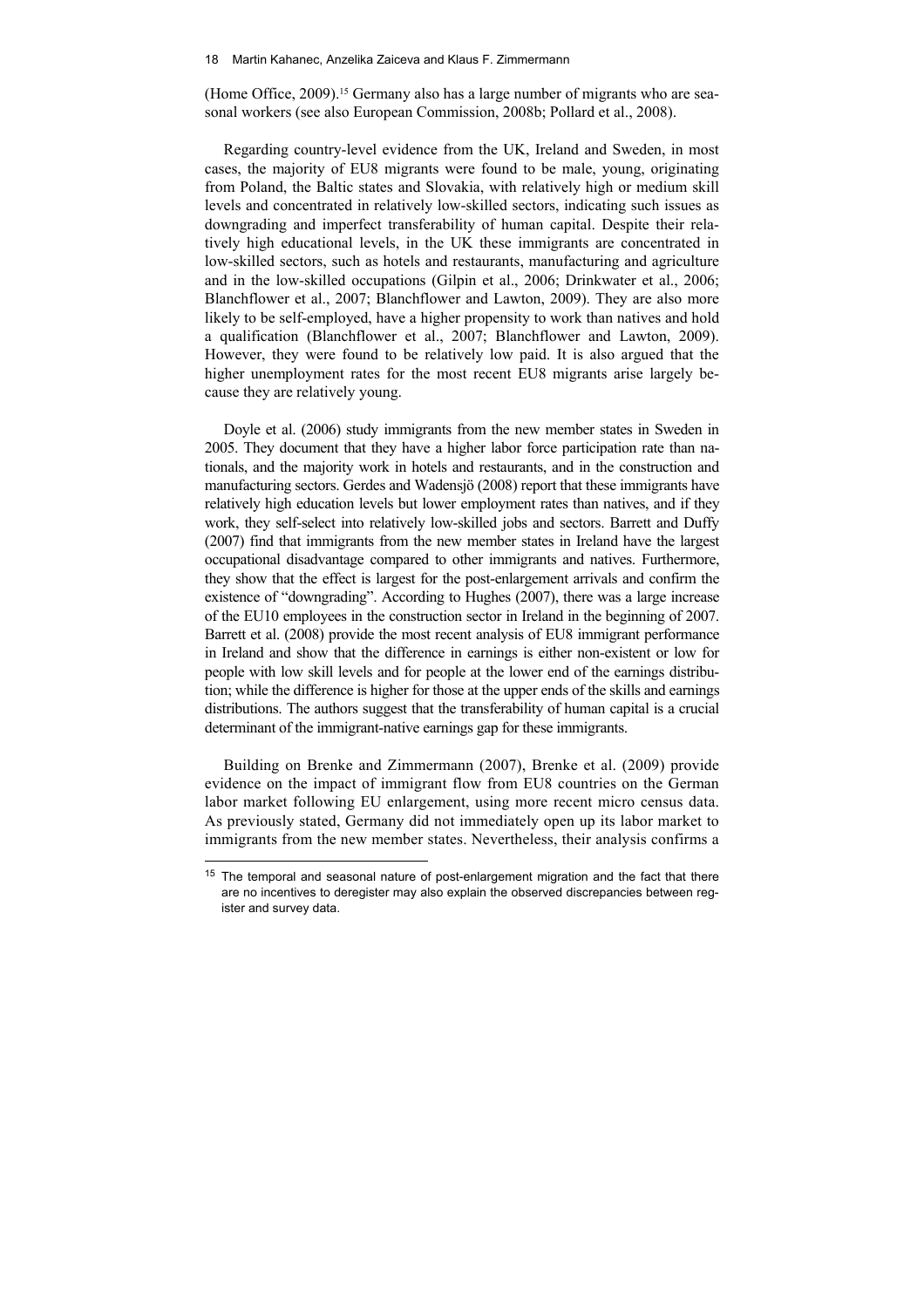substantial inflow and suggests that the composition of EU8 immigrants has changed since EU enlargement. The majority of the new EU8 immigrants are male and young, and they are less educated compared to previous immigrant groups. They also find that recent EU8 immigrants are more likely to be selfemployed than employed as a wage earner. Furthermore, these recent EU8 immigrants earn less conditional on being employed or self-employed. The findings suggest that these recent EU8 immigrants are more likely to compete for low-skilled jobs with immigrants from outside of Europe and not with German natives. While Germany needs high-skilled immigrants, the analysis suggests that the new EU8 immigrants only replace non-EU immigrants in low-skilled jobs. These results underline the importance of more open immigration policies targeting high-skilled immigrants. The current German migration policy not only fails to attract the required high-skilled workforce, but also cannot avoid attracting the low-skilled immigrants.

The reasons for migration from the new to the old member states and the barriers migrants face are important factors that shape the nature of east-west migration in Europe. Consistently with the above evidence, employment-related factors were found to be the most important mobility motives for these emigrants (Fouarge and Ester 2007a, b; Bonin et al. 2008). The intentions to learn English may also constitute a reason for emigrating as shown for migrants to the UK by Anderson et al. (2006), and Pollard et al. (2008). East Europeans were generally found to be unhappy with their lives, dissatisfied with their salaries and working conditions, concerned about the availability of good jobs and insecure about their current jobs. All these factors further contributed to reasons to move abroad (Blanchflower and Lawton, 2009; Blanchflower et al., 2007). A similar picture emerges from studies in the new member states. Kadziauskas (2007) reports that in Lithuania, a country with one of the largest emigration rates, 90% of the respondents name low salaries as the main motive to seek employment abroad. On the other hand, language and cultural barriers play key roles as factors deterring intra-European migration. Furthermore, worries about finding a (suitable) job and the expected loss of social contacts with family or friends also matter (Fouarge and Ester, 2007a; Bonin et al., 2008).

Is it likely that migration intentions in the new member states and thus actual migration will decline in the future? The latest available evidence shows that immigration from the new member states to the EU15 has risen after enlargement, in particular in Ireland and the UK, and these new networks may in turn trigger future migration. However, the inflows of nationals from the new member states to the UK and Ireland also appear to have slowed down in 2007 and 2008 (see Figure 5 and European Commission, 2008b). Moreover, there does not seem to be a simple relation between the transitional arrangements and migration flows. On the one hand, the proportion of individuals intending to emigrate after the 2004 enlargement was found to be larger in the new member states than in the EU15;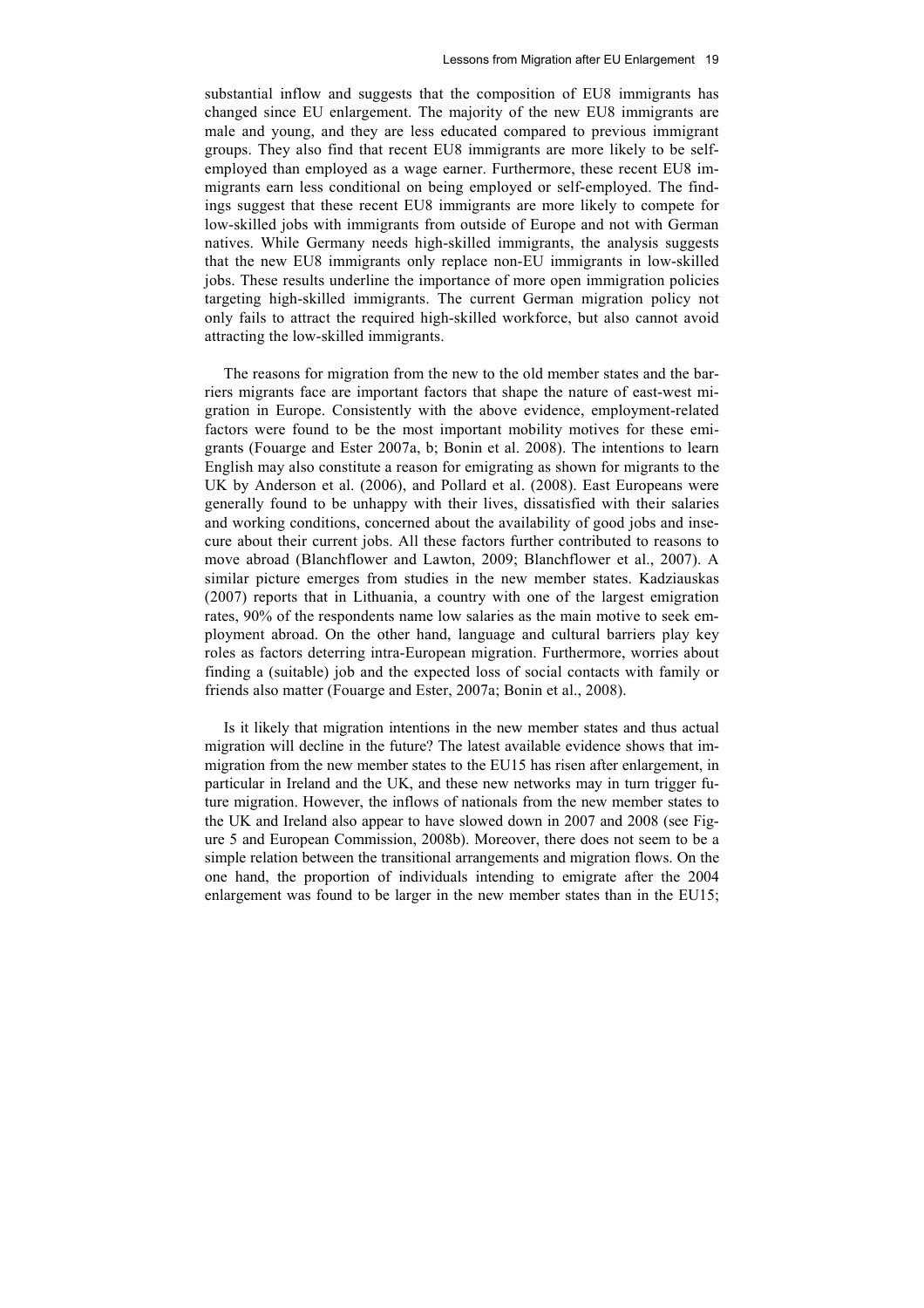whereas it was smaller before the enlargement (see Fouarge and Ester, 2007a; Zaiceva and Zimmermann, 2008).<sup>16</sup> This may suggest that with open borders an increasing number of individuals in the EU8 are willing to try their luck abroad, since the option to return or migrate again is now always available. However, it may also be due to the transitory enlargement-related shock and euphoria, which may fade away over time. A number of additional factors could influence future east-west migration: growth in the new member states; income convergence; falling unemployment rates; expected appreciation in their exchange rates in the long term; new vacancies and skills shortages in these countries, combined with an ageing population and remaining cultural barriers. A recent European Commission report points out that "a further surge of labour mobility from the new Member States seems unlikely" (European Commission, 2008a, p. 8). Indeed, Figure 8 shows that in 2006 although around 15% of respondents in the new member states think about emigrating to another EU country in order to work "but haven't decided yet", 13% have already "given up the idea". The data from the 2007 Eurobarometer on intentions to migrate abroad, although not directly comparable to earlier waves, seem to indicate that moving intentions were on average lower in 2007 than they were in 2005, and the largest decline occurred in the Baltic States (Bonin et al., 2008). Interestingly, cross-border moving intentions in 2007 were highest in Bulgaria and Romania.

#### Figure 8 **Intentions to migrate for work**



*Source:* Own tabulations from the Eurobarometer EB 65.1.

 $16$  Note, however, that the questions were asked in a slightly different manner before and after enlargement, which may partly account for the documented differences.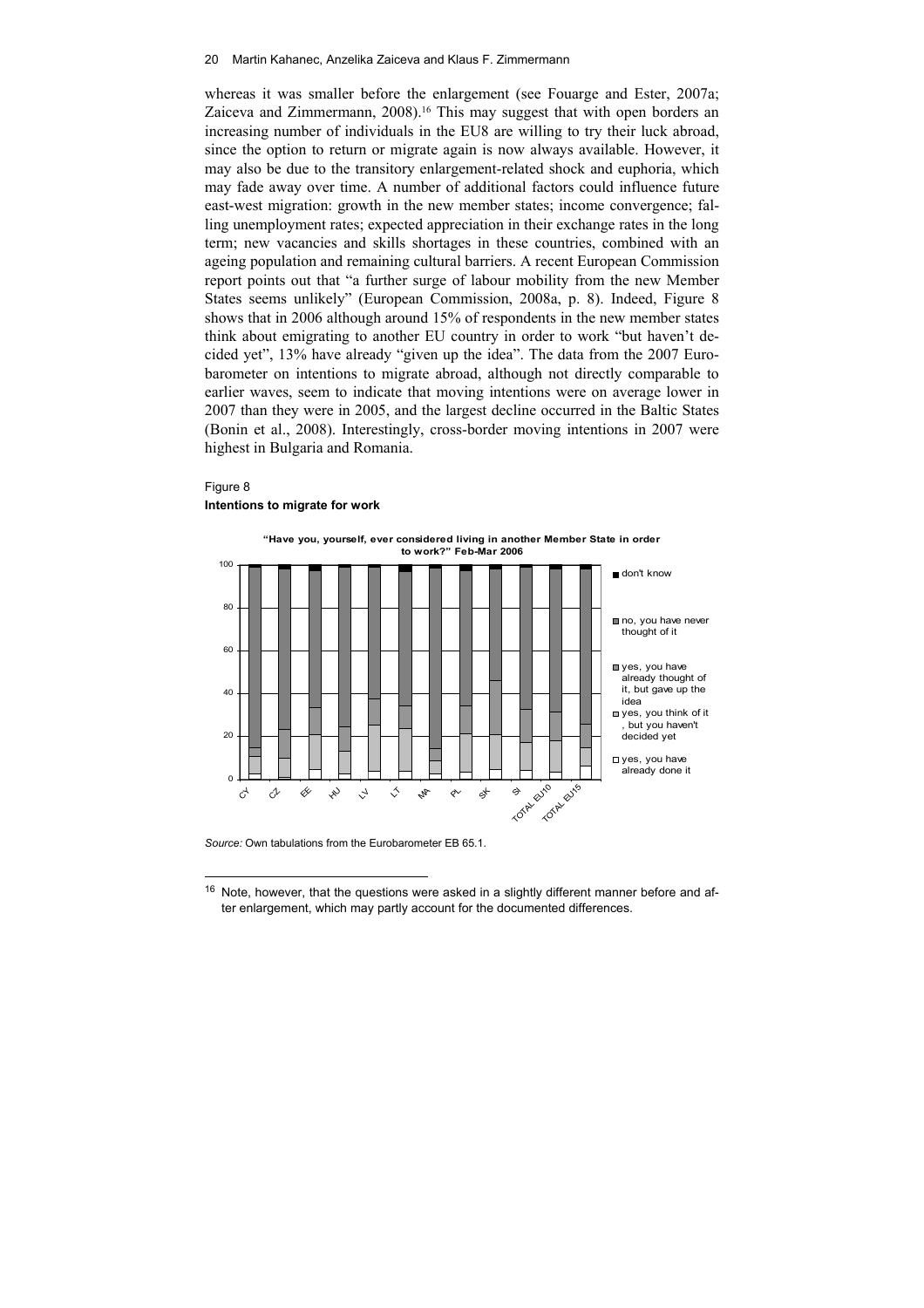#### **Box: Air passengers traveling to and from new EU member states via London**

*Since mid-1990s there has been an increase in the number of air passengers at London airports traveling to and from the new member states. Furthermore, the most dramatic increase occurred after 2004 (Figure B1). This trend is clear if London airports are studied with the focus on passengers to and from Poland (Figures B2 and B3). In 1996, Heathrow was the most relevant airport and the number of passengers was around 297,000; however by 2000 the number of passengers had increased to around 474,000, and by 2007 Gatwick, Heathrow, Stansted and Luton had reported the total number of passengers to and from Poland was close to 3 million. There was also an*  increase in the number of connections between Poland and London and by 2007 ten *Polish airports had established connections with four London airports. While the advent of low-cost airlines contributed to this development, the demand factors are undeniable. One should also note that these numbers reflect not only the increased migration to and from the UK, but also an increase in tourism. From another perspective, the importance of distance in monetary terms is declining (see also Brücker and Damelang, 2009 and Brücker et al., 2009 for documenting "the eroding role of distance"). It used to cost almost the same amount of money for a person to travel from a peripheral town of Rzeszów in south-east Poland to London on a low-cost air carrier (around 30 euros, 1 hour and 35 minutes, one way) as to go by train to Warsaw (around 26 euros and 5 hours and 20 minutes, one way) and somewhat less if traveling to Warsaw by bus (around 16 euros and 4 hours and 45 minutes, one way).17*





www.caa.co.uk/default.aspx?catid=80&pagetype=88&pageid=3&sglid=3

Notes: Number of passengers traveling to or from London Airports to or from the following countries: Bulgaria, the Czech Republic, Estonia, Hungary, Latvia, Lithuania, Poland, Romania, Slovakia, Slovenia.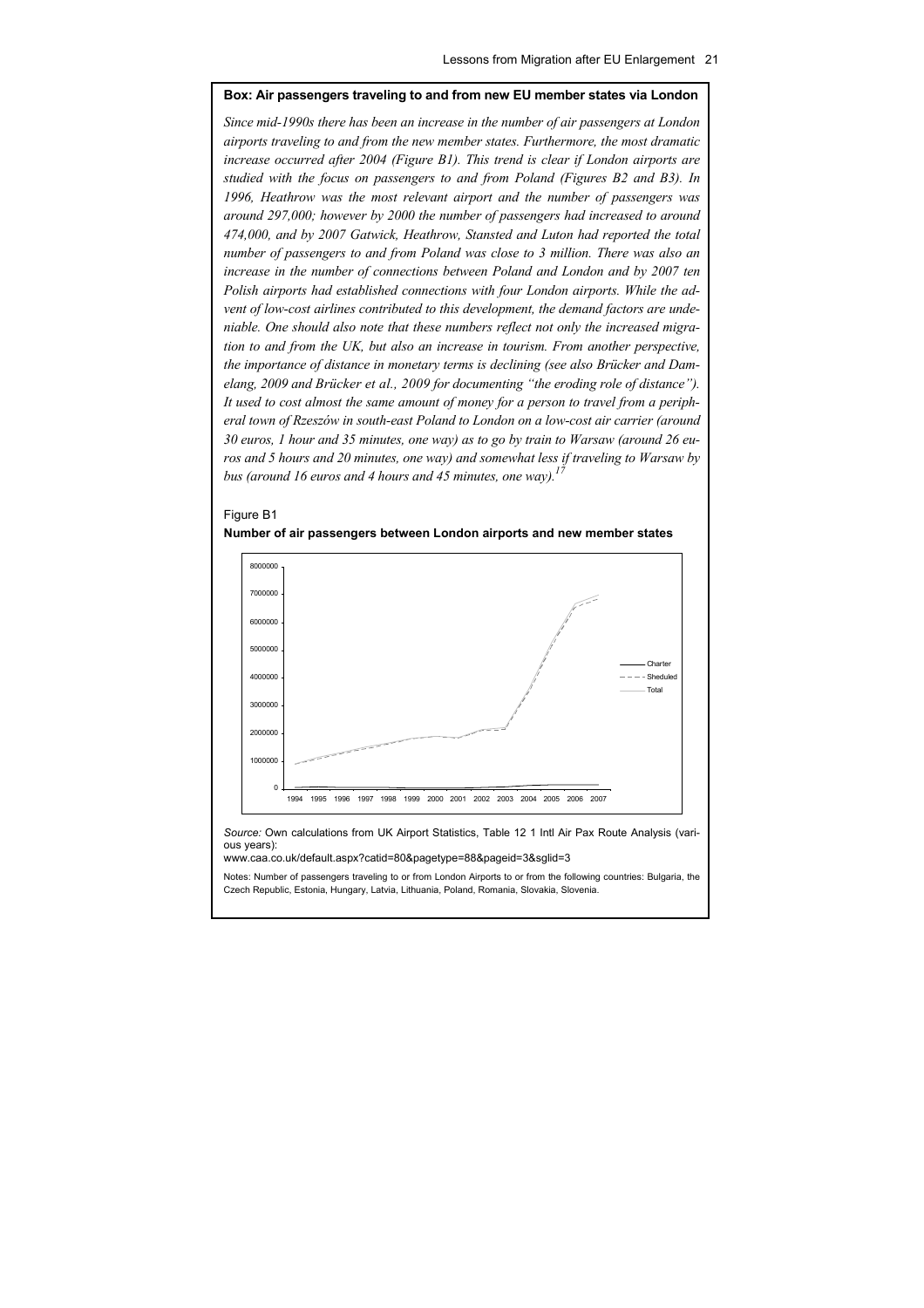

<sup>17</sup> This average one-way price is calculated for a week between February 2, 2009, and February 8, 2009. These requests were made in November 2008. The time reported is the fastest available.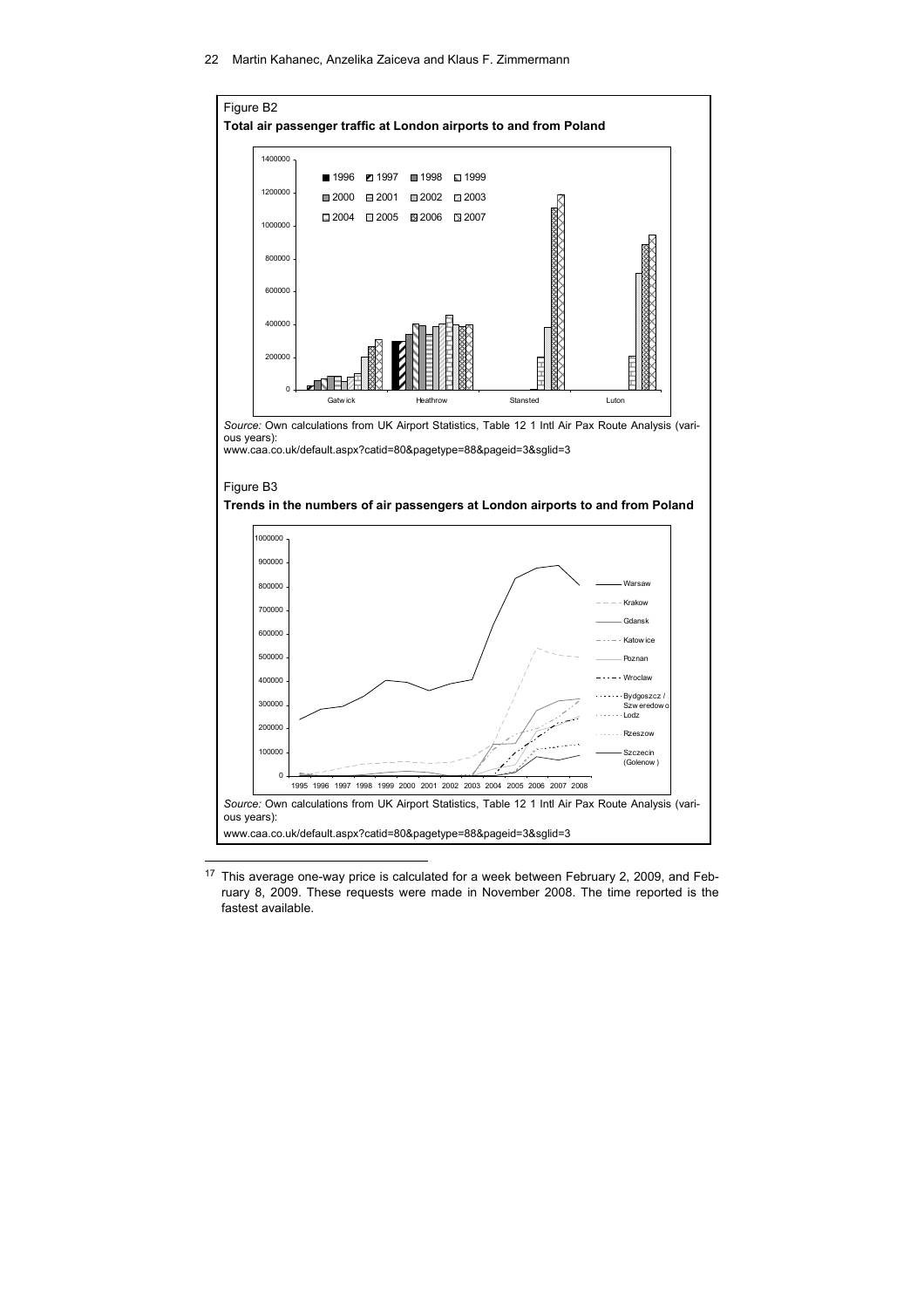## **4 The Impact of Post-Enlargement Migration Flows: First Evidence**

#### *a. The Destination Countries*

The possible negative impact of immigration on labor markets and welfare in destination countries was one of the main reasons for introducing the transitional arrangements for workers from the new member states. Were these concerns justified or exaggerated? While it is still too early to provide a complete answer, some preliminary evidence already exists. In order to assess the impact on destination countries, we first examine the aggregate labor market statistics to identify the main trends before and after the recent enlargements.

Figures 9–14 present labor market statistics for the EU15 as well as for Ireland, Sweden and the UK. It can be seen from Figure 9 that there is no evidence of a significant slow-down of employment growth after the 2004 enlargement until at least 2007. The exception is Ireland, where employment growth started to decline during the middle of 2005 from very high levels. Regarding the aggregate unemployment rate, Figure 10 shows that until recently there had been a general decline in Germany and the EU15 after the 2004 enlargement. The situation differs in the three countries that opened up their labor markets in 2004: the unemployment rate in Sweden increased in 2005 but afterwards declined to pre-enlargement levels, and increased once again in 2008. The declining trend in the UK reversed in the middle of 2005 and then stabilized at a higher level. It had been slightly declining since mid-2006 until the recent increase. The trend in Ireland was a slightly declining unemployment rate until 2005, fluctuating between 4 and 5% between 2005 and 2007, which started to pick up more recently. Therefore, one cannot identify a consistent (and adverse) reaction pattern of unemployment with immigration.

Figures 11 and 12 show that there was demand for new labor in the destination countries because the 2007 job vacancy rates in the UK and Sweden were the same if not larger than before the 2004 enlargement. Even in manufacturing, a sector with a high concentration of accession country citizens, the available data for the UK show that after an initial decline immediately after enlargement, the job vacancy rate was higher at the end of 2007 than before enlargement. Declining job vacancy rates can be observed in all the time series after around 2007. Similarly, earnings data reveal that in the period following the 2004 enlargement up until recently nominal wages and salaries (as part of the labor cost index) continued to grow even in manufacturing in the UK, Ireland and Germany (see Figures 13 and 14).<sup>18</sup>

<sup>&</sup>lt;sup>18</sup> Note, however, that these are nominal values.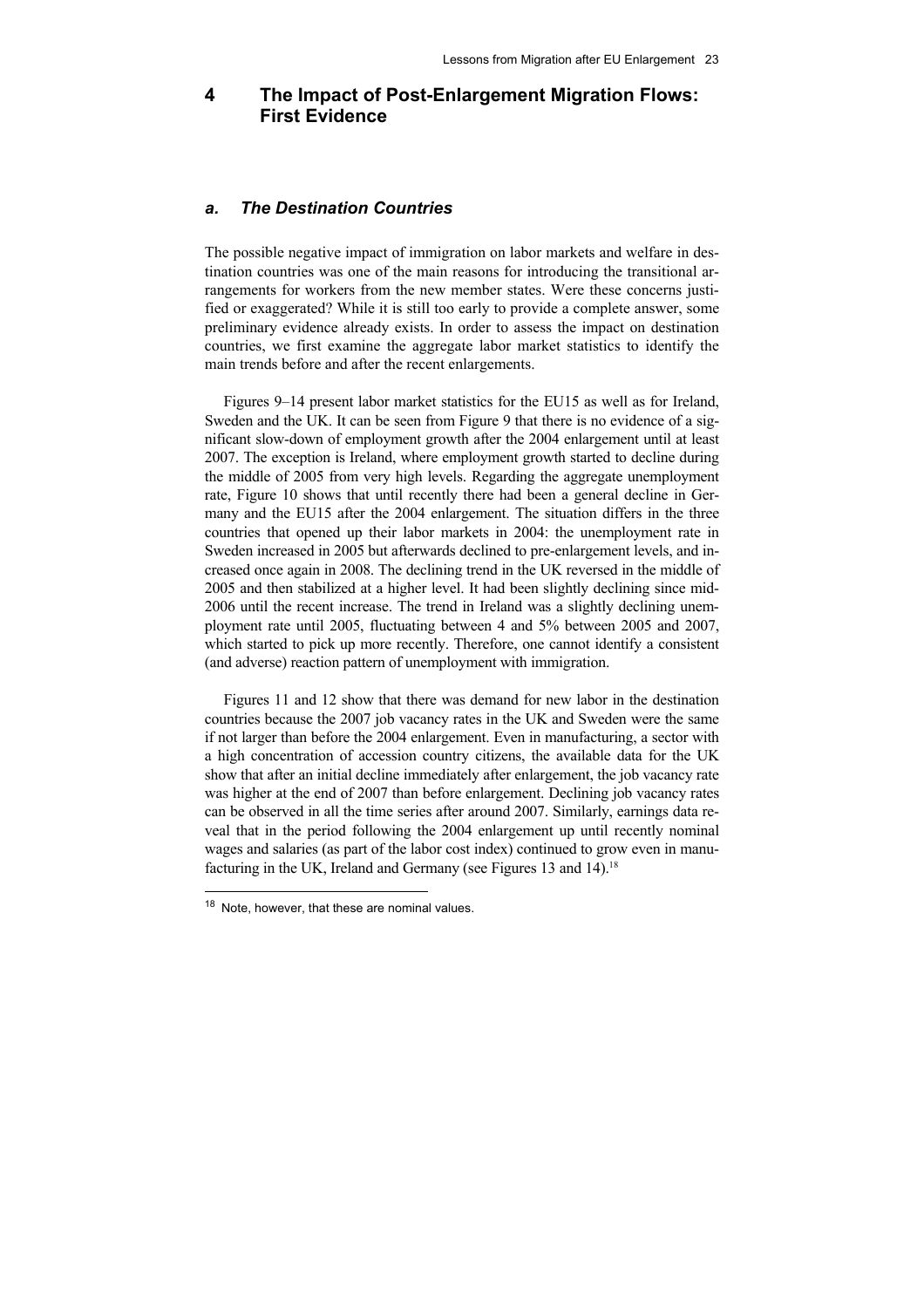



*Source:* Own calculations based on data from the Eurostat online database for Population and Social Conditions / Labour Market / Employment and Unemployment (Labour Force Survey): http://epp.eurostat.ec.europa.eu/portal/page?\_pageid=1090,30070682,1090\_30298591&\_dad=portal&\_sche

Notes: The indicator employment growth gives the change in percentage from one year to another of the total number of<br>employed persons on the economic territory of the country or the geographical area. The indicator is bas System of Accounts.



Figure 10 **Unemployment rates in selected old member states** 

ma=PORTAL

*Source:* Own calculations based on data from the Eurostat online database for Population and Social Conditions / Labour Market / Employment and Unemployment (Labour Force Survey): http://epp.eurostat.ec.europa.eu/portal/page?\_pageid=1090,30070682,1090\_30298591&\_dad=portal&\_sche ma=PORTAL

Notes: Seasonally adjusted. Unemployment rates represent unemployed persons as a percentage of the labor force. The labor force is the total number of people employed and unemployed. Unemployed persons comprise of people aged 15 to 74 who were: a) without work during the reference week; b) currently available for work, i.e. were available for paid employment or self-employment before the end of the two weeks following the reference week; c) actively seeking work, i.e. had taken specific steps in the four week period ending with the reference week to seek paid employment or self-employment or who found a job to start later, i.e. within a period of at most three months.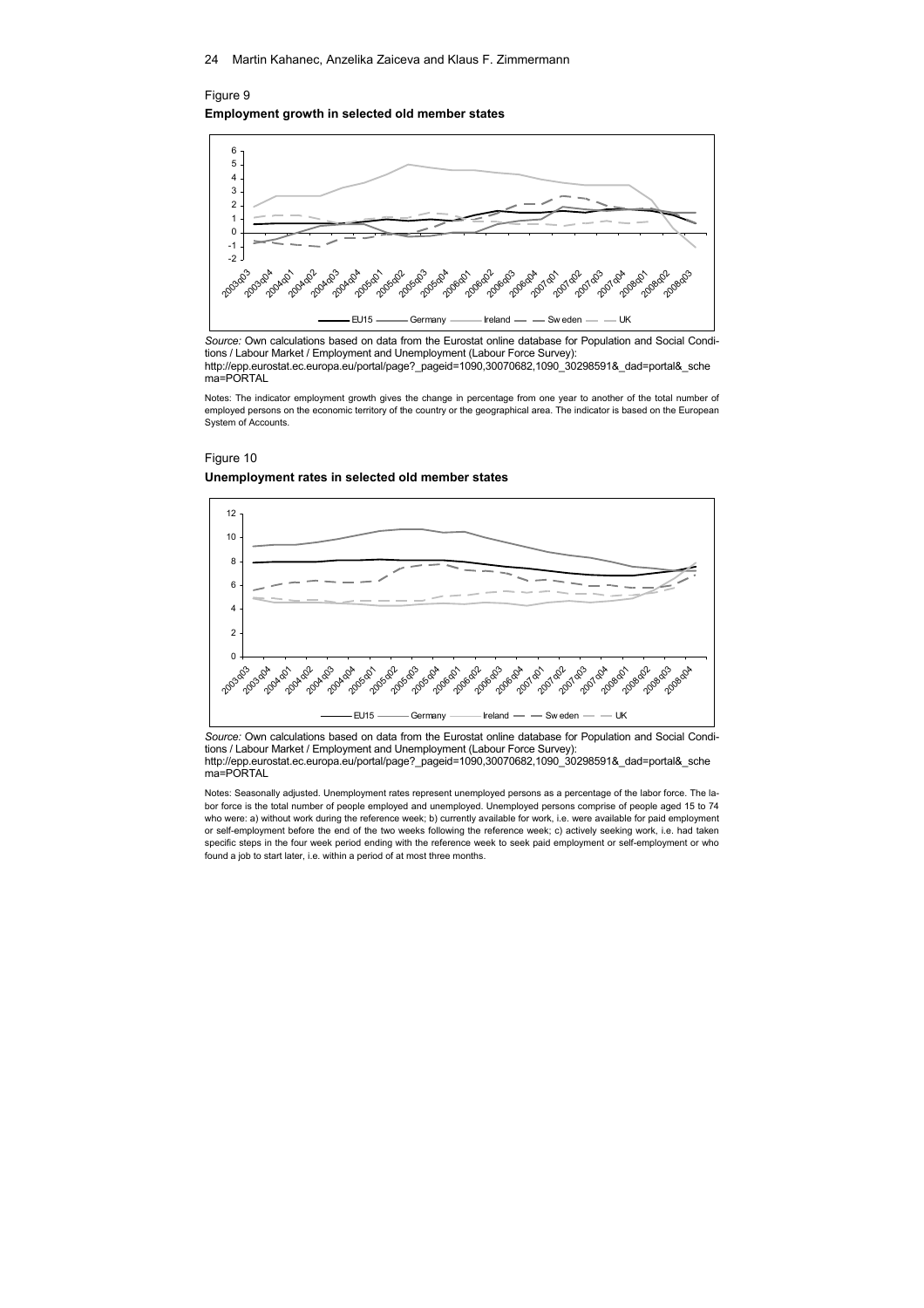#### Figure 11 **Job vacancy rate in selected old member states**

hema=PORTAL



ditions / Labour Market / Job Vacancy Statistics available at: http://epp.eurostat.ec.europa.eu/portal/page?\_pageid=1090,30070682,1090\_30298591&\_dad=portal&\_sc

Notes: In %. A job vacancy is defined as a post (newly created, unoccupied or about to become vacant), for which the employer is taking active steps to find a suitable candidate from outside the enterprise concerned and is prepared to take more steps; and which the employer intends to fill either immediately or in the near future. The data for Ireland are not available. For EU15 and Germany, provisional values are reported.



Figure 12 **Job vacancy rate in manufacturing in selected old member states** 

ditions / Labour Market / Job Vacancy Statistics available at: http://epp.eurostat.ec.europa.eu/portal/page?\_pageid=1090,30070682,1090\_30298591&\_dad=portal&\_sc hema=PORTAL

Notes: In %. For definitions, see notes to Figure 11. The data for Ireland and EU15 are not available. For Germany, provisional values are reported.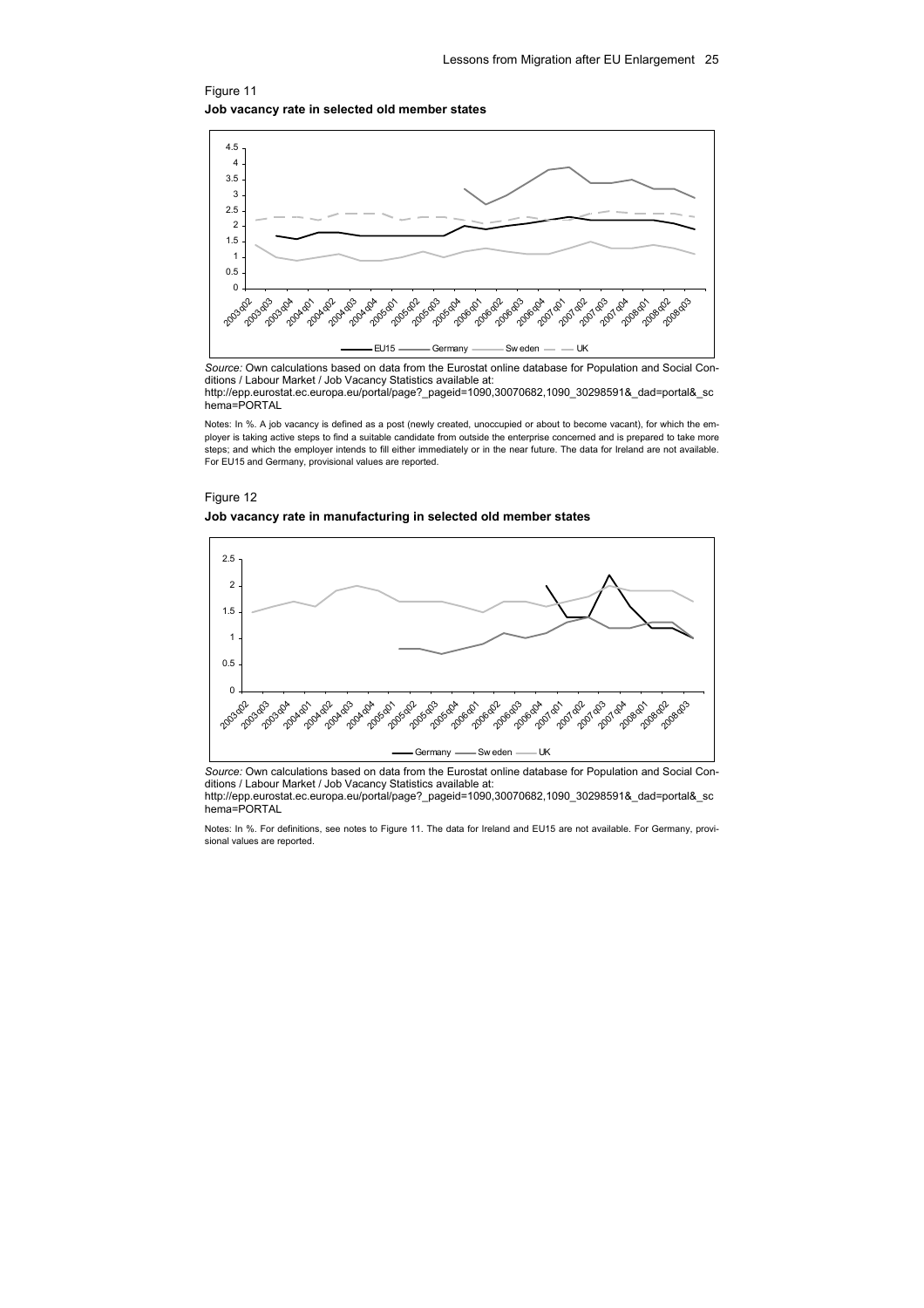#### Figure 13

**Labor cost index: wages and salaries in selected old member states** 



*Source:* Own calculations based on data from the Eurostat online database for Population and Social Conditions / Labour Market / Labour Costs available at: http://epp.eurostat.ec.europa.eu/portal/page?\_pageid=1090,30070682,1090\_30298591&\_dad=portal&\_sc hema=PORTAL

Notes: Index 2000=100. Wages and salaries in industries and services excluding public administration, seasonally adjusted and adjusted by working days, nominal value. Data for EU15 are not available.

#### Figure 14

**Labor cost index: wages and salaries in manufacturing in selected old member states** 



*Source:* Own calculations based on data from the Eurostat online database for Population and Social Conditions / Labour Market / Labour Costs available at: http://epp.eurostat.ec.europa.eu/portal/page?\_pageid=1090,30070682,1090\_30298591&\_dad=portal&\_sc

hema=PORTAL

Notes: Index 2000=100. Wages and salaries in manufacturing seasonally adjusted and adjusted by working days, nominal value. Data for EU15 are not available.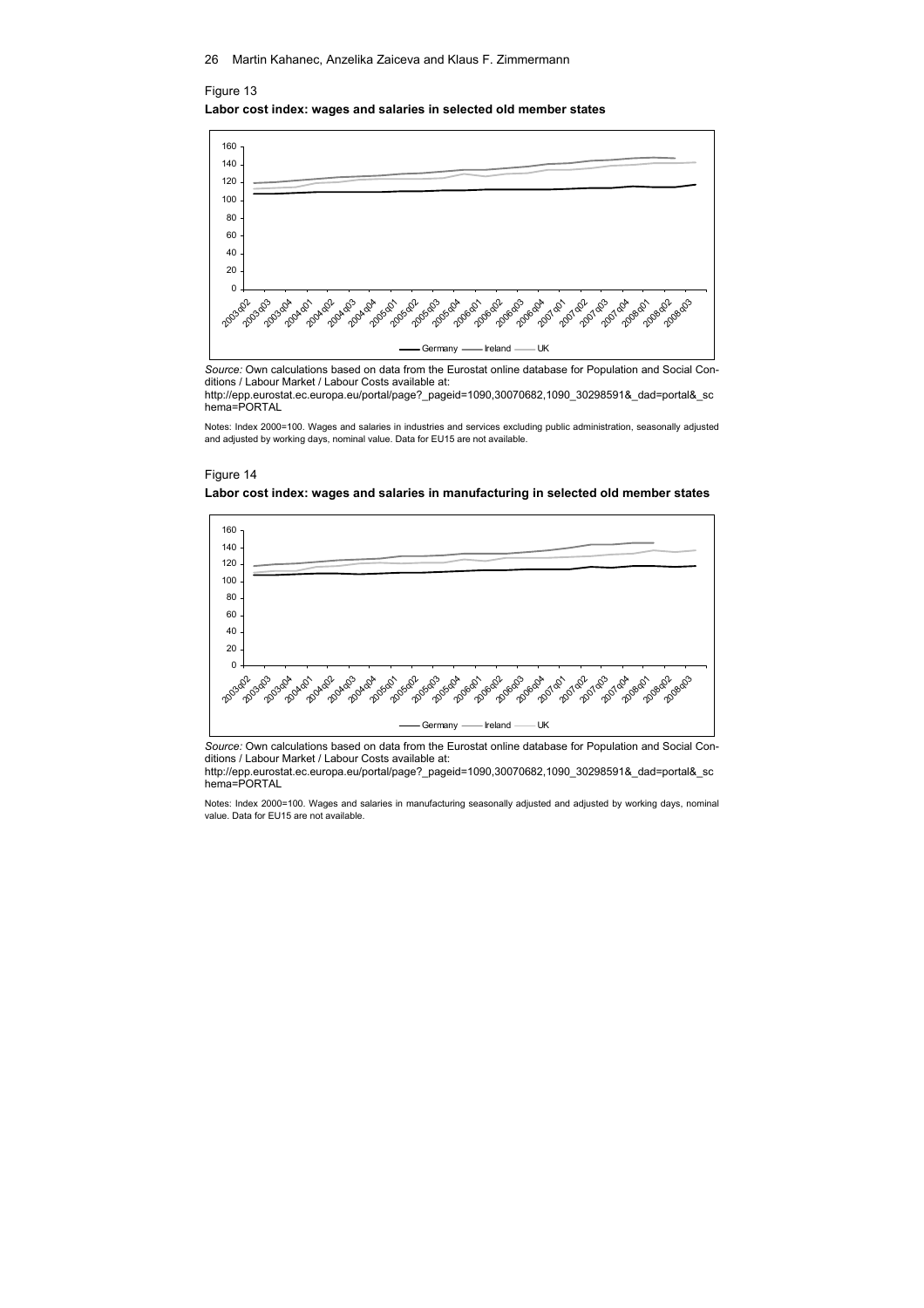While causal interpretations of these findings would be misleading, the stability of the observed aggregate variables around the time of the 2004 EU enlargement is consistent with the hypothesis that there were not any significantly negative impacts on the labor markets in the receiving countries. This is true even for the UK and Ireland, where the inflows of EU8 immigrants were the largest. A general caveat of this analysis is that that aggregate data may suffer from aggregation bias and the impact of immigration from the new member states may be higher for the local labor markets, i.e. certain skill groups, sectors or occupations.

The available literature also suggests that immigration from the new member states has hitherto had little, if any, impact of on wages and employment and has had no negative impact on the welfare systems in the receiving countries. Several studies find very small or no impact of the recent immigration from the new member states on the UK unemployment rate or wages, even after controlling for potential observable and unobservable confounding factors in an econometric analysis (see Gilpin et al., 2006; Blanchflower et al., 2007; Lemos and Portes, 2008). Blanchflower and Lawton (2009) suggest that recent immigration from the EU8 "appears to have had some direct effect on the relative wages of the least skilled" (p. 15, see also Blanchflower and Shadforth, 2009). It is rather the "fear of unemployment" that has risen in response to immigration from the new member states (Blanchflower and Shadforth, 2009). The number of EU8 nationals applying for UK social benefits is low, and child benefits constitute the largest category. On the macroeconomic side, Blanchflower et al. (2007) find no evidence that the rise in the UK unemployment rate is related to structural factors and argue that recent immigration helps to suppress inflationary pressures.

The post-2004 immigrants from the EU10 in Sweden are slightly overrepresented in social assistance, but underrepresented in other income transfer programs, and the number of recipients of child allowance is also low among these immigrants (Gerdes and Wadensjö, 2008).<sup>19</sup> Regarding Ireland, no evidence of "welfare tourism" is found, and it is argued that the immigration was primarily demand-driven (Doyle et al. 2006; Hughes, 2007; Doyle, 2007). Some decrease in earnings growth rates of some employees in Ireland is documented (Doyle et al. 2006), which has increased thereafter (Hughes, 2007). Although several cases of displacement of Irish workers by EU8 citizens earning lower wages are documented, on aggregate, displacement does not appear to be a source of disturbance, since the aggregate unemployment rate has remained constant after enlargement, and even if Irish workers have been displaced in some sectors, they have most probably moved to other better-paying jobs (Doyle et al., 2006; Hughes, 2007). Moreover, vacancies data show that the demand for labor has remained strong after enlargement.

<sup>&</sup>lt;sup>19</sup> See also Doyle et al. (2006) and Wadensjö (2007).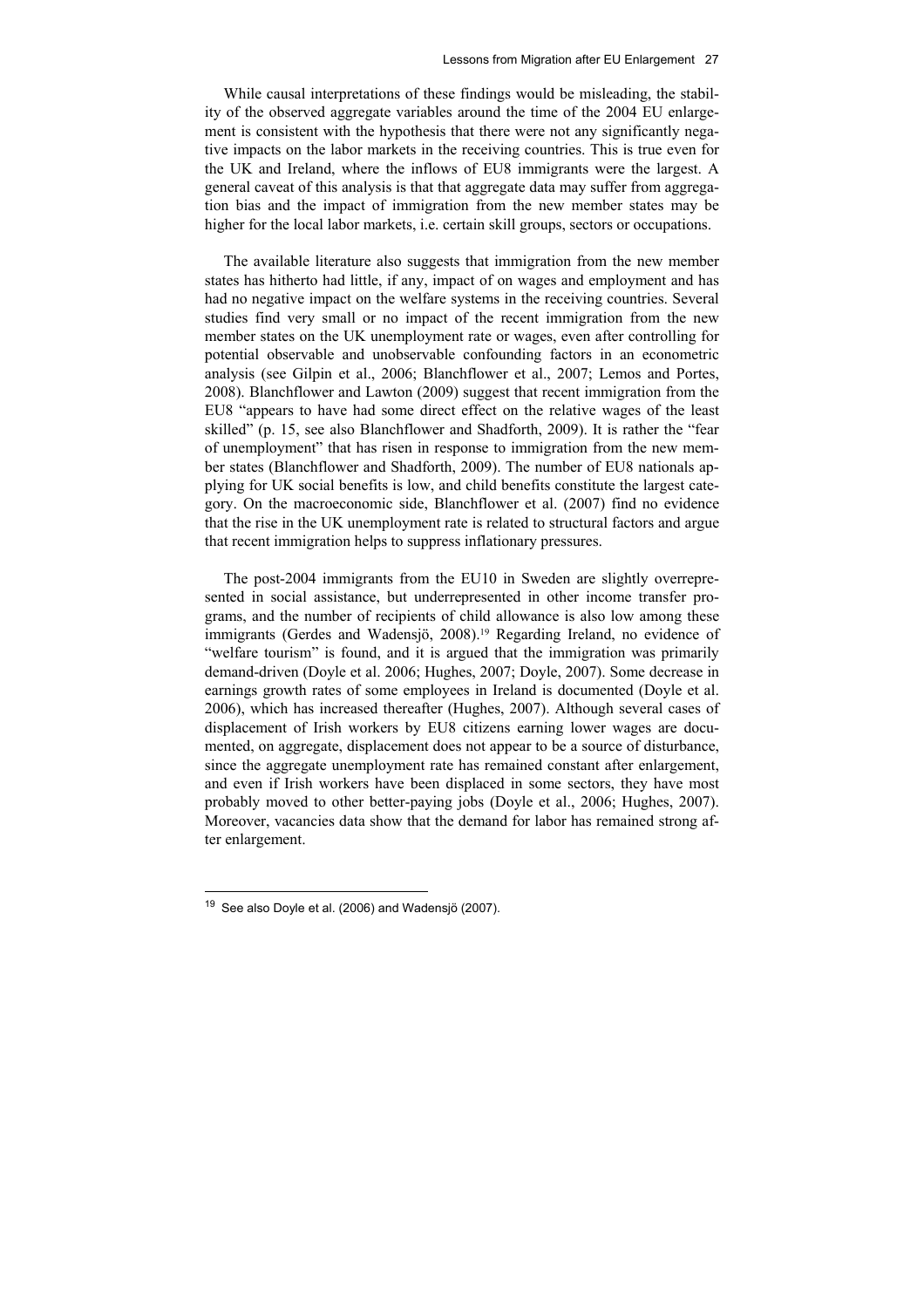Brücker et al. (2009) find that the immigration from the new member states during 2004-2007 has decreased EU15 average wages by only 0.09% in the short run (compared to a hypothetical situation of what they would have been without the additional mobility from the EU8), and have no impact in the long-run. Average EU15 unemployment rates were found to increase in the short-run by 0.06 percentage points and by 0.02 percentage points in the long-run (see also European Commission 2008a, b). Analogously, Baas et al. (2009) calibrate the decline in wages to be 0.09% and an increase in unemployment by 0.06 percentage points in the EU15 in the short run with no significant effects in the long run.

The recent east-west migration has several additional impacts that are worth mentioning. First, post-enlargement mobility has substantial positive effects for the EU as a whole in terms of GDP, GDP per capita and productivity; and a somewhat smaller effect for employment in the long run (European Commission, 2008a, b, 2009; Baas et al., 2009). For example, Brücker et al. (2009) find that post-enlargement immigration from the EU8 increases the GDP (and GDP per capita) of the enlarged EU by about 0.1 % in the short run and by about 0.2% in the long run. The old member states also experience an increase in GDP, but their GDP per capita decreases in the short run due to decreased productivity and wages (D'Auria et al., 2008; Brücker et al., 2009). The effects are the opposite in the new member states: GDP declines, but there are gains for real wages, productivity and GDP per capita.

It is also likely that skilled immigration from the new member states may improve the inequality situation in the old EU15 in the long run. Using data on immigration to OECD countries, Kahanec and Zimmermann (2008) provide empirical evidence on the positive relationship between high-skilled immigration and economic equality in the destination countries. In addition, it is known that immigration may alleviate the demographic burden and, especially skilled immigration, may relieve the pressure placed due to an ageing population in the old EU15 (see Bonin et al., 2000 for an analysis of the fiscal impact of earlier immigration in Germany). Since immigrants from the new member states are predominantly young and relatively skilled (although they seem to self-select into relatively lowskilled occupations), they may decrease the fiscal burden of future resident generations; however, this effect depends on immigrants' remaining lifetime net payments to the public sector in the host country.

Overall, based on the early evidence, the World Bank (2006, p.1) concludes that: "Evidence from the receiving countries indicates that fears of massive inflows of workers and devastating impacts on receiving labor markets were unfounded, since inflows of foreign workers have generally supplemented rather than replaced domestic labor and helped sustain solid economic growth, while at the same time keeping local wages stable." The European Commission reports (see European Commission, 2006a, b, 2008a, b, 2009) also conclude that the im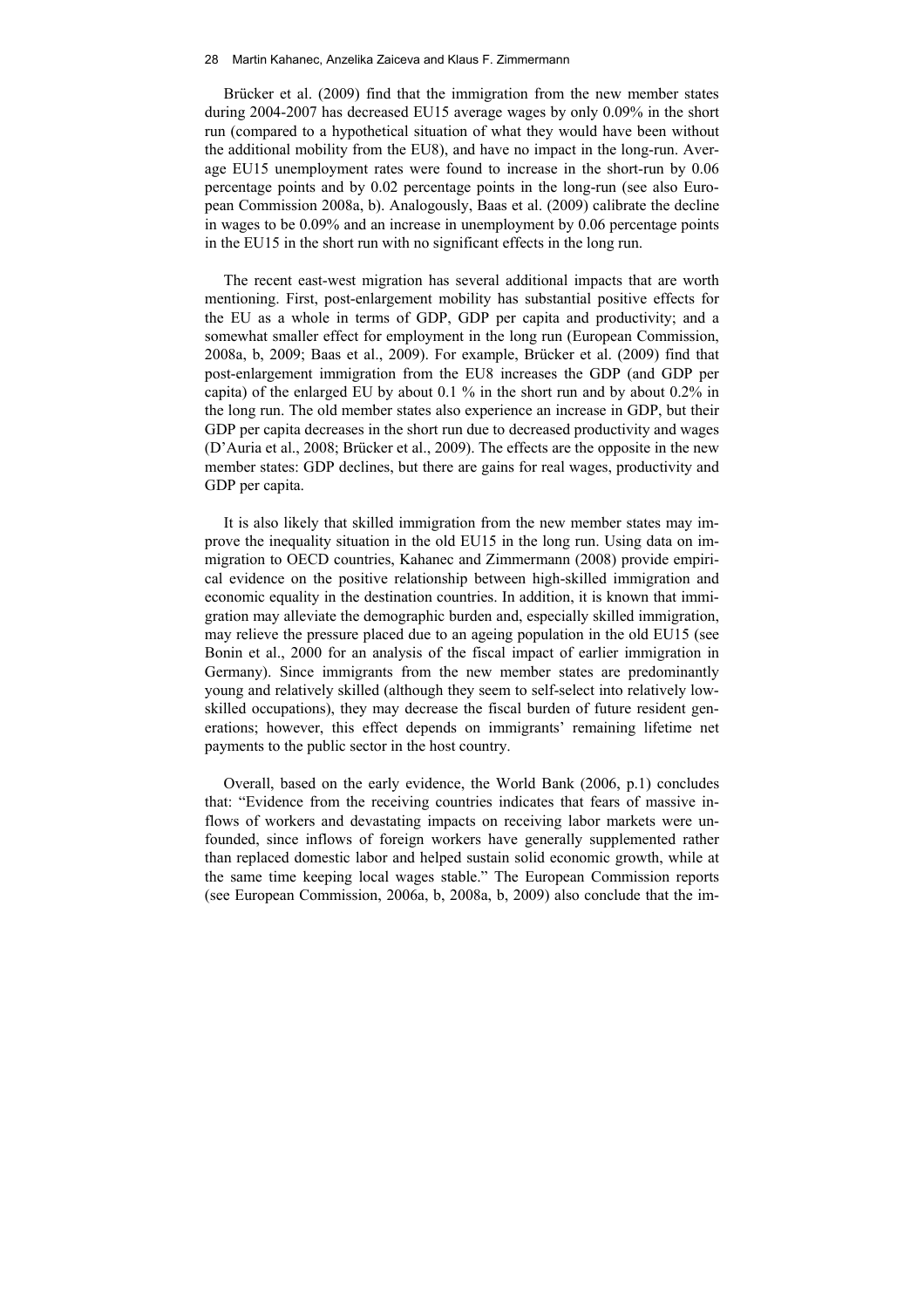pacts of the recent east-west mobility on labor markets in receiving countries have been non-negative on average, or even positive, and have not led to any serious disturbances in the labor markets. Moreover, these immigrants seem to have helped improve labor market efficiency by alleviating labor shortages in sectors and occupations with the excess demand for labor that could not be satisfied by the native labor force. They also contributed to easing inflationary pressures and to increase economic growth in the receiving countries.

#### *b. The Source Countries*

An important part of the picture of the effects of post-enlargement migration is the situation in the sending countries. Evidence reviewed above suggests that several new member states have experienced significant outflows of relatively young and skilled people. Is brain drain from the new member states indeed a worrisome issue? What are the demographic and economic impacts of the post-enlargement emigration in the EU8 and EU2, which are still troubled by post-transition structural and institutional weaknesses?

#### Figure 15 **Unemployment rate in the new member states**



*Source:* Authors' calculations based on data from the Eurostat online database for Population and Social Conditions / Labour Market / Employment and Unemployment (Labour Force Survey) available at:

http://epp.eurostat.ec.europa.eu/portal/page?\_pageid=1090,30070682,1090\_30298591&\_da d=portal&\_schema=PORTAL

Notes: Annual data, not seasonally adjusted. Unemployment rates represent unemployed persons as a percentage of the labor force.

As discussed above, labor migration from the new member states has increased since enlargement. The significant outflows of predominantly young and skilled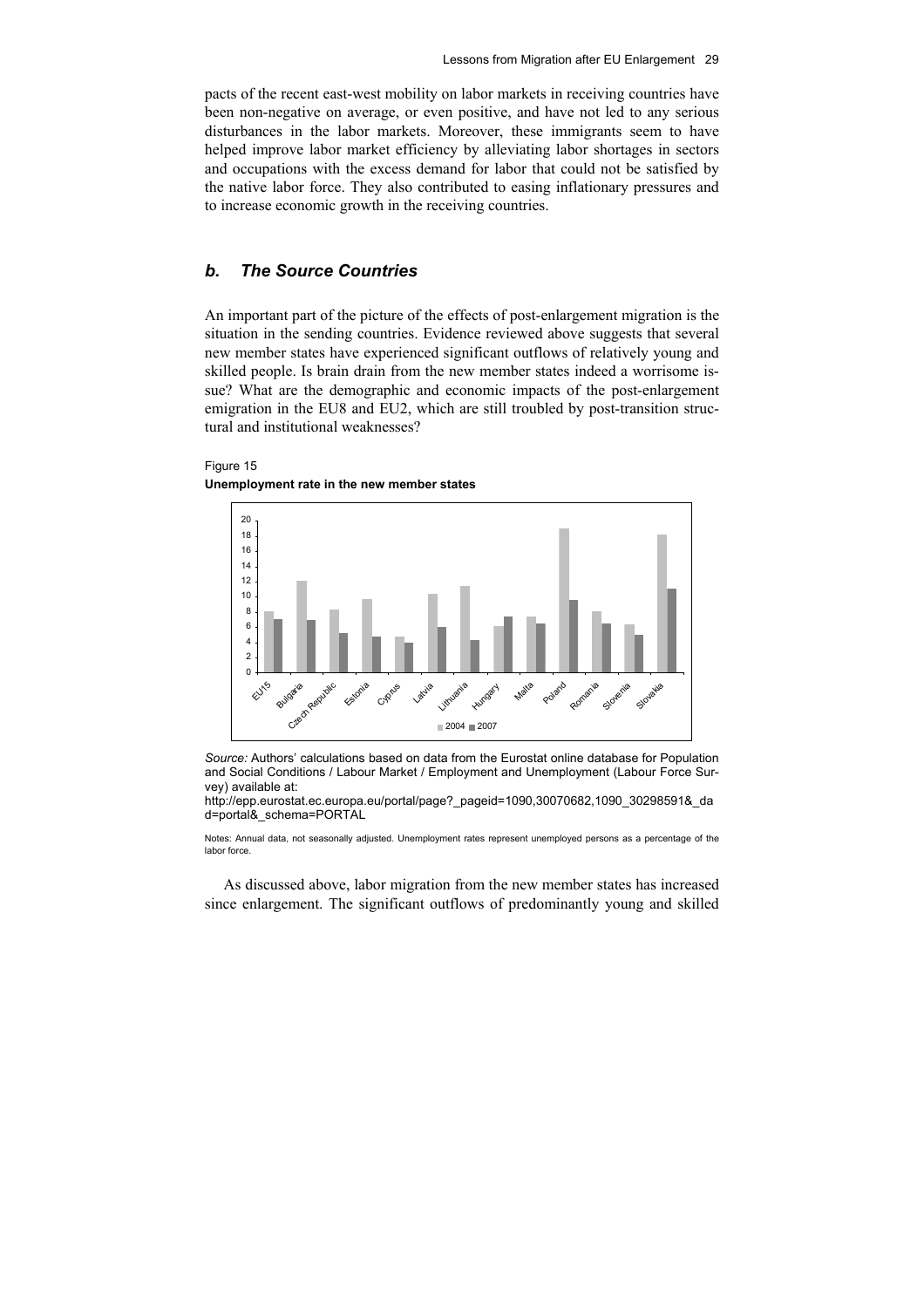individuals may have negative long-run impacts on these countries' economic growth, demographic situation and public budgets. For example, it has been estimated that the elderly dependency ratio will more than double by 2050 in Lithuania, and without fundamental changes (such as adjusting benefits, the age of eligibility or promoting immigration) the social security system may fail entirely (Kadziauskas, 2007). A significant decline in population and labor force has also been forecasted for Poland, which would place a serious burden on its labor market and public budgets over the next 50 years (Kaczmarczyk and Okólski, 2008). This shrinking share of working age population is also likely to drive down the future emigration potential from the new member states.

#### Figure 16 **Employment growth rates in the new member states**



*Source:* Authors calculations based on data from the Eurostat online database for Population and Social Conditions / Labour Market / Employment and Unemployment (Labour Force Survey) available at:

http://epp.eurostat.ec.europa.eu/portal/page?\_pageid=1090,30070682,1090\_30298591&\_da d=portal&\_schema=PORTAL

Notes: The indicator employment growth gives the change in percentage from one year to another of the total number of employed persons on the economic territory of the country or the geographical area. The indicator is based on the European System of Accounts.

Emigration from the new EU members goes hand in hand with a decreasing unemployment rate and an increasing employment growth rate, the number of vacancies rose until the last quarter of 2007 (see Figures 15-17), all indicating potential labor shortages. Indeed, emigration may exacerbate structural weaknesses in national labor markets, as there are shortages of highly skilled specialists in a number of sectors (World Bank, 2006). There were around 12,000 unfilled vacancies in Lithuania at the end of 2005, and labor shortages were particularly large in manufacturing and trade sectors (Kadziauskas, 2007). There were particularly significant shortages of workers in Poland in manufacturing, trade, hotels and restaurants, and construction (Kaczmarczyk and Okólski, 2008). The mismatch between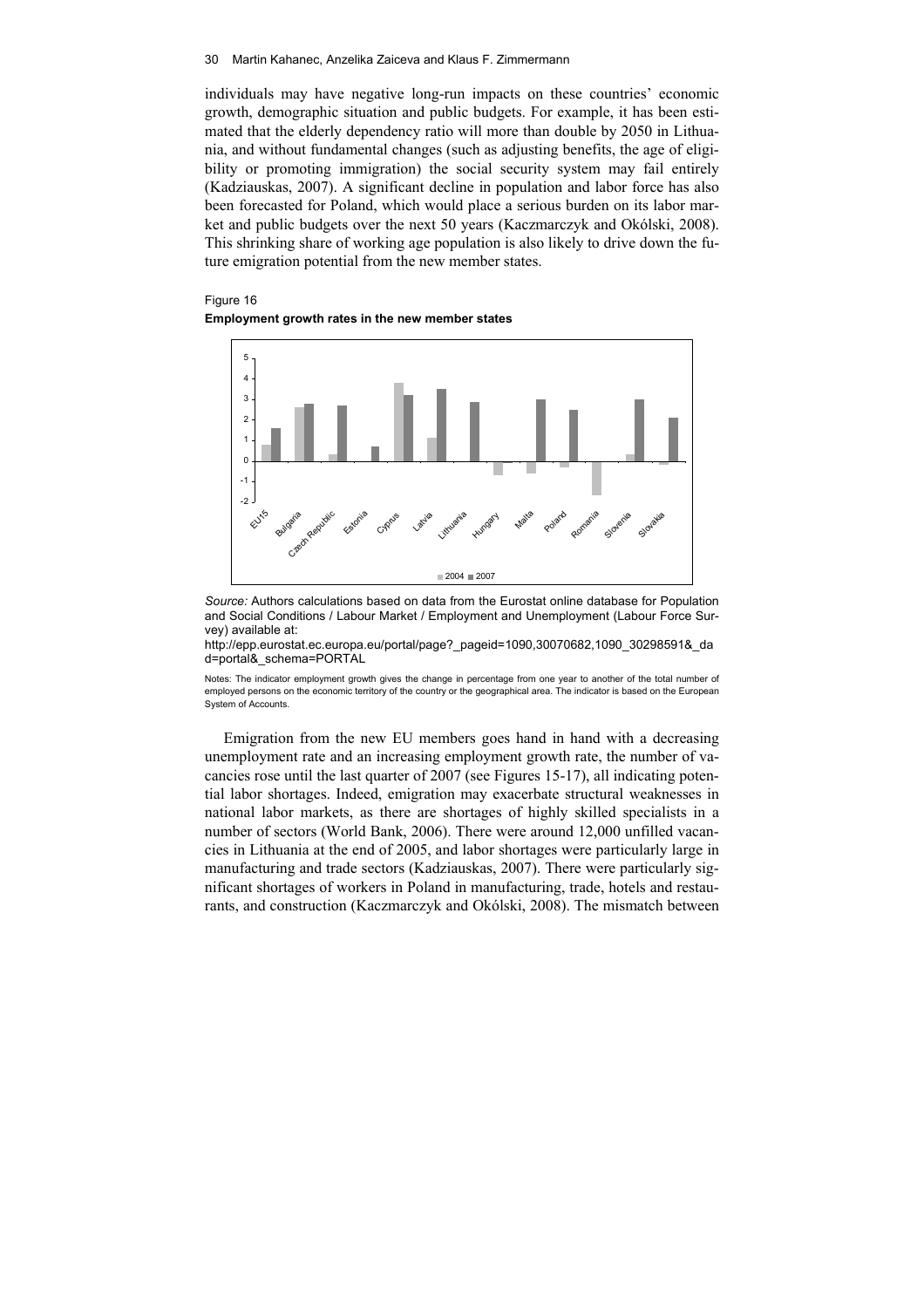vacancies and workers is also often present. One of the consequences is increasing immigration in the new member states due to the increased demand for immigrant labor. In Poland, for example, the number of immigrants in 2004 was the highest since 1960, and the main countries of origin in 2003 were Ukraine, Belarus and Russia (Frelak and Kazmierkiewicz, 2007; Iglicka, 2005). This may be a sign of new migration patterns when citizens of new member states are substituted by non-EU immigrants.





*Source:* Authors' calculations based on data from the Eurostat online database for Population and Social Conditions / Labour Market / Job Vacancy Statistics available at: http://epp.eurostat.ec.europa.eu/portal/page?\_pageid=1090,30070682,1090\_30298591&\_da d=portal&\_schema=PORTAL

Notes: In %.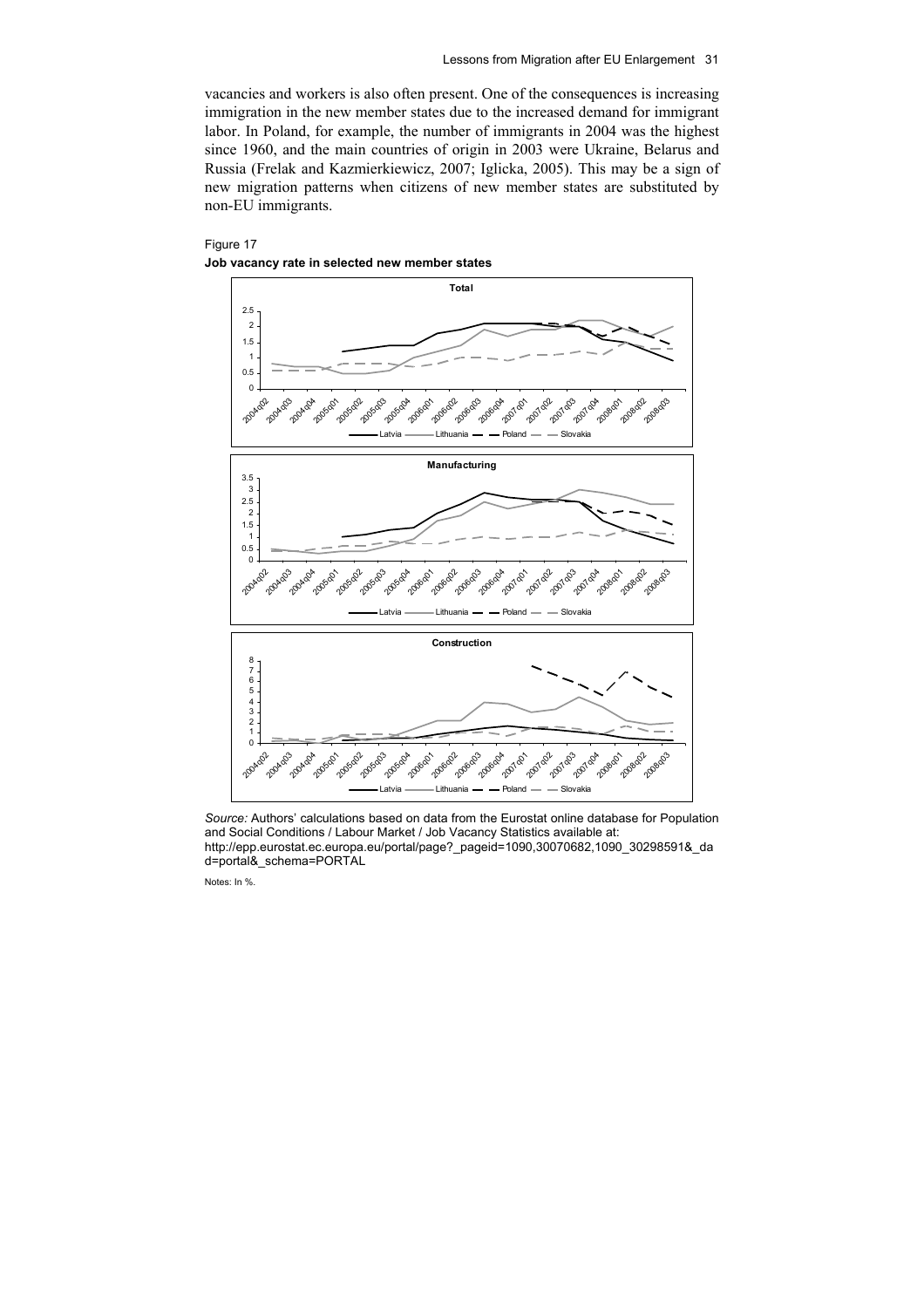

**Average monthly earnings in industry and services (in euros)**

*Source:* Authors' calculations from the the Eurostat online database for Labour Market / Earnings / Structure of Earnings Survey 2002 (and 2006) / Monthly Earnings available at: http://epp.eurostat.ec.europa.eu/portal/page?\_pageid=1996,45323734&\_dad=portal&\_schem a=PORTAL&screen=welcomeref&open=/labour/earn/earn\_ses/earn\_ses\_mo&language=en& product=EU\_MASTER\_labour\_market&root=EU\_MASTER\_labour\_market&scrollto=171



Figure 18

**Labor cost index: wages and salaries in the new member states** 



*Source:* Authors calculations based on data from the Eurostat online database for Population and Social Conditions / Labour Market / Labour Costs available at: http://epp.eurostat.ec.europa.eu/portal/page?\_pageid=1090,30070682,1090\_30298591&\_da d=portal&\_schema=PORTAL

Notes: Index 2000=100.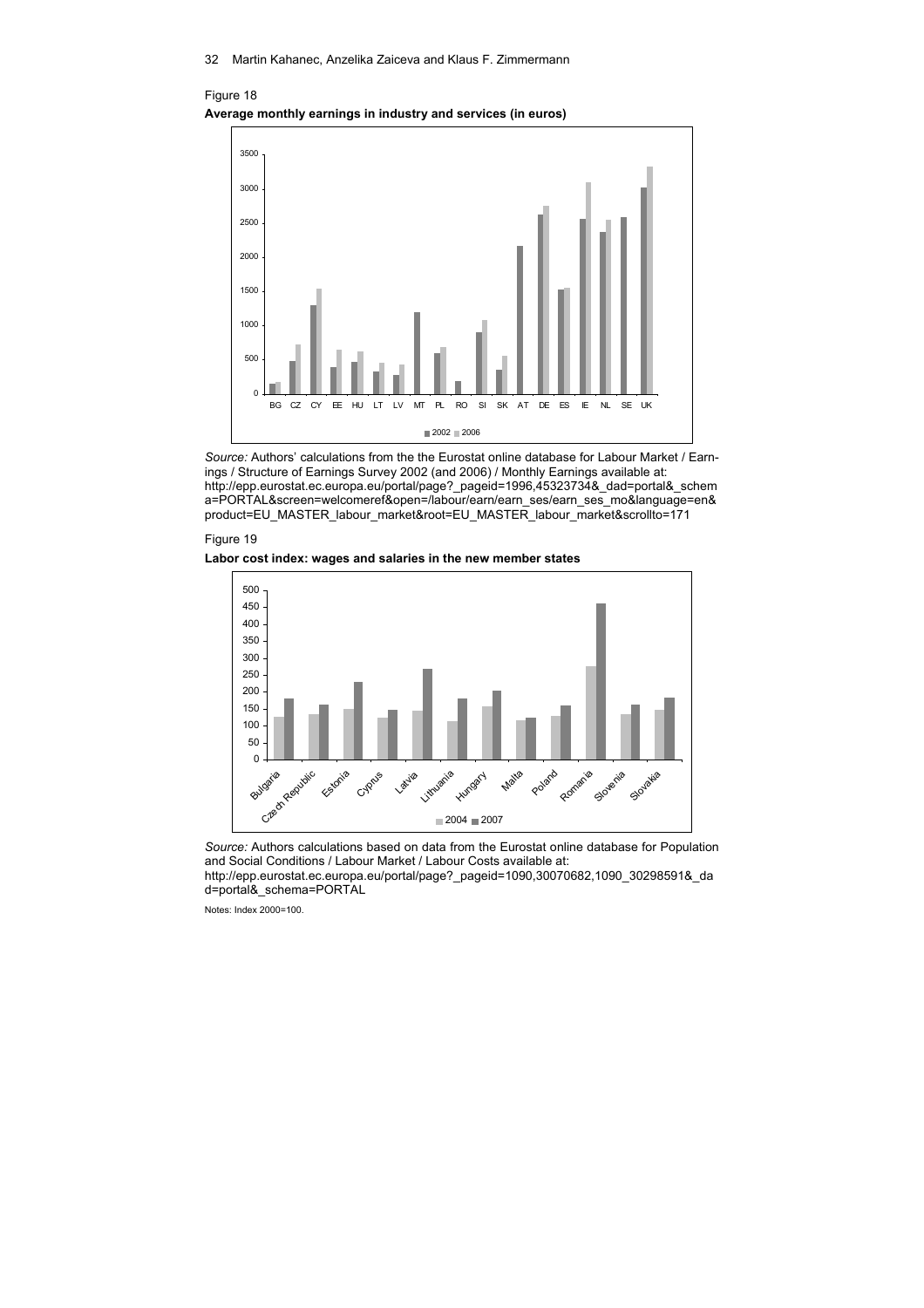Another development has been increasing wages, and thus unit labor costs in the new member states, as suggested by Figures 18 and 19. However, wages in these countries are still several times lower than in the UK or Ireland (see Figure 18). The World Bank (2006) reports that the largest increases in the first quarter of 2006 were in the health sector in Lithuania and in agriculture in Poland and warns of potential inflationary pressures.

In general, one has to be careful, however, when correlating emigration with these new developments in the labor markets. According to Rutkowski (2007), the latest developments in the labor markets of new member countries are mainly driven by economic restructuring and only to a small extent by emigration. This is in line with conclusions in Kaczmarczyk and Okólski (2008) that fast growth rates and growing demand play an important role.

The relatively high level of education of these migrants together with the observed "downgrading" into less skilled occupations (due to incomplete transferability of migrants' skills) reported above may suggest a potential danger of "brain waste", when human capital depreciates during periods of low-skilled work in the host country. On the other hand, investing in language skills, expanding professional networks and learning other new skills abroad implies transferring these skills back home on returning. In addition, migrants may bring back home a migrant partner who is also likely to be well-educated, suggesting brain circulation in the long run (European Commission, 2008b). The World Bank (2006) argues that there was no incidence of massive "brain drain" from the new member states, although in some sectors (such as health care) the emigration of highly skilled specialists was relatively large. Indeed, around 4.3% of Polish physicians in 2006 were interested in working abroad and had acquired the required certifications, which suggests a potential non-negligible brain drain from this sector (Frelak and Kazmierkiewicz, 2007). Overall, although the proportion of the highly educated emigrants from the new member states is above that of the stayers, especially for the EU8 emigrants (European Commission, 2008b; Brücker and Damelang, 2009; Brücker et al., 2009), the significant drain of skilled people is not observed (Brücker et al., 2009). At the same time, there is a tendency of increasing enrolment rates for tertiary education in the new EU member countries, which may compensate for the outflow of skilled labor (European Commission, 2008b; Brücker et al., 2009).

Finally, migrant remittances is another important issue when analyzing the consequences of emigration. As shown in Figure 20, remittances constitute a significant part of the GDP in Bulgaria and Romania, and they are also nonnegligible in the Baltic states. Their share increased in the majority of countries between 2003 and 2006. The remittances are mostly seasonal in nature in Poland and the Baltic states, which suggests a temporary seasonal pattern of migration from these countries (Kaczmarczyk and Okólski, 2008). Remittances are largely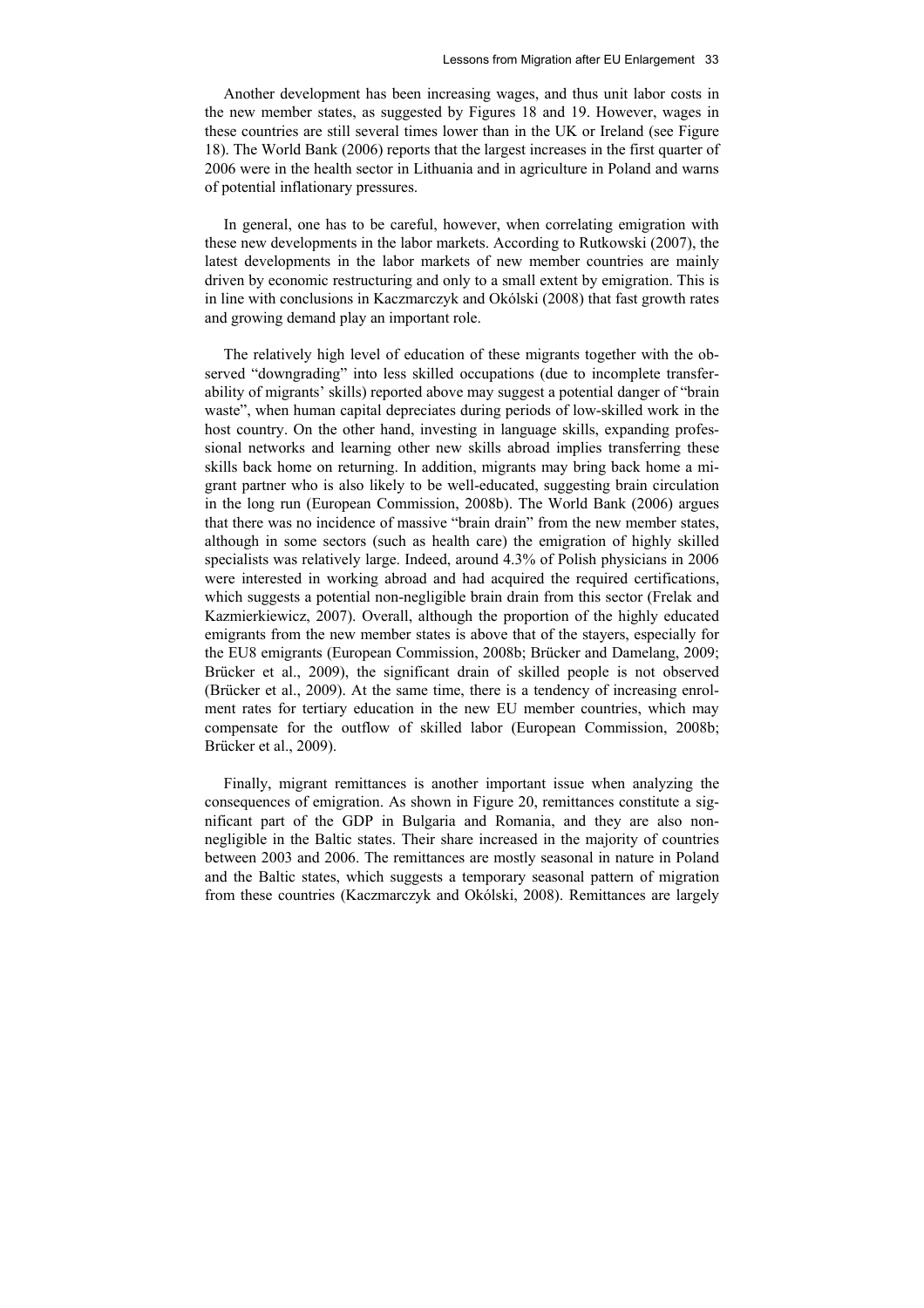used for household consumption and the purchase of durable goods, but there has been a recent tendency to invest in human capital, particularly tertiary education (World Bank, 2006; Kaczmarczyk and Okólski, 2008).



Figure 20 **Workers' remittances and compensation of employees, received** 



Notes: In % of GDP.

The impact of these remittances on the economic development so far is difficult to document, but they may play a positive role in the economic development of the new member states inasmuch as they support aggregate demand and investments in education and business activities. Another issue that deserves further investigation is how these remittances affect the decisions of "those who stay behind," including their labor supply and educational decisions. In addition, the consequences of all these effects on public budgets in the source countries are still to be fully studied. Overall, the World Bank (2006, p.1) concludes that although emigration from the new member states "…has led to skills shortages and bottlenecks in several sectors in the main sending countries and increased wage pressures, sending countries are benefiting from increased remittances from workers abroad who may also return with additional human capital."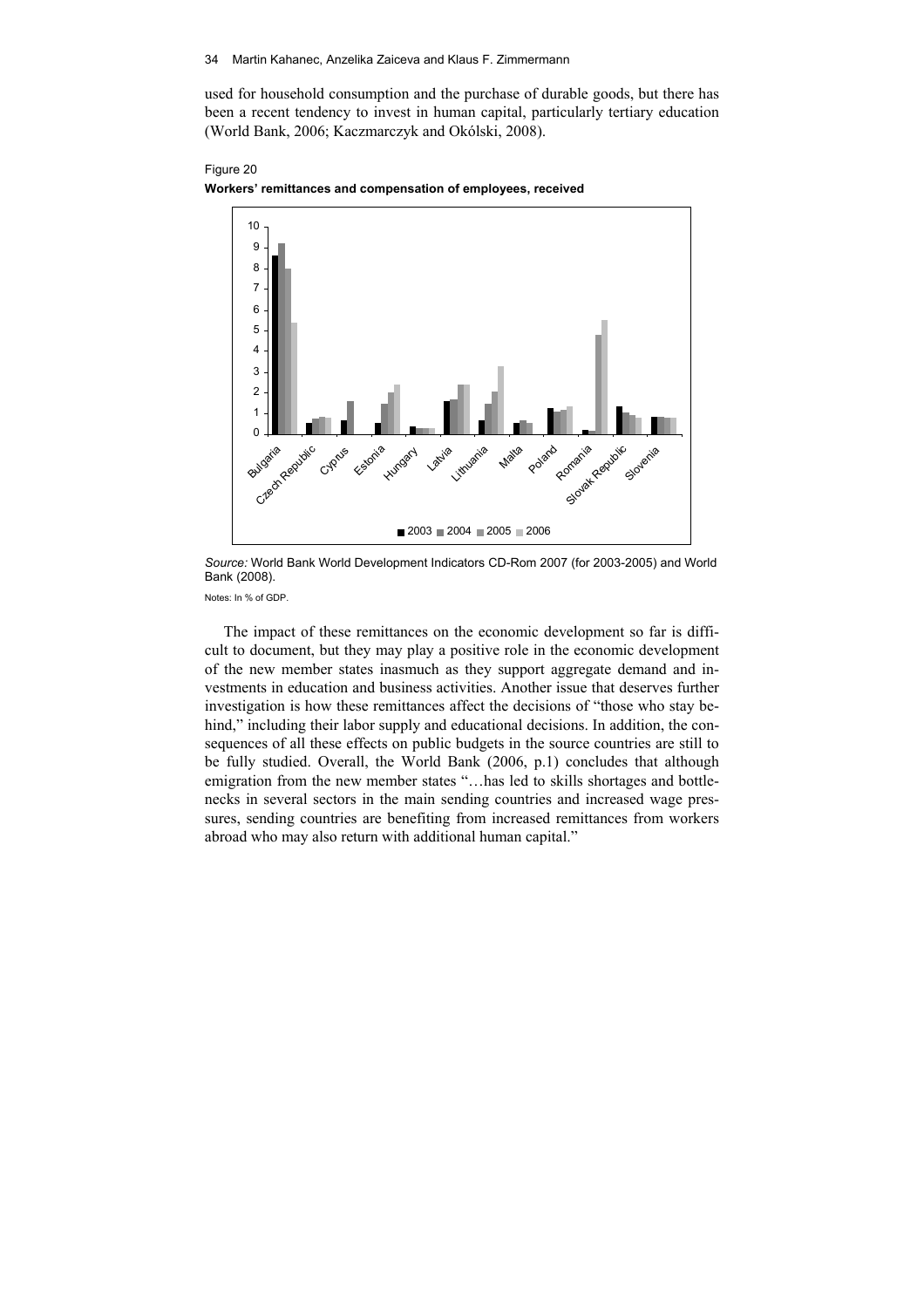## **5 The Current Economic Crisis**

With the downswing of European economies in early 2008, some deterioration of labor market variables have recently been observed in the destination countries (Figures 9-14). However, with the numbers of immigrants from the EU8 and EU2 declining and the rise of the global crisis, this can be hardly attributed to immigration. Similarly, the crisis is also affecting the new member states and potentially will cause a slowdown there too in vacancies and employment growth (see also Figure 17) as well as an increase in unemployment.

Obviously with the crisis, the "natural experiment" of politically determined enlargement and the opening up of some labor markets is coming to an end, or better said, moving to a different stage in the analysis. This is unfortunate, since the study of the outflow of EU8 and EU2 emigrants caused by enlargement, their size, performance and effects on the natives cannot be completed. Nevertheless, more information about this regime will be available with the release of micro data until 2008, since we currently often do not even have the 2007 data waves. With the release of the 2009 micro data at the latest, we will have to focus on a new research question, namely, the issue how under free mobility and an economic downturn migration will perform.

It is known that labor migrants are very responsive to economic cycles, especially if there are no mobility restrictions for returning home and re-returning to the host country. EU8 and EU2 immigrants in the EU15 countries do not face any long-term mobility constraints. To the contrary, mobility barriers are known to decline in the EU over the next years because some currently existing restrictions have to be removed. Also many migrants, especially among Poles were evaluated to be temporary movers. At times of high and rising unemployment, the general public, policy makers and companies become more concerned about the potential adverse effects of immigration on the job opportunities of natives. Consequently, rightly or wrongly, the social pressure on migrants to leave rises. Since social networks are very important for migrant job searches, an increase in unemployment will reduce the availability of valuable information, and hence employment chances of ethnic networks. Migrants are further over-educated while working in lower-paid jobs in the host country; if they become unemployed, they may prefer to return to more skilled occupations back home. This all suggests that many foreign workers will now, or with a further worsening of the crisis, move home.

This view has to be qualified. Unlike in normal business cycles, the current downturn is not asymmetric across economies but occurs parallel. This implies that migrants face a deepening of the crisis in both the host and home countries suggesting that it is less reasonable to return home. Even more, the relative situation in the old EU15 countries may still be better than the one in the new EU members. The crisis also affects the host economies differently. For instance,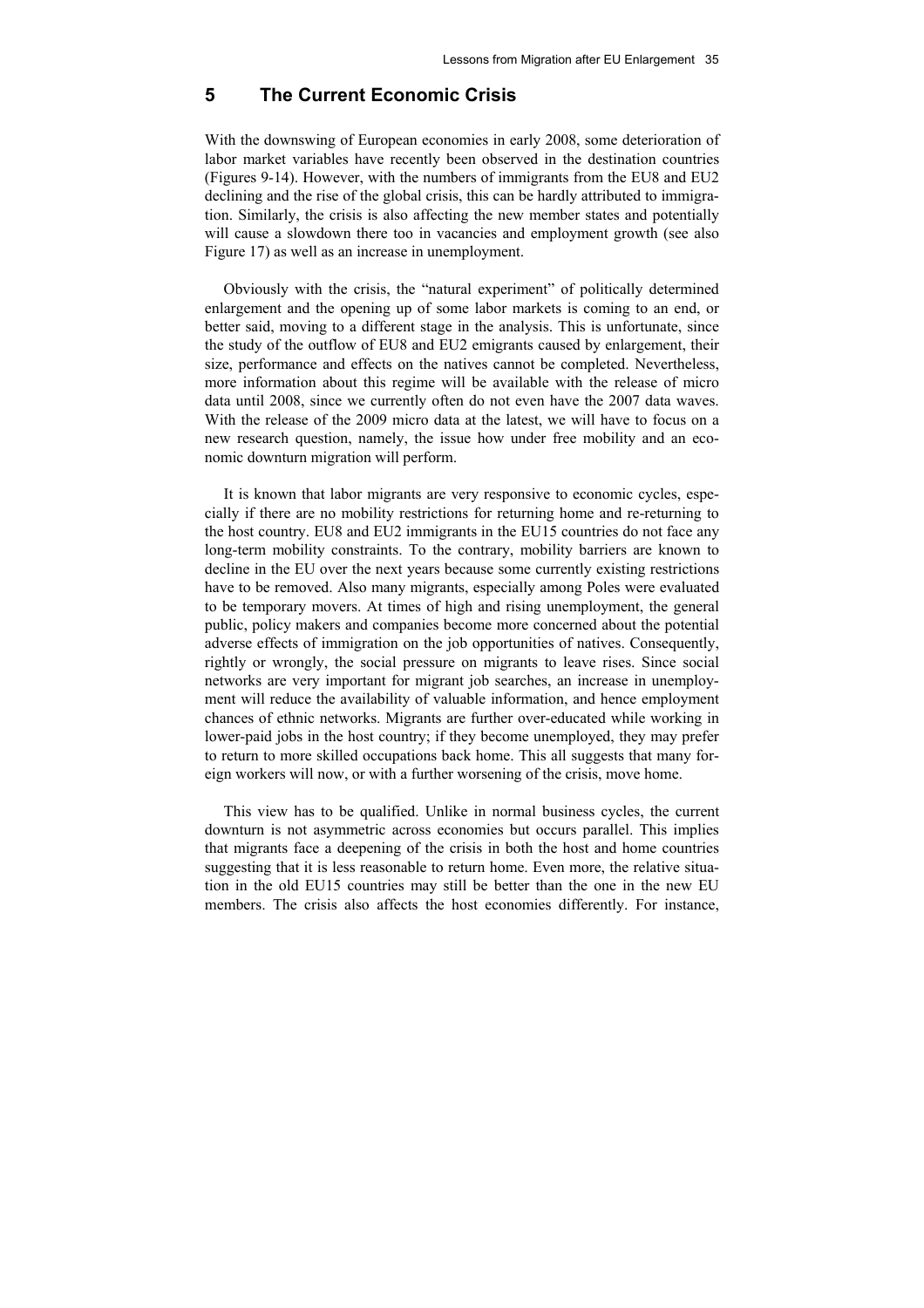Germany is hit in the export-oriented investment goods industries with their many skilled workers; whereas Ireland and the United Kingdom suffer from a more global economic downturn. High-skilled immigrants, who are also typically young, single and with no other strong family ties in the host country, are more likely to return home than low-skilled immigrants who cannot expect to find a job back home. Moreover, such factors like established networks, language or the worsening economic situation at home may further serve as push or pull factors for east-west European migration. Indeed, Blanchflower and Lawton (2009) argue that inflows to the UK, for example, could remain strong well into the future; although the weight of the source countries may change, for example, with less people coming from Poland and more from Hungary, the Baltic states, Romania or Bulgaria.

### **6 Conclusions**

This paper summarizes what we hitherto know about migration in the EU after the 2004 and 2007 enlargements. The Eastern enlargement of the EU removed some of the institutional migration barriers and was thus an impetus to the migration potential in Europe. While the overall numbers of migrants from the new member states in the EU15 increased between 2003 and 2007, this increase was unevenly distributed across countries. The proportion of migrants from the new member states in the EU15 remains noticeably lower (and their inflows exhibit slower dynamics) than that of non-EU migrants (apart from Ireland). In general, there does not seem to be any simple link between the transitional arrangements and the postenlargement migration. The increase in immigration from the EU8 was largest in Ireland and the UK, while the proportion of EU2 citizens in Spain and Italy continued to increase in 2007. The main source countries are Poland and Romania among the EU2 and EU8 countries and the largest shares of emigrants relative to the country's population are in Romania, Bulgaria, Lithuania and Poland.

Have these primarily economic migrants affected the host labor markets? They certainly brought skilled hands and new knowledge with them, and thus contributed to the economic development in the host countries. There has been no sufficient evidence so far to conclude that they would crowd out native labor from employment or lower their wages. Even if crowding out happened in certain sectors or occupations, aggregate data suggest that natives affected found new jobs elsewhere. Nor is there any evidence that this new labor is more dependent on welfare than the natives. Note, however, that the impacts may be different when disaggregating by local labor markets, sectors or skill groups.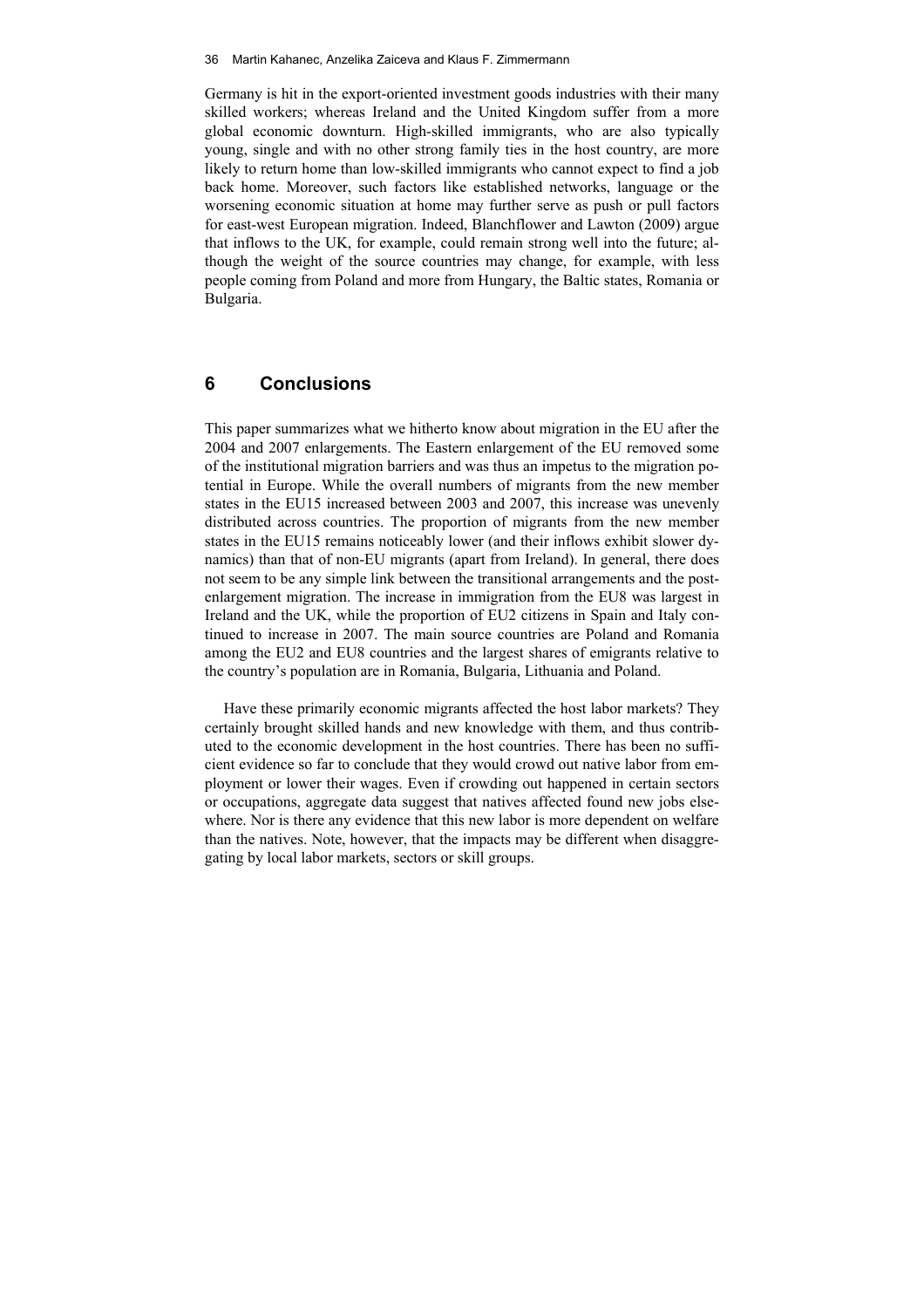Concerning the new member states, the drain of mainly young and skilled people could pose some additional demographic challenges on countries experiencing significant outflows of people. It appears, however, that the migration trajectory is of a temporary nature. To the extent that these people return with not only accumulated human capital and new skills, but also financial resources, the anticipated brain circulation may in fact help solve demographic and economic problems in their countries of origin. Even before returning, they channel some resources back home in the form of remittances; these finances are most significant in Romania and Bulgaria, but also in the Baltic states. Those effects seem to be limited so far, but it is too early and too little researched to reach a valid conclusion at this stage.

Several caveats on these findings need to be mentioned, however. First, the time span may be still too short for any impact to be measurable. Second, the impacts may be greater when disaggregating into local labor markets, skill and immigrant groups. Third, these effects are inherently difficult to measure, mainly because it is hard to track international flows of migrants, account for the endogeneity of the migration decisions, and control for the confounding variables, including the reactions of natives and stayers to migrant flows. Yet, the period covered characterized by steady economic development lends itself to the analysis of the impacts of migration on EU labor markets. The current economic crisis will severely limit our ability to trace these impacts, since many migrants will return home (and not be documented) and the labor market conditions will have changed too substantially.

While the ongoing economic crisis may change the momentum of several migration trajectories, free migration should in fact alleviate many consequences of the crisis. Labor migrants are typically very responsive to economic cycles, especially if there are no mobility restrictions when returning home and re-returning to the host country. EU migrants do not face any such mobility constraints in the long term. Furthermore, many immigrants from the new member states considered themselves temporary movers. This, among other arguments, suggests that many foreign workers will move home now or soon. However, if the economic crisis has hit the home country stronger than the host country, or if labor market conditions at home are especially poor for low-skilled workers, return migration might be delayed.

Based on this account of the post-enlargement migration flows, it appears that the key scientific and policy challenges from this process have to do with the following themes. First, we would like to have a better notion about the size of future migration flows. Will many more people decide to leave new member states for the old ones, or will the numbers stabilize at much lower figures than current? Our preliminary account suggests that after the initial increase, which possibly involved legalizations, the net numbers of migrants have started to decline. Second, the composition of migration flows is a key factor driving their effects.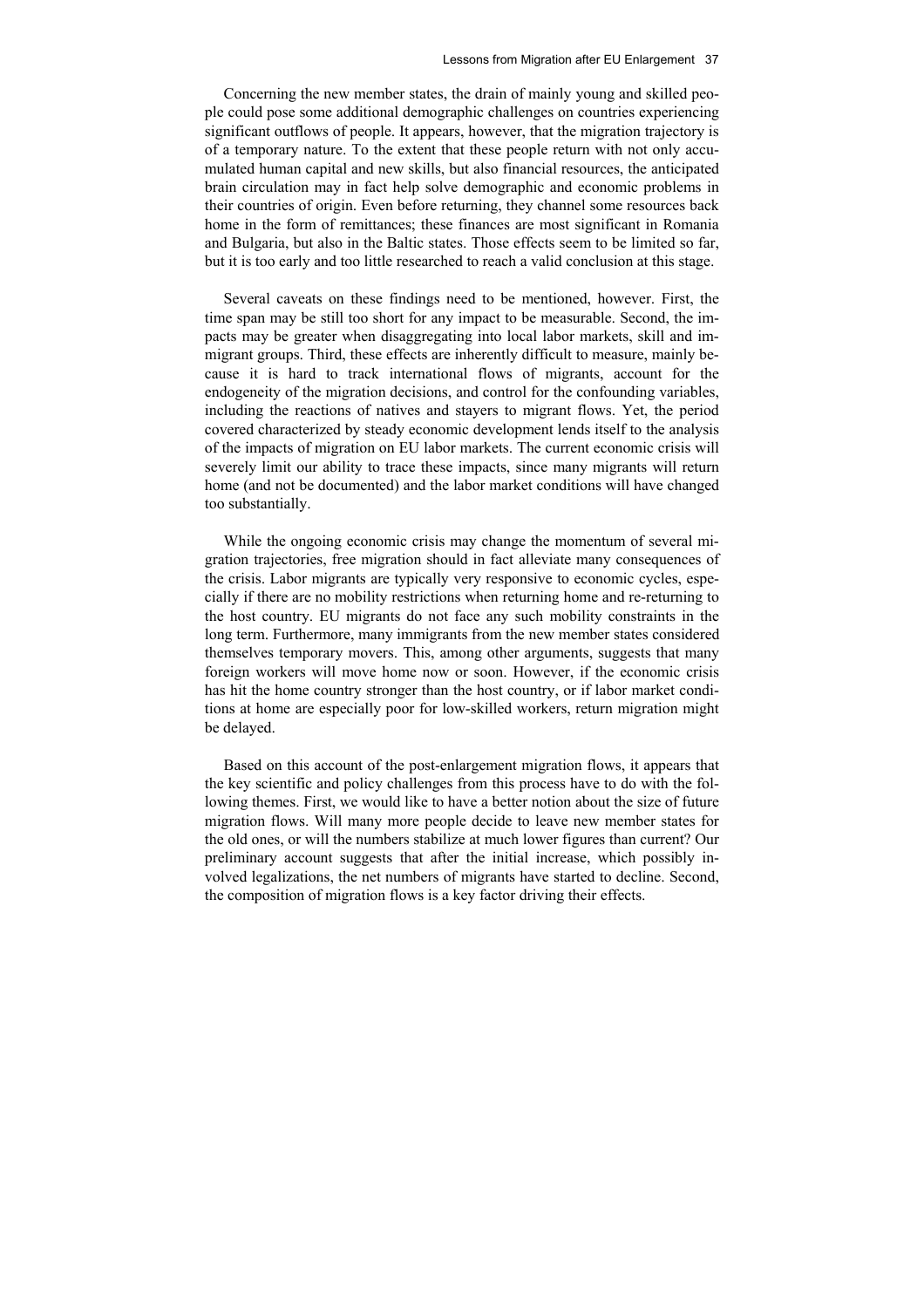Third, the decisions of the post-enlargement migrants about the timing, duration and frequency of their stays abroad affect the characteristics of the effects they may impinge upon the host and source labor markets. For example, these decisions determine not only the size but also the composition of the stock of immigrants in the host labor markets at each time. Furthermore, immigrant intentions regarding their planned length of stay influence the behavior of economic actors, such as their own decisions to invest in human capital specific to the host economy, or the behavior of investors to invest in different technologies that use immigrant labor. Circular migration is also a vehicle of knowledge transfer and thus may affect technological advancement in both source and destination countries.

Fourth, it is yet to be evaluated how the transitory arrangements have affected the post-enlargement migration flows and their repercussions. It appears that these arrangements have diverted some migrants to those old member states which opened their labor markets early on. There is evidence that they have affected the composition of migration flows and their consequences. For example, in contrast to those countries which liberalized access to their labor markets, it seems that the barriers applied in Germany possibly discouraged the most skilled migrants and thus lowered the average quality of the migrant inflows. Those who came, disproportionately work as entrepreneurs – probably as a means to penetrate the German labor market despite the restrictions.

Finally, free mobility of people is a cornerstone of the European Union. How to ensure that it is upheld in all aspects, that it contributes to economic prosperity as well as the well-being of the individual and the society, and that it helps to alleviate economic and financial disturbances such as the ongoing economic crisis, is a major policy task for the present and future.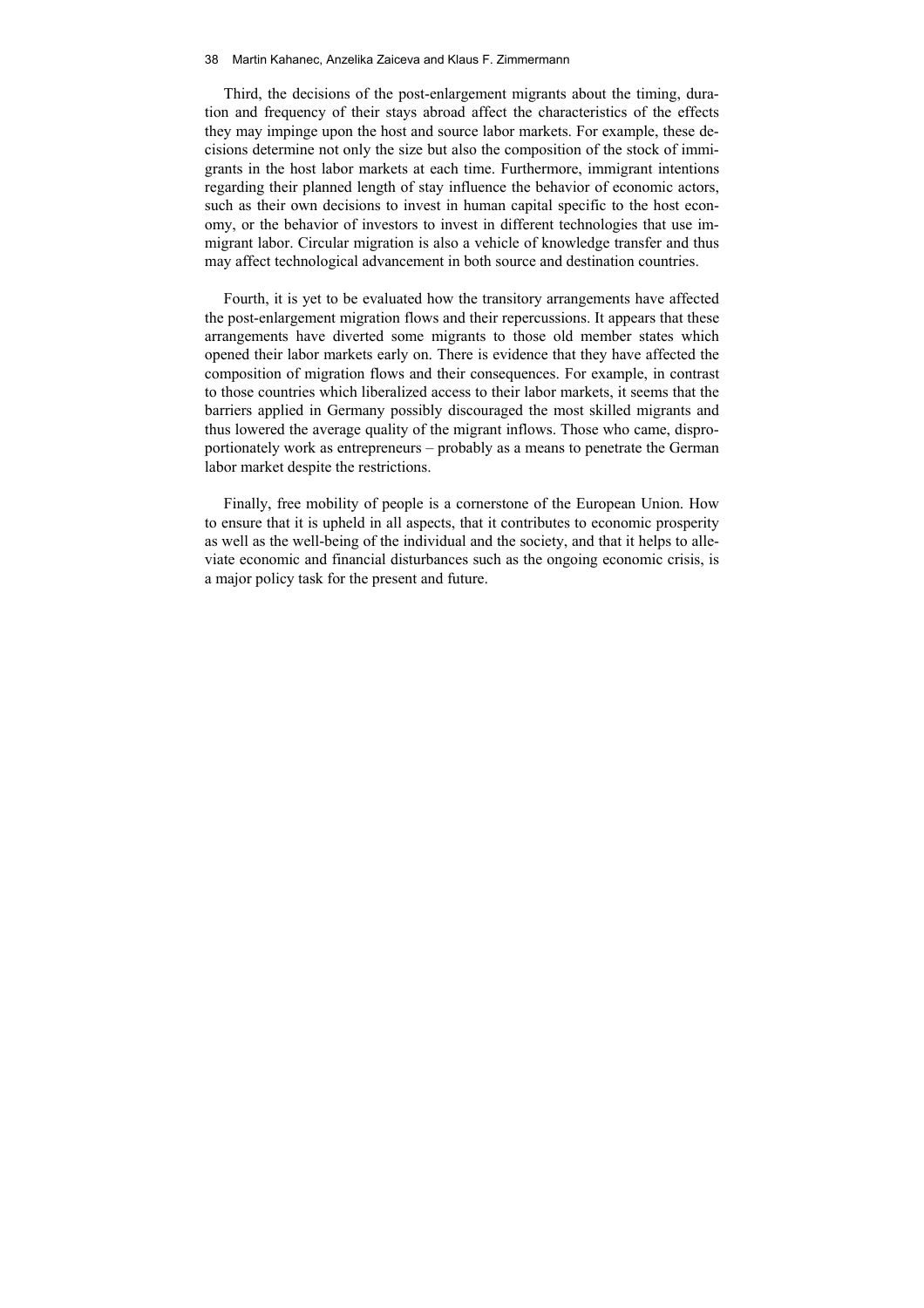## **References**

- Alvarez-Plata, P./H. Brücker/B. Siliverstovs (2003), Potential Migration from Central and Eastern Europe into the EU15 – An Update. Report for the European Commission, DG Employment and Social Affairs, German Institute for Economic Research (DIW Berlin).
- Anderson, B./M. Ruhs/B. Rogaly/S. Spencer (2006), Fair Enough? Central and East European Migrants in Low-Wage Employment in the UK. Report published by the Joseph Rowntree Foundation, London.
- Baas, T./H. Brücker/A. Hauptmann (2009), Labor Mobility in the Enlarged EU: Who Wins, Who Loses?, in: M. Kahanec/K. F. Zimmermann (eds.), EU Labor Markets After Post-Enlargement Migration. Berlin et al., 47-70.
- Barrett, A./D. Duffy (2007), Are Ireland's Immigrants Integrating into its Labour Market? IZA Discussion Paper No. 2838, Bonn.
- Barrett, A./S. McGuinness/M. O'Brien (2008), The Immigrant Earnings Disadvantage across the Earnings and Skills Distributions: The Case of Immigrants from the EU's New Member States in Ireland. IZA Discussion Paper No. 3479, Bonn.
- Becker, G. S. (1957), The Economics of Discrimination. Chicago.
- Blanchflower, D. G./H. Lawton (2009), The Impact of the Recent Expansion of the EU on the UK Labour Market, in: M. Kahanec/K. F. Zimmermann (eds.), EU Labor Markets After Post-Enlargement Migration. Berlin et al., 181-215.
- Blanchflower, D. G./C. Shadforth (2009), Fear, Unemployment and Migration, in: The Economic Journal 119 (535), F136-F182.
- Blanchflower, D. G./J. Saleheen/C. Shadforth. (2007), The Impact of the Recent Migration from Eastern Europe on the UK Economy. IZA Discussion Paper No. 2615, Bonn.
- Boeri, T./H. Brücker (2005), Migration, Co-ordination Failures and EU Enlargement, in: Economic Policy, 20 (44), 629-703.
- Bonin, H./W. Eichhorst/C. Florman/M. O. Hansen/L. Skiöld/J. Stuhler/K. Tatsiramos/H. Thomasen/K. F. Zimmermann (2008), Geographic Mobility in the European Union: Optimising its Economic and Social Benefits. IZA Research Report No. 19, Bonn.
- Bonin, H./B. Raffelhüschen/J. Walliser (2000), Can Immigration Alleviate the Demographic Burden?, in: FinanzArchiv 57 (1), 1-21.
- Borjas, G. J. (1985), Assimilation, Changes in Cohort Quality, and the Earnings of Immigrants, in: Journal of Labour Economics 3 (4), 463-489.
- Borjas, G. J. (1987), Self-Selection and the Earnings of Immigrants, in: American Economic Review 77 (4), 531-553.
- Borjas, G. J. (1999), Immigration and Welfare Magnets, in: Journal of Labor Economics 17 (4), 607-637.
- Brenke, K./K. F. Zimmermann (2007), Zuwanderung aus Mittel- und Osteuropa trotz Arbeitsmarktbarrieren deutlich gestiegen, in: DIW-Wochenbericht 44, 645-653.
- Brenke, K./M. Yuksel/K. F. Zimmermann (2009), EU Enlargement under Continued Mobility Restrictions: Consequences for the German Labor Market, in: M. Kahanec/K. F. Zimmermann (eds.), EU Labor Markets After Post-Enlargement Migration. Berlin et al., 111-129.
- Brücker, H./A. Damelang (2009), Labour Mobility within the EU in the Context of Enlargement and the Functioning of the Transitional Arrangements. Analysis of the Scale, Direction and Structure of Labour Mobility. Deliverable 2. IAB, Nürnberg.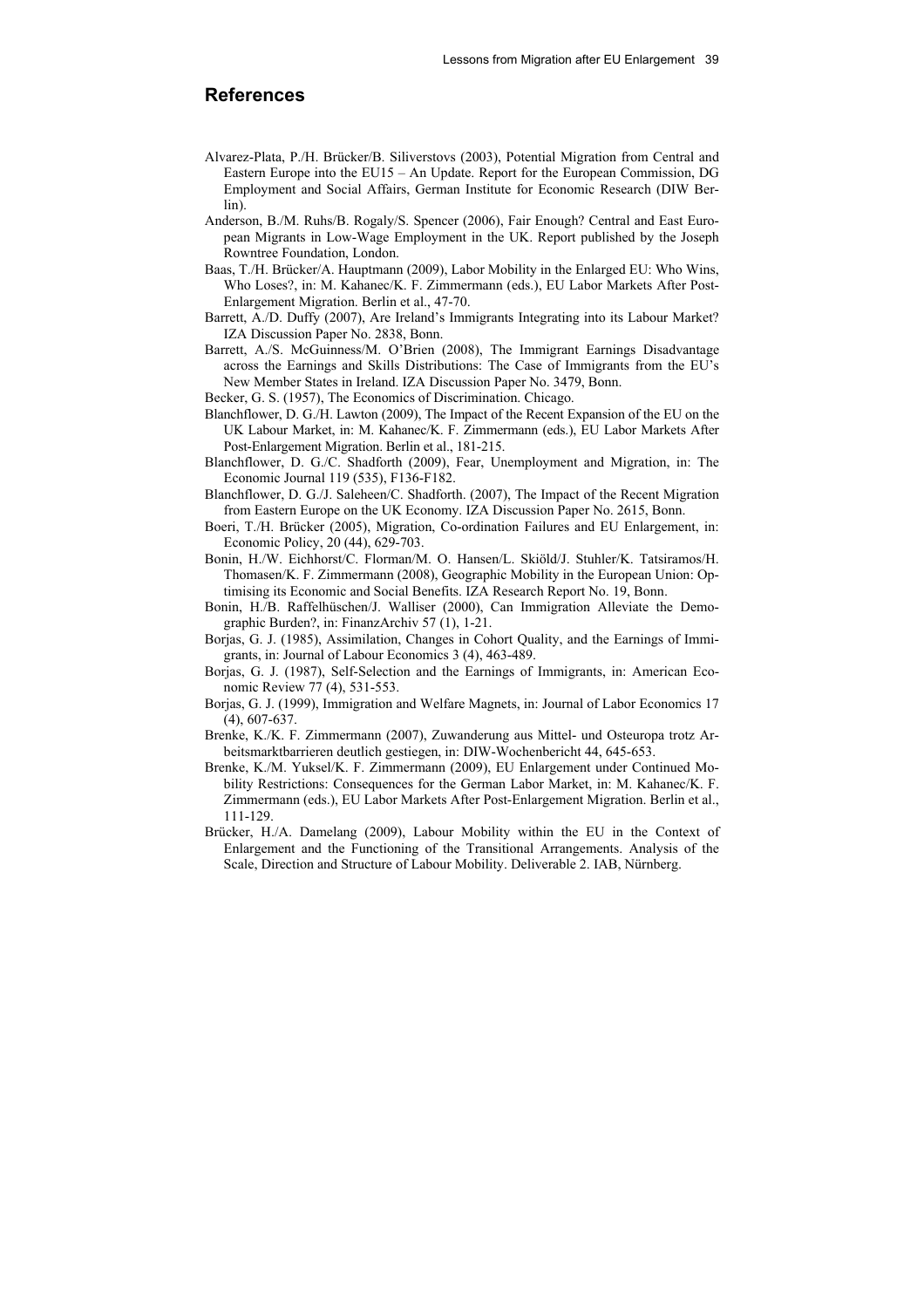- 40 Martin Kahanec, Anzelika Zaiceva and Klaus F. Zimmermann
- Brücker, H. et al. (2009), Labour Mobility within the EU in the Context of Enlargement and the Functioning of the Transitional Arrangements. Final Report (IAB, CMR, fRDB, GEP, WIFO, wiiw), Nürnberg.
- Brücker, H./G. S. Epstein/B. McCormick/G. Saint-Paul/A. Venturini/K. F. Zimmermann (2002), Managing Migration in the European Welfare State, in: T. Boeri/G. Hanson/B. McCormick (eds.), Immigration Policy and the Welfare System. Oxford, 1-168.
- Burda, M. C. (1995), Migration and the Option Value of Waiting, in: Economic and Social Review 27, 1-19.
- Chiswick, B. R. (1980), An Analysis of the Economic Progress and Impact of Immigrants, Employment and Training Administration. U.S. Department of Labor. National Technical Information Service, Washington DC, PB80-200454.
- Chiswick, B. R. (1998), The Economic Consequences of Immigration: Application to the United States and Japan, in: M. Weiner/T. Hanami (eds.), Temporary Workers or Future Citizens? Japanese and U.S. Migration Policies. New York, 177-208.
- Chiswick, B. R. (1999), Are Immigrants Favorably Self-Selected?, in: American Economic Review 89 (2), 181-185.
- Chiswick, C. U./B. R. Chiswick/G. Karras (1992), The Impact of Immigrants on the Macroeconomy. Carnegie-Rochester Conference Series on Public Policy, 37 (1), 279-316.
- De Giorgi, G./M. Pellizzari (2006), Welfare Migration in Europe and the Cost of a Harmonised Social Assistance. IZA Discussion Paper No. 2094, Bonn.
- D'Auria, F./K. Mc Morrow/K. Pichelmann (2008), Economic Impact of Migration Flows following the 2004 Enlargement Process: A Model Based Analysis, European Economy. Economic Papers No. 349, Brussels (European Commission).
- Doyle, N. (2007), The Effects of Central European Labor Migration on Ireland, in: J. Smith-Bozek (ed.), Labor Mobility in the European Union: New Members, New Challenges. Washington DC (Center for European Policy Analysis), 35-59.
- Doyle, N./G. Hughes/E. Wadensjö (2006), Freedom of Movement for Workers from Central and Eastern Europe – Experiences in Ireland and Sweden. Swedish Institute for European Policy Studies (SIEPS), Report No. 5, Stockholm.
- Drinkwater, S./J. Eade/M. Garapich (2006), Poles Apart? EU Enlargement and the Labour Market Outcomes of Immigrants in the UK. IZA Discussion Paper No. 2410, Bonn.
- European Commission (2006a), Report on the Functioning of Transitional Arrangements set out in the 2003 Accession Treaty (period 1 May 2004 – 30 April 2006). Communication from the Commission to the Council, the European Parliament, the European Economic and Social Committee and the Committee of the Regions. Brussels, 8 February 2006.
- European Commission (2006b), Enlargement Two Years After: An Economic Evaluation, European Economy. Directorate-General for Economic and Financial Affairs, Occasional Paper No. 24. Brussels, 3 May 2006.
- European Commission (2008a), The Impact of Free Movement of Workers in the Context of EU Enlargement, Report on the first phase (1 January 2007 – 31 December 2008) of the Transitional Arrangements set out in the 2005 Accession Treaty and as requested according to the Transitional Arrangements set out in the 2003 Accession Treaty. Communication from the Commission to the European Parliament, the Council, the European Economic and Social Committee and the Committee of the Regions. Brussels, 18 November 2008.
- European Commission (2008b), Employment in Europe, Chapter 3: Geographical labour mobility in the context of EU enlargement. Directorate-General for Employment, Social Affairs and Equal Opportunities. Office for Official Publications of the European Communities. Luxembourg, October 2008.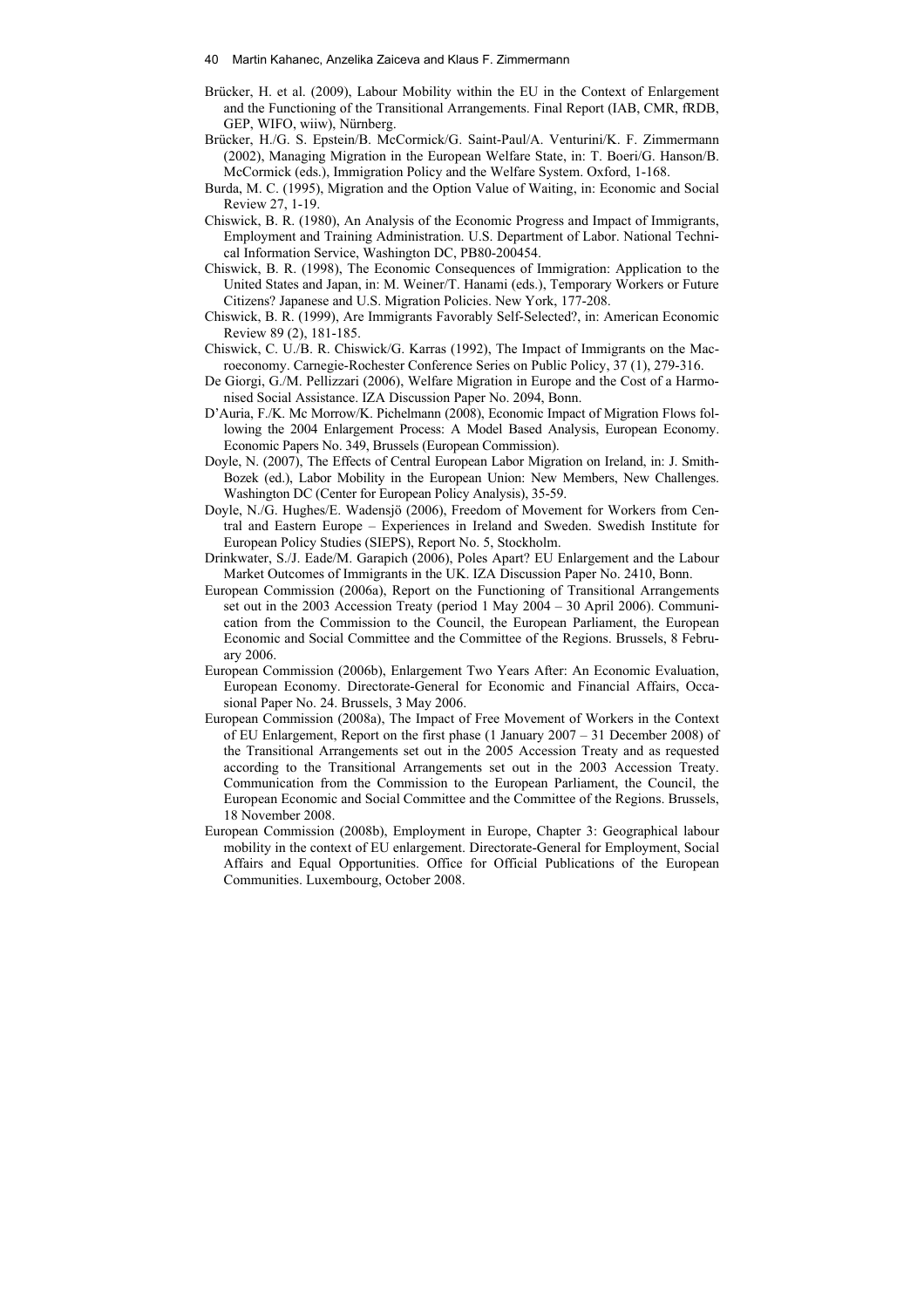- European Commission (2009), Five Years of an Enlarged EU Economic Achievements and Challenges. European Economy, No. 1/2009.
- Fouarge, D./P. Ester (2007a), Determinants of Migration Intentions in Europe. Exodus or Bounded Mobility? Institute for Labour Studies, Tilburg University, mimeo.
- Fouarge, D./P. Ester (2007b), Factors Determining International and Regional Migration in Europe. European Foundation for the Improvement of Living and Working Conditions, Dublin.
- Frelak, J./P. Kazmierkiewicz (2007), Labor Mobility: The Case of Poland, in: J. Smith-Bozek (ed.), Labor Mobility in the European Union: New Members, New Challenges. Washington DC (Center for European Policy Analysis), 60-79.
- Gerdes, C./E. Wadensjö (2008), Immigrants from the New EU Member States and the Swedish Welfare State. Swedish Institute for European Policy Studies (SIEPS), Report No. 9, Stockholm.
- Gilpin, N./M. Henty/S. Lemos/J. Portes/C. Bullen (2006), The Impact of Free Movement of Workers from Central and Eastern Europe on the UK Labour Market. Department of Work and Pensions, Working Paper No. 29, London.
- Harris, J. R./M. P. Todaro (1970), Migration, Unemployment and Development: A Two-Sector Analysis, in: American Economic Review 60 (1), 126-142.
- Hatton, T. J./J. G. Williamson (2005), What Fundamentals Drive World Migration?, in: G. J. Borjas/J. Crisp (eds.), Poverty, International Migration and Asylum. Palgrave Macmillan, 15-38, Basingstoke.
- Home Office (2009), Accession Monitoring Report May 2004 December 2008, UK Border Agency, London.
- Hughes, G. (2007), EU Enlargement and Labour Market Effects of Migration to Ireland from Southern, Central and Eastern Europe (Paper presented at Second IZA Migration Workshop: EU Enlargement and the Labour Markets, Bonn, 7-8 September 2007).
- Iglicka, K. (2005), The Impact of the EU Enlargement on Migratory Movements in Poland. Center for International Relations, Report No. 12/05, Warsaw.
- Kaczmarczyk, P./M. Okólski (2008), Economic Impacts of Migration on Poland and the Baltic States. Fafo-Paper 2008: 1, Oslo.
- Kadziauskas, G. (2007), Lithuanian Migration: Causes, Impacts and Policy Guidelines, in: J. Smith-Bozek (ed.), Labor Mobility in the European Union: New Members, New Challenges. Washington DC (Center for European Policy Analysis), 80-100.
- Kahanec, M./K. F. Zimmermann (2008), Migration, the Quality of the Labour Force and Economic Inequality. IZA Discussion Paper No. 3560, Bonn.
- Kahanec, M./K. F. Zimmermann (2009), International Migration, Ethnicity and Economic Inequality, in: W. Salverda/B. Nolan/T. M. Smeeding (eds.), The Oxford Handbook of Economic Inequality. Oxford, 455-490.
- Lemos, S./J. Portes (2008), The Impact of Migration from the New European Union Member States on Native Workers. Department for Work and Pensions, Working Paper No. 52, Leeds.
- Massey, D. S. (1990), Social Structure, Household Strategies, and the Cumulative Causation of Migration, in: Population Index 56 (1), 3-26.
- Mincer, J. (1978), Family Migration Decisions, in: Journal of Political Economy 86 (5), 749-773.
- Pollard, N./M. Latorre/D. Sriskandarajah (2008), Floodgates or Turnstiles? Post-EU Enlargement Migration Flows to (and from) the UK. Institute for Public Policy Research, London.
- Rutkowski, J. (2007), Labor Markets in EU8+2: From the Shortage of Jobs to the Shortage of Skilled Workers. World Bank EU8+2 Regular Economic Report Special Topic, Washington DC.